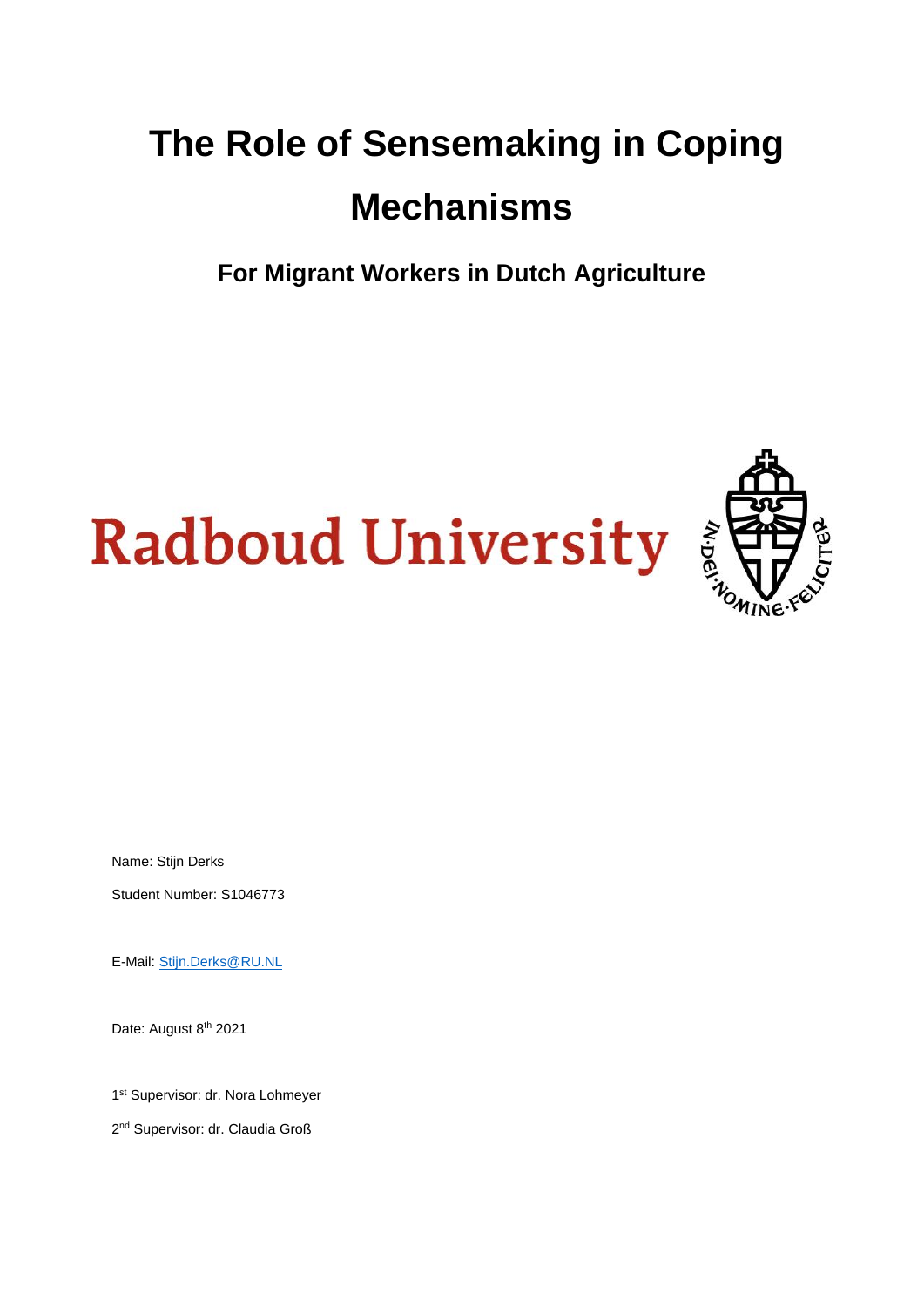*-This page is intentionally left blanc-*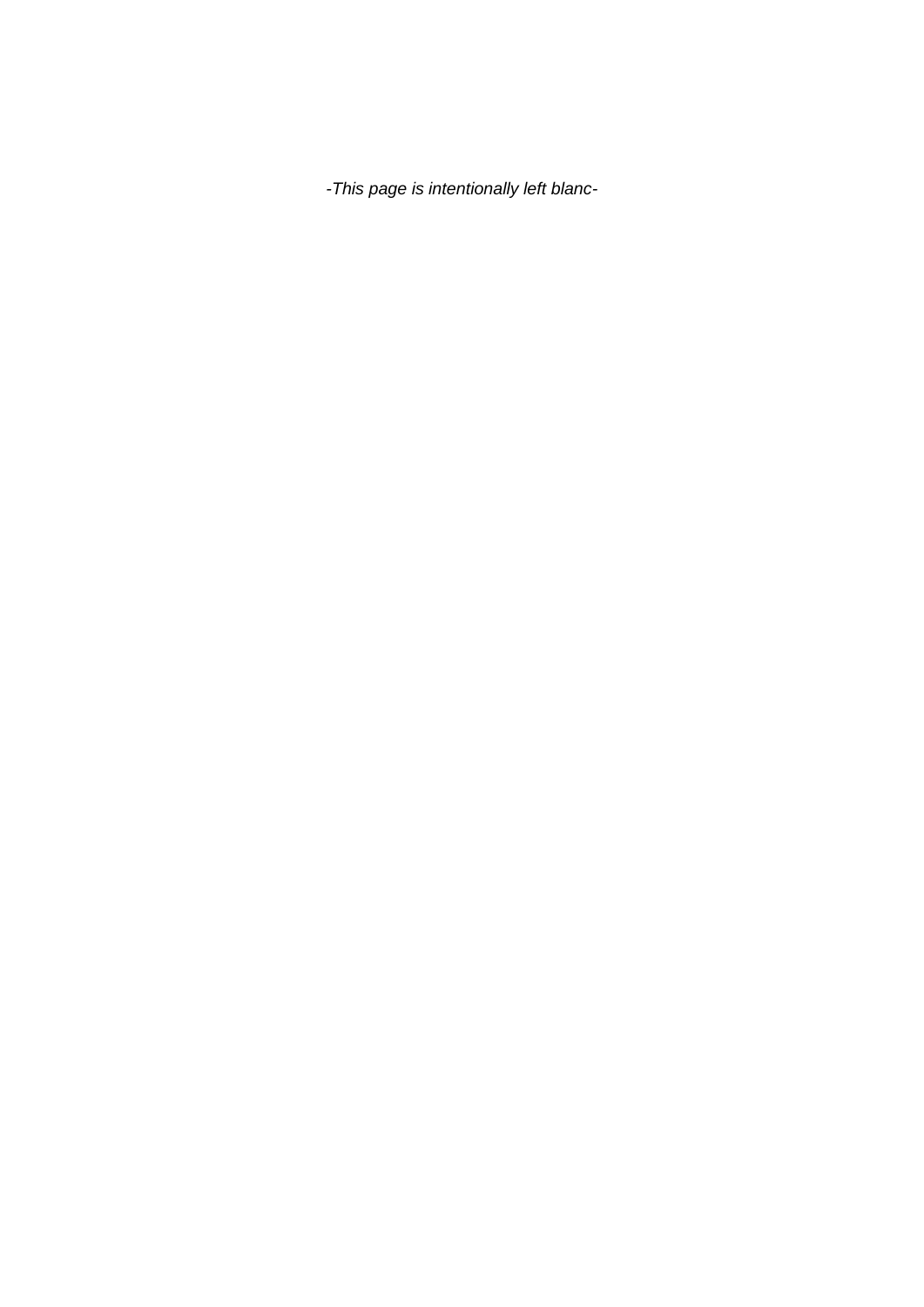## **Table of Contents**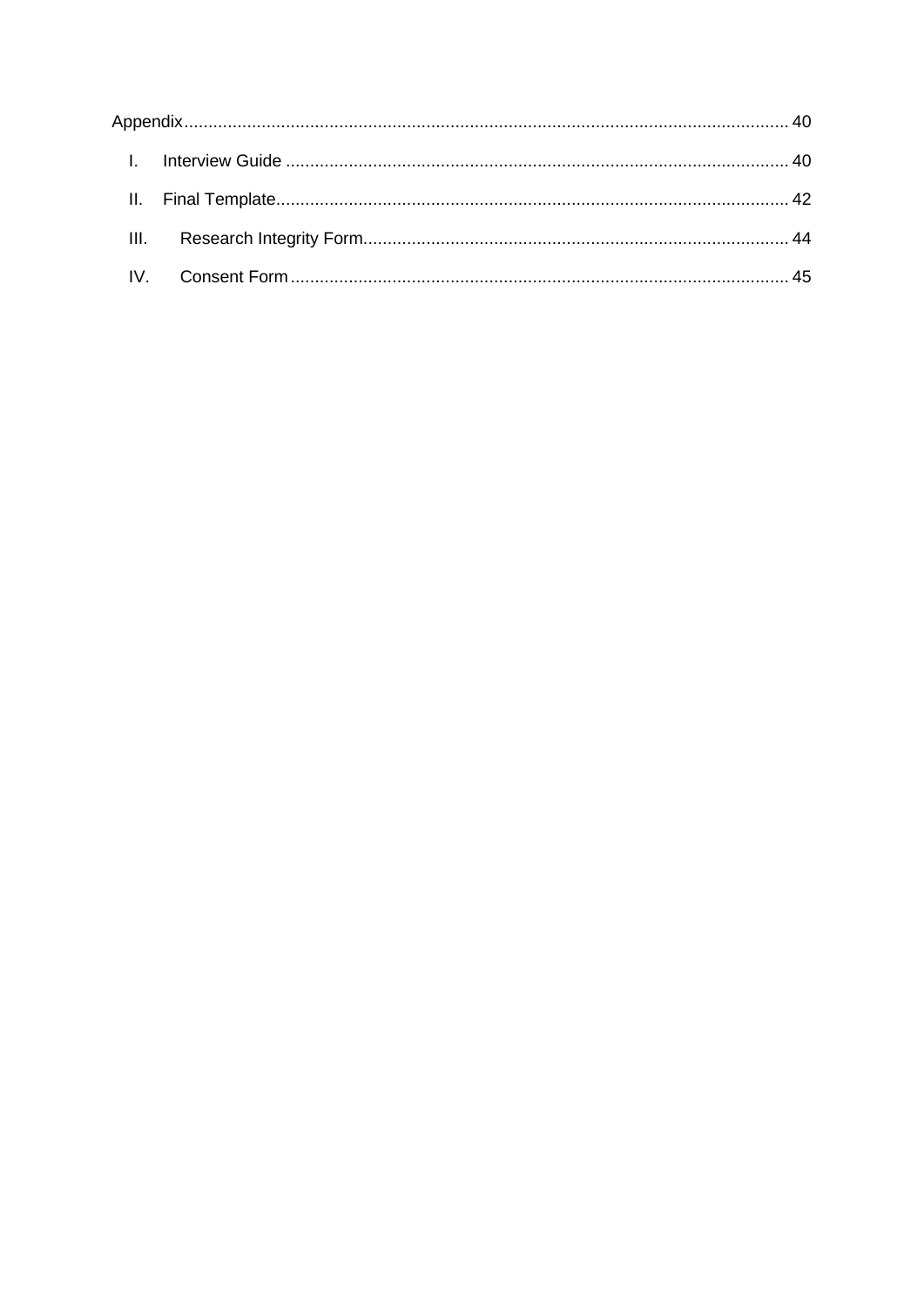## **Introduction**

<span id="page-4-0"></span>The Netherlands are the second biggest exporter of food by dollar value, only surpassed by the United States (Rintoul, 2020). Due to the smart implementation of different technologies, farmers in the Netherlands were able to increase the yields per square kilometre to unrivalled levels (Viviano, 2021). Technology, however, is not the only factor that keeps Dutch agriculture going as for planting and harvesting, some manual labour is required.

According to the agricultural census conducted by Statistics Netherlands (2020), Dutch agriculture consists of 156 thousand full-time jobs. Out of these 156 thousand, nearly 30 thousand full-time jobs are so-called fixed-term contracts which are often fulfilled by seasonal workers. In the horticultural sector, the share of seasonal workers is the largest, with nearly 60 per cent of all labour input performed by seasonal workers (Statistics Netherlands, 2020). A large number of these seasonal workers are coming from Eastern-European countries, mostly Poland, Romania and Bulgaria (Statistics Netherlands, 2019). These seasonal migrant workers are indispensable for Dutch agriculture as it would be impossible to find enough Dutch workers to fulfil these hard agricultural jobs (ABU, 2018).

Jobs in agriculture are hard, and workers often have to work in a wide variety of tough conditions, resulting in a variety of mental and physical difficulties (Luque-Ribelles, Palacios-Gálvez & Morales-Marente, 2018; Fuchs, Kouiminitzis & Kirch, 2007; Fraser, Smith, Humphreys, Fragar & Henderson, 2005). Some of these hard conditions are hard to overcome due to plants growing cycles. There are two periods in which a lot of work has to be done in a short amount of time. This results in a high workload and long working hours (Douw & Spierings, 1998). Besides these high workloads, these periods often coincide with tough secondary conditions like high temperatures (Ronda-Pérez et al., 2012). Finally, even in the areas where standards for working conditions have been set, these standards are not always met. The Dutch inspection for social affairs (SZW) noted that in 2015 at least 50% of inspected farms did not meet working condition standards. Despite these poor working conditions, large numbers of migrant workers continue to work in agriculture.

Most research on working conditions in European agriculture has been conducted from a macro-perspective and give a more general overview of what conditions migrant workers have to work under and why migrant workers are more likely to work under poor conditions. An example could be a study by Ronda-Pérez et al. (2012) which looked at the higher chances of exposure to poor working conditions by migrant workers. Or, Rye and Scott's (2018) research on, which factors cause migrant workers to be more likely to experience poor working conditions and poor wages. Existing 'macro perspective' literature thus mainly looks at the extent of, and reasons why migrant workers work under poor conditions.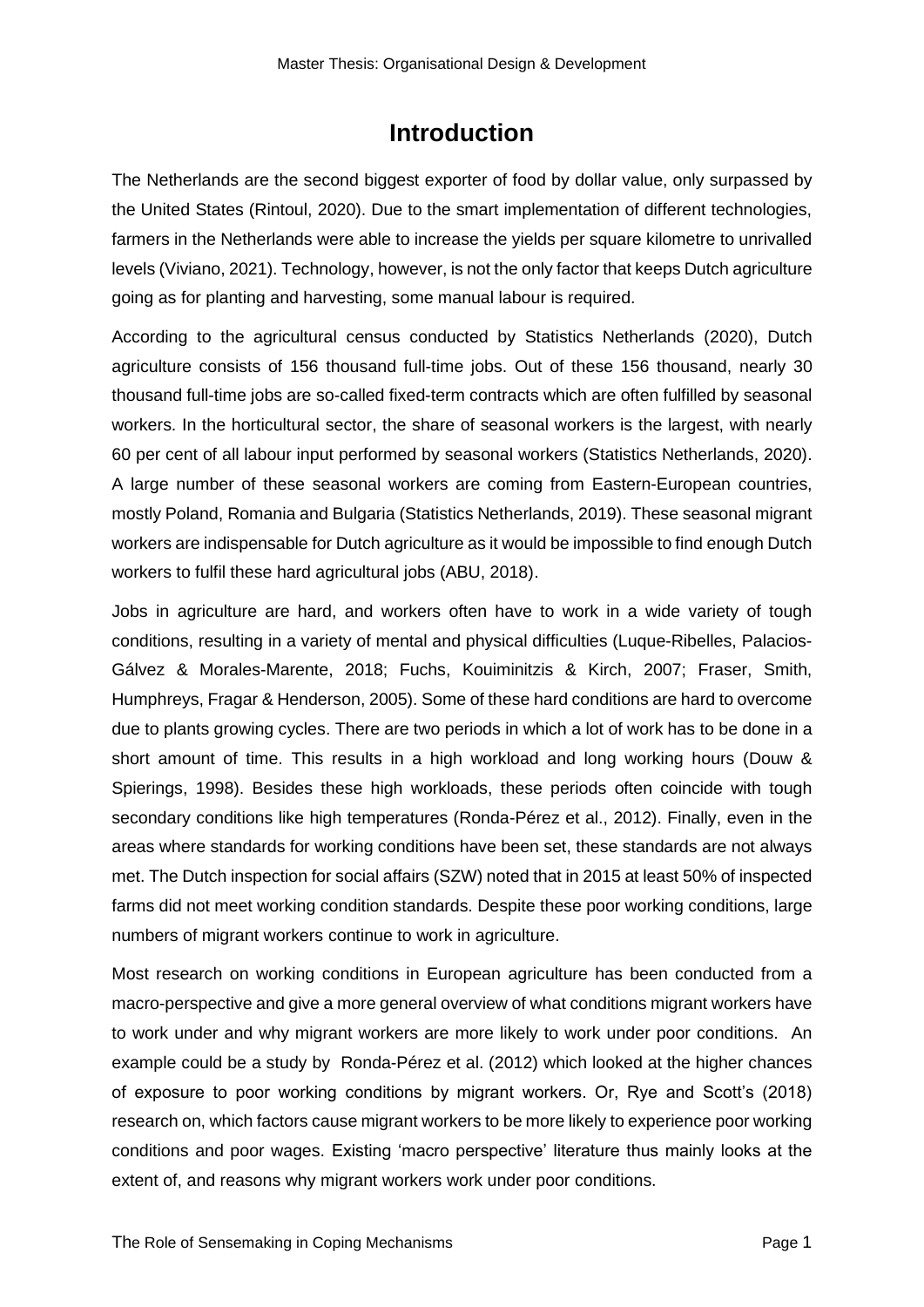One of the more obvious reasons for these migrant workers to work these hard jobs is the relatively high salaries that they could earn in the Netherlands compared to their home countries (Velizarova & Kirov, 2018; Pljevaljcic-Simkunas & Thomsen, 2018). The minimum income in the Netherlands is 3 times as high as in Poland, 4 times as high as in Romania and 6 times as high as in Bulgaria (Eurostat, 2021). If these high earnings would be the only reason for their continuous work in the Netherlands, surely most migrant workers would return. But according to one of the respondents in this research, only forty per cent of first-year migrants returned for a second year. So surely there must be more reasons why some people return while others do not. In this regard, coping mechanisms could prove to be of importance as they help people to deal with difficult situations, like poor working conditions. According to Velizarova & Kirov (2018) and Pljevaljcic-Simkunas & Thomsen (2018), migrant workers employ different coping mechanisms to deal with precarious situations.

Research on coping mechanisms by migrant workers has paid some more attention to experienced working conditions. These studies focus on how people cope with poor working conditions. Velizarova & Kirov (2018), for instance, have highlighted that: *"strong social ties are the main mechanisms for minimising the subjective feeling of being exploited; they are seen as a support network which can catch you if the job goes badly"*

In this regard, it is important to look at an individuals' actual experiences. Therefore, you look at the differences between actually experienced conditions and the subjective feelings about those conditions. In their study, Velizarova & Kirov (2018) are interested in an individuals' experiences to the extent that they compare objective experiences with subjective experiences.

Coping mechanisms have been researched in different countries and sectors, like cleaning and construction in Denmark (Pljevaljcic-Simkunas & Thomsen, 2018) and caretaking in the Netherlands (Bruquetas-Callejo, 2019). The coping mechanisms that are being employed by individuals differ between countries and sectors. Pljevaljcic-Simkunas & Thomsen (2018) mentioned that the desire of maintaining employment was the most important coping mechanism for individuals, while Bruquetas-Callejo (2019) spoke about material constraints at home and the desire for self-realization as most important coping mechanisms. Coping mechanisms thus differ between individuals, countries and industries. What these studies do have in common is that they look at how migrant workers are actively improving their subjective experiences. So far, no specific research on coping mechanisms of migrant workers in Dutch agriculture has been conducted. As previous studies showed different coping mechanisms for different industries, migrant workers in Dutch agriculture likely make use of a different set of coping mechanisms as well.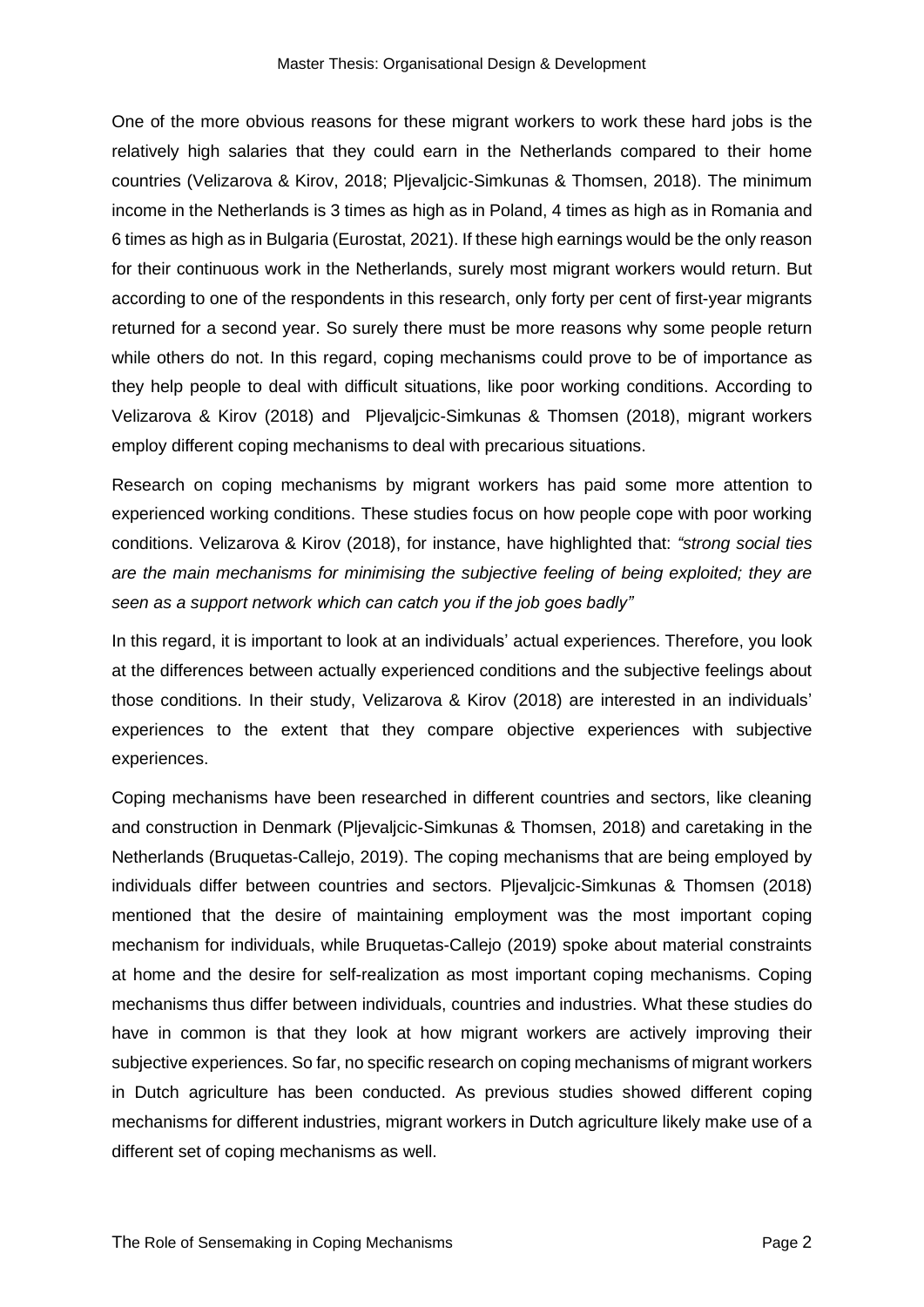Furthermore, coping mechanisms are often seen as tactics and strategies to improve subjective experiences (Velizarova & Kirov, 2018). Most research concerning coping mechanisms does look at actions taken by individuals to actively improve their experiences. These researches do pay relatively little attention to initial subjective experiences that are formed by a process called sensemaking. Sensemaking takes place automatically before people start thinking about whether they would need to make use of coping mechanisms or not.

The process of sensemaking looks at how people, via a process of acquisition, reflection and action, integrate experiences into their understanding of the world around them (Kolko, 2010). Sensemaking thus forms objective experiences into an individual (subjective) interpretation of these experiences. This way sensemaking is important concerning the usage of coping mechanisms as it stands at the basis of an individuals' initial experiences.

In this study, I will look at what role the process of sensemaking plays, in coping mechanisms that are being used by migrant workers in Dutch agriculture. I will explore how from an individuals' perspective, migrant workers can deal with their poor working conditions. What role does sensemaking play? And what different coping mechanisms are being employed by migrant workers? To answer these questions the following research question has been formulated:

#### *What role does sensemaking play within different coping mechanisms, for migrant workers, to deal with poor working conditions in Dutch agriculture?*

To answer this question, interviews with migrant workers who are working on Dutch farms have been conducted. In these interviews questions concerning experienced working conditions and how migrant workers deal with these conditions have been asked. The results of these interviews were analysed to explore common trends within the interviews. Next, results from the analysis have been compared to the existing literature regarding coping mechanisms and sensemaking for migrant workers in agriculture. Differences, similarities and additional information has been elaborated upon.

With the results of this research, a contribution will be made to the literature about coping mechanisms. I will look at whether Migrant workers in Dutch agriculture make use of similar coping mechanisms as discussed by Velizarova & Kirov (2018), Pljevaljcic-Simkunas & Thomsen (2018) and Bruquetas-Callejo (2019). Furthermore, I will look at the role that sensemaking plays within these coping mechanisms. This way I will give an insight into how and why coping mechanisms are applied. Finally, I will make a contribution to the literature about working conditions for migrant workers, by looking at how working conditions are being experienced by individuals. This way more knowledge is gained about how individuals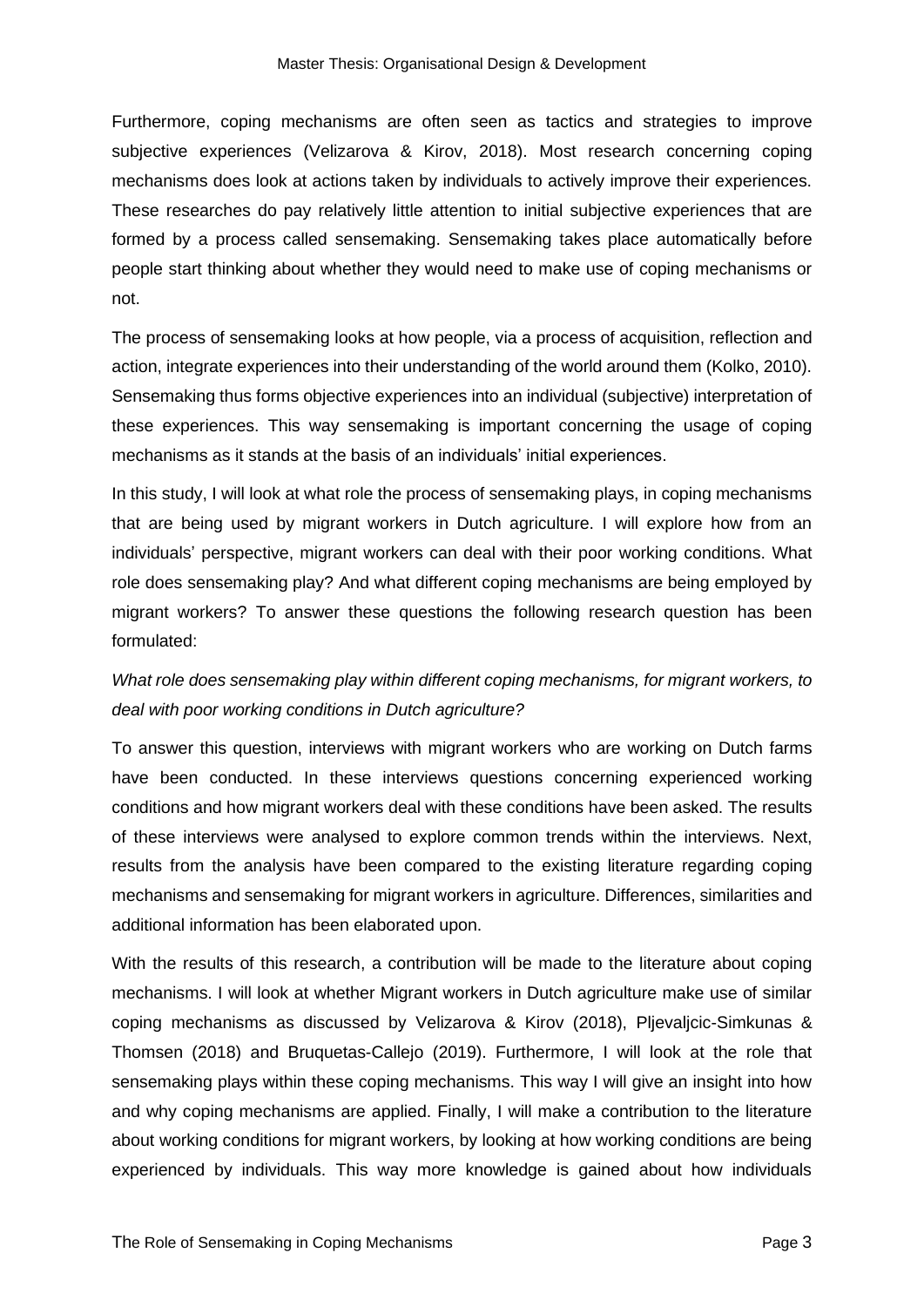experience their working conditions. Which could prove to be useful in follow up studies regarding working conditions.

Concerning practical relevance, results from this study will give an insight into how migrant workers experience their working conditions and how they can deal with these conditions. A better understanding of this sensemaking process and the coping mechanisms shown by migrant workers could help the government and employers in improving workers' access to these coping mechanisms. For workers, this would result in improved working conditions and it would give them an easier and better time working in the Netherlands.

In this report, first, the key concept of working conditions will be defined and existing literature about working conditions of migrant workers and coping mechanisms will be discussed. Next, the concept of sensemaking will be elaborated upon. Afterwards, the research methods will be discussed followed by an analysis of the results from the interviews. Finally, a conclusion and discussion will be given.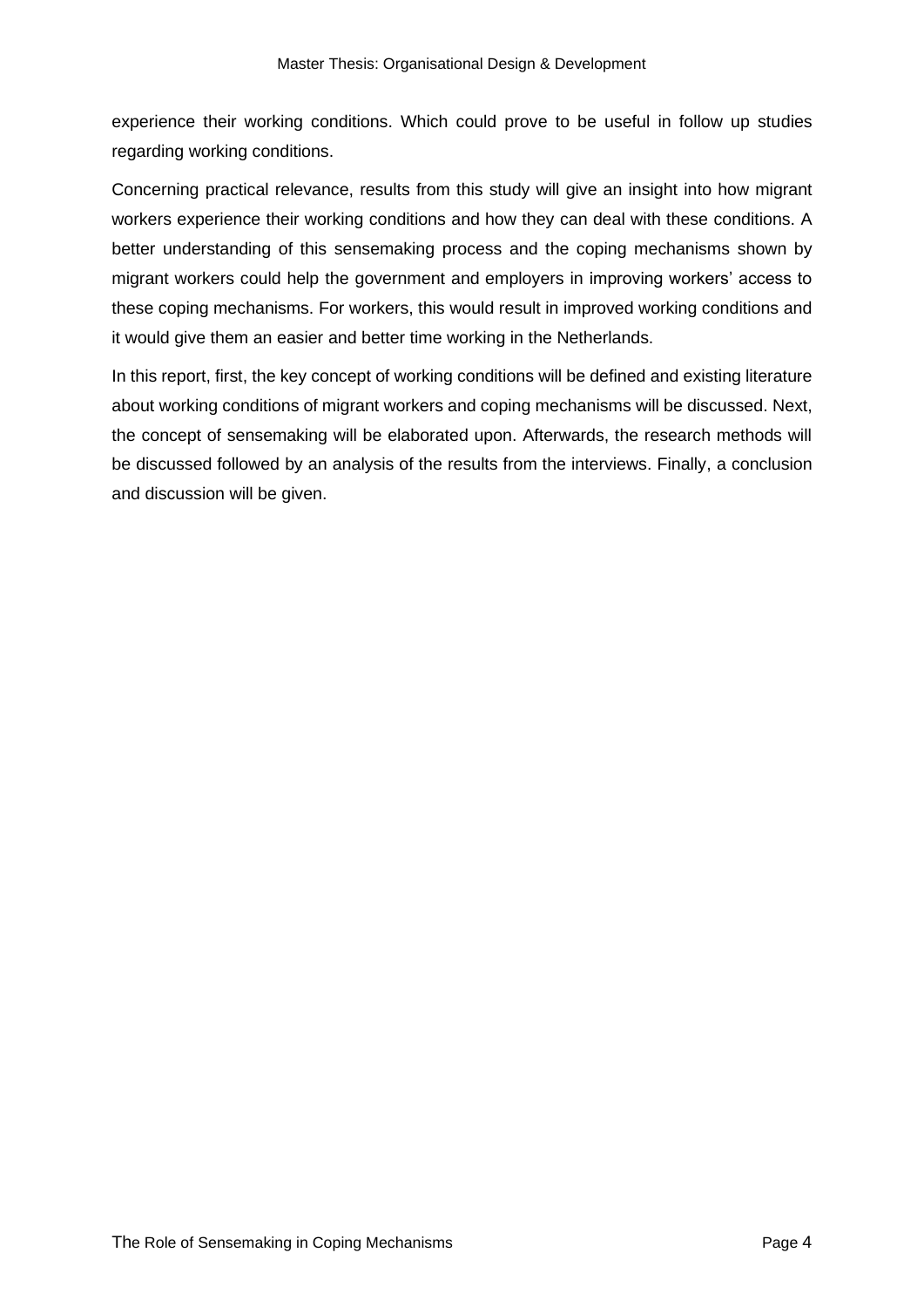## **Theoretical Background**

<span id="page-8-0"></span>In this study, I will look at what role sensemaking plays within the coping mechanisms of migrant workers in Dutch agriculture. As I will be looking at coping mechanisms regarding poor working conditions it is important to define what is meant by poor working conditions. In this theoretical chapter, I will first give my definition of working conditions. Next, I will look at the literature regarding the working conditions of migrant workers in Europe from a macro-view. Then, I will look at the literature about coping mechanisms from a micro-view. Finally, I will introduce the concept of sensemaking and explain how this process will be useful within this study.

#### Definition of Working conditions in Dutch agriculture

<span id="page-8-1"></span>According to the Dutch Work Conditions Act of 1999, working conditions can be divided into four different areas, namely: (1) Environmental influences, (2) Mental Strain, (3) Physical Strain and (4) Safety.

Within these 4 broad areas, different poor working conditions exist. Douw & Spierings (1998), in their study of how Dutch agriculture could be scaled up, came up with a list of areas that needed improvement before scaling would be possible 'bottlenecks'. The 'bottlenecks' described by Douw & Spierings (1998), are related to risks regarding the safety and well-being of agricultural workers. This way they are related to working conditions as well I.e. good working conditions should take care of both, safety and well-being.

Since their study Dutch agriculture has increased in scale and productivity. It became one of the most effective, and in terms of production per square kilometre, unrivalled producers of different vegetables (Viviano, 2021). By combining the 'bottlenecks' described by Douw & Spierings (1998) with the Work Conditions Act of 1999, a good definition of working conditions for Dutch agriculture could be given.

Where the Work conditions Act divides working conditions into four different areas, Douw & Spierings (1998) divided working conditions into two different themes: (1) Health and (2) Well-Being. The areas from the work conditions act could be placed within the two different themes. Here, environmental influences (e.g. working with harmful pesticides, working with dust and asbestos, harsh climate conditions like high and low temperatures and bad lighting), physical strain (e.g. physical work that demands a lot from the body) and safety (e.g. working with machines and animals, which could lead to injuries if no proper instructions and/or training are given) would make up the theme health. While mental strain would be part of the theme of well-being (e.g. task content, participation, team spirit, depression and anxiety)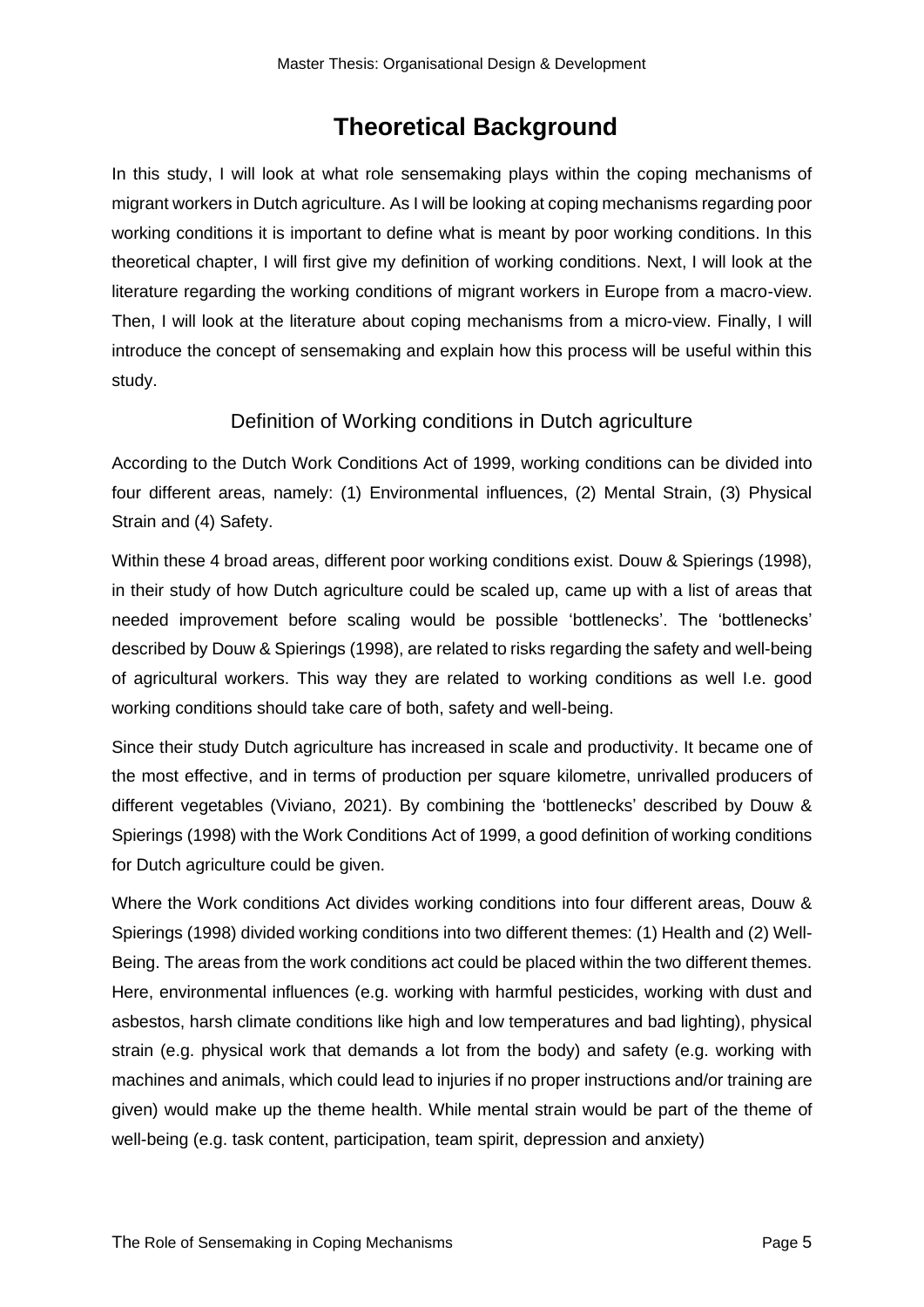| <b>Areas</b> (WCA, 1999)           | Themes (Douw &<br>Spierings, 1998) | <b>Factors</b>                                                   |
|------------------------------------|------------------------------------|------------------------------------------------------------------|
| Environmental<br><b>Influences</b> | Health                             | Pesticides, Dust and asbestos, Climate conditions,<br>Lighting   |
| <b>Mental Strain</b>               | Well-Being                         | Task content, Participation, Team spirit, Depression,<br>Anxiety |
| <b>Physical Strain</b>             | Health                             | <b>Physical Load</b>                                             |
| Safety                             | Health                             | Working with machines and animals                                |

*Table 1: Areas of working conditions and their constituting factors.*

Working conditions in the context of Dutch agriculture thus constitute both directly observable phenomena fitting with Douw & Spierings' (1998) health theme as well as with their less visible but still important theme of well-being.

In this study, I will look at how migrant workers can cope with their experienced working conditions and the role of sensemaking in this process. In this regard, working conditions will consist out of these two themes and make use, but will not be limited by, the pre-determined factors shown in table 1.

#### Macro-studies Working Conditions

<span id="page-9-0"></span>Research on working conditions and related safety and health problems have a long tradition in Europe. Plenty of research has been conducted in the areas of working conditions- and safety and health in agriculture (e.g. Belt & Werkgroep, 1985; Douw & Spierings 1999). There have also been different researches towards the specific working conditions for migrant workers on European farms (e.g. Ronda-Pérez et al., 2012; Hoggart and Mendoza, 1999). In this literature, the phenomenon of working conditions is looked at from a macro perspective. The most important questions are related to showing the trends in and extent of bad working conditions. In research, relatively little attention has been paid to how these working conditions have been experienced by (migrant) workers themselves.

Literature shows us that migrant workers face worse working conditions than non-migrant workers (Ronda-Pérez et al., 2012). They are more likely to suffer from bad working conditions due to lower literacy rates, bad knowledge of local languages and different standards for what bad labour conditions are due to cultural differences and experiences at home (Rye & Scott, 2018; Guldenmund, Cleal & Mearns, 2013).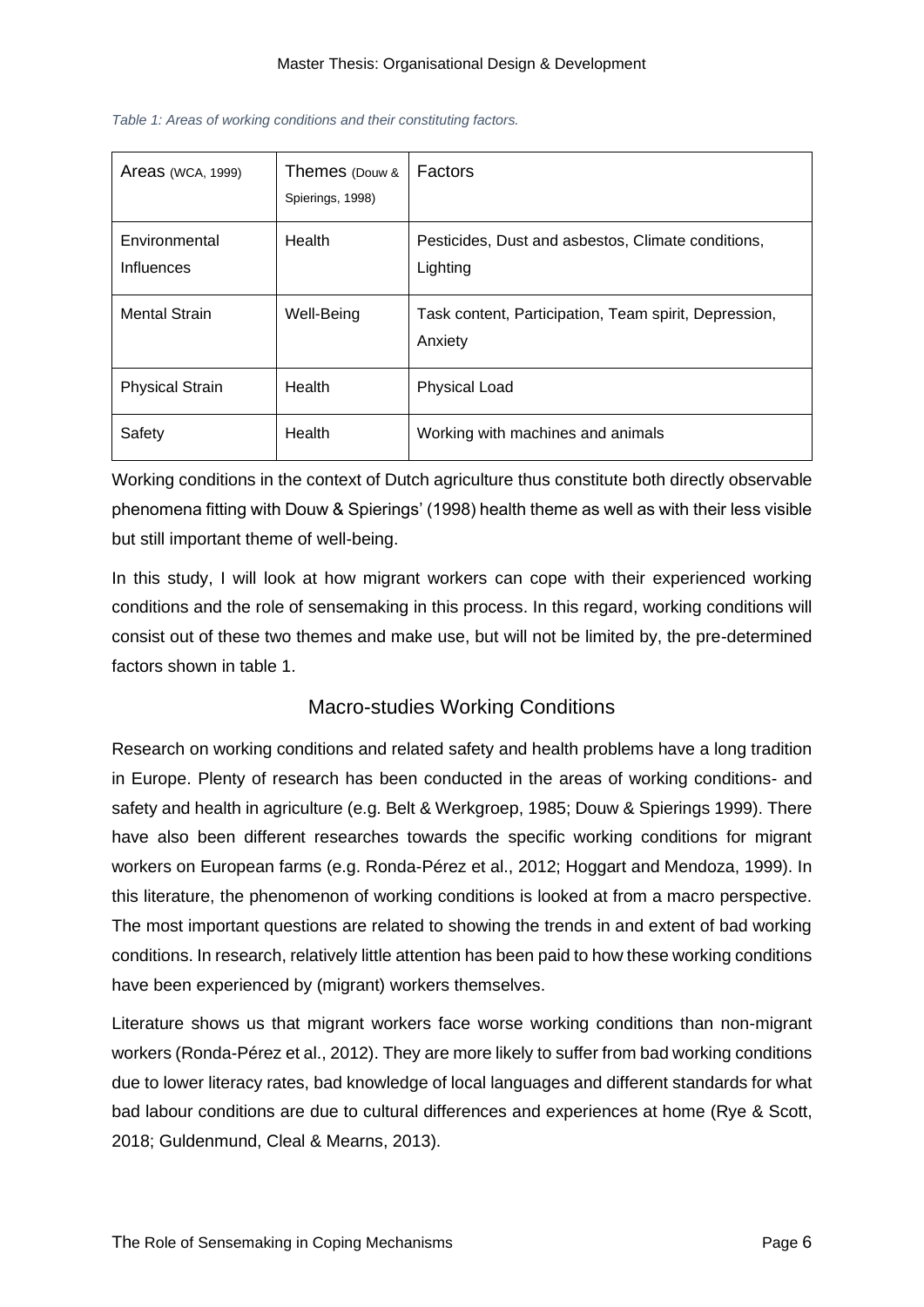At greatest risk are manual migrant workers. They are more likely to suffer from poor conditions like vibrations, loud noises, high temperatures, tiring or painful work positions, standing or walking, repetitive movements, working at high speeds, variable working times, changes in the work schedule and not being able to choose when to take days off (Ronda-Pérez et al., 2012).

The phenomenon of bad working conditions exists and migrant workers are more likely to suffer from bad working conditions. The macro perspective used in different studies has been very helpful in showing that, but how do these people feel about having to work under these conditions? In this research, I will focus on individual migrant workers. I want to see how individuals make sense of their experienced working conditions and make their voices heard.

One noteworthy exception to the sole macro approach concerning working conditions in agriculture is a study by Loose & Lamberts (2010). They researched the employment of migrants in agriculture and horticulture in Flanders. In their research Loose & Lamberts (2010) conducted interviews with migrant workers, in agriculture and horticulture and asked them questions about their experienced quality of work, in the form of job content, working conditions, working relations and terms of employment. This experienced quality of work, however, is just a small part of their study and as other parts are more important still relatively little attention is paid to this subject.

Regarding the quality of work, Loose & Lamberts (2010) note that migrant workers are in the first place glad that they have work, and they are mainly motivated due to economic motivations. Conditions and terms which are not optimal are taken for granted. Workers do say that they experience their work to be intensive, easy to learn and boring. They are mainly working in easy to learn jobs and have little task variety. Finally, migrant workers said that they had positive experiences with their co-workers, who come from many different backgrounds. The workers experienced that they were working in the same conditions and had similar stories of origin, which founds a bond between them. Regarding the relationship with the employer, most migrants said that they were content and wanted to keep the employer satisfied, in the hope of returning the following year.

Although Loose & Lamberts (2010) did look at what individuals thought about their working conditions, it was not the main objective of their study. Like other macro-oriented studies, they wanted to give an overview of what the agricultural sector looks like. And even though their study does offer some insight into the experiences of individual workers, these voices are used to give an insight into the sector as a whole.

For my research, these studies regarding the macro-studies in working conditions in agriculture are of great importance as they do offer a great deal of valuable information about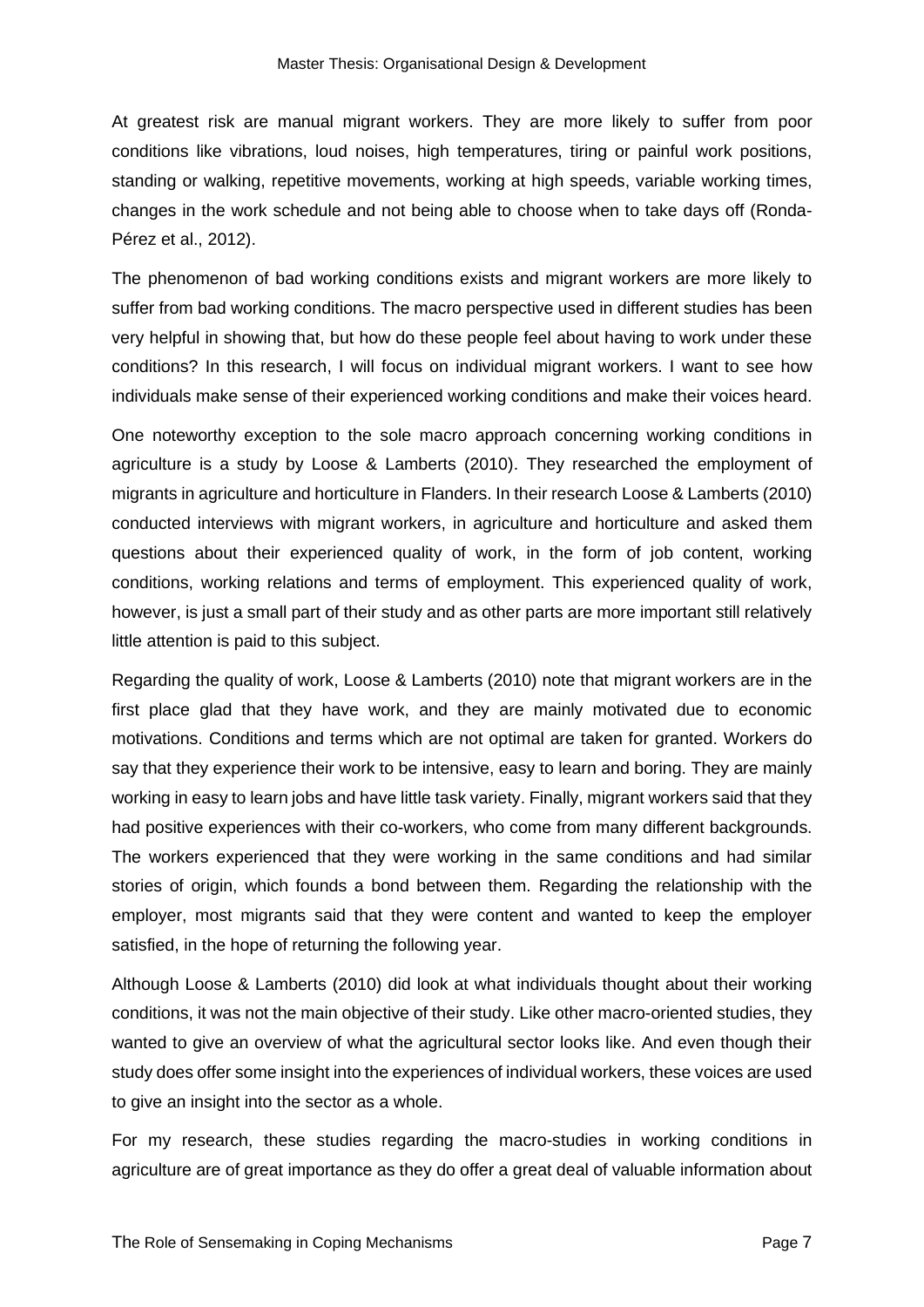the context in which migrant workers are working. They do however not answer questions like: why do migrant workers keep working? or, how are migrant workers able to deal with poor working conditions? To answer these specific questions a micro perspective would be more useful. Therefore, in this study, I will focus on this micro perspective.

#### Micro-studies Coping Mechanisms

<span id="page-11-0"></span>On a more micro level, migrant workers face different difficult situations ranging from poor working conditions and labour exploitation (Velizarova & Kirov, 2018; Bruquetas-Callejo, 2019; Pljevaljcic-Simkunas & Thomsen, 2018), to sexual intimidation (Luque-Ribelles et al., 2018) and different stress factors related to their ability to live and stay in the country they are currently working in (Winkelman, Chaney & Bethel, 2013). None of these studies, however, have been conducted in the context of migrant workers in Dutch agriculture.

Velizarova & Kirov (2018) conducted interviews with thirteen Bulgarian nationals who were working in different European countries. Eight of them were working in agriculture of whom none in Western Europe. Bruqetas-Calleja (2019) did her study on a Dutch case for migrant care workers and Pljevaljcic-Simkunas & Thomsen (2018) looked at the cleaning and construction industry in Denmark. All coping mechanisms discussed in these studies could prove to be useful for migrant workers in Dutch agriculture. But it is also possible that a different context will result in different outcomes. Now, I will take a look at what coping mechanisms were studied by other researchers.

Coping mechanisms that are being used by migrant workers according to other researchers are (1) Social Networks (Velizarova & Kirov, 2018), (2) Maintaining employment (Pljevaljcic-Simunkas & Thomsen, 2018). , (3) Material constraints at home (Burquetas-Calleja, 2019) and (4) Self realization (Burquetas-Calleja, 2019).

Velizarova & Kirov (2018) showed that migrant workers who have access to strong social networks, consisting of friends and family, had higher work satisfaction than people who did not have access to such a network. This higher satisfaction was present, even in cases where the actual (objective) working experiences, scored on a scale of labour exploitations by the ILO, were far from good. By comparing work satisfaction (subjective experiences) with objective experiences, Velizarova & Kirov (2018) showed that having a strong social network allows respondents to reflect on some of the poor working conditions and have a better experience.

Fear of losing one's job proves to be an important coping mechanism as well (Pljevaljcic-Simkunas & Thomsen, 2018). There is a clear pattern between migrants' dependency on others and maintaining employment and income. This dependency creates an unequal balance of power between workers and employers, which results in migrant workers complying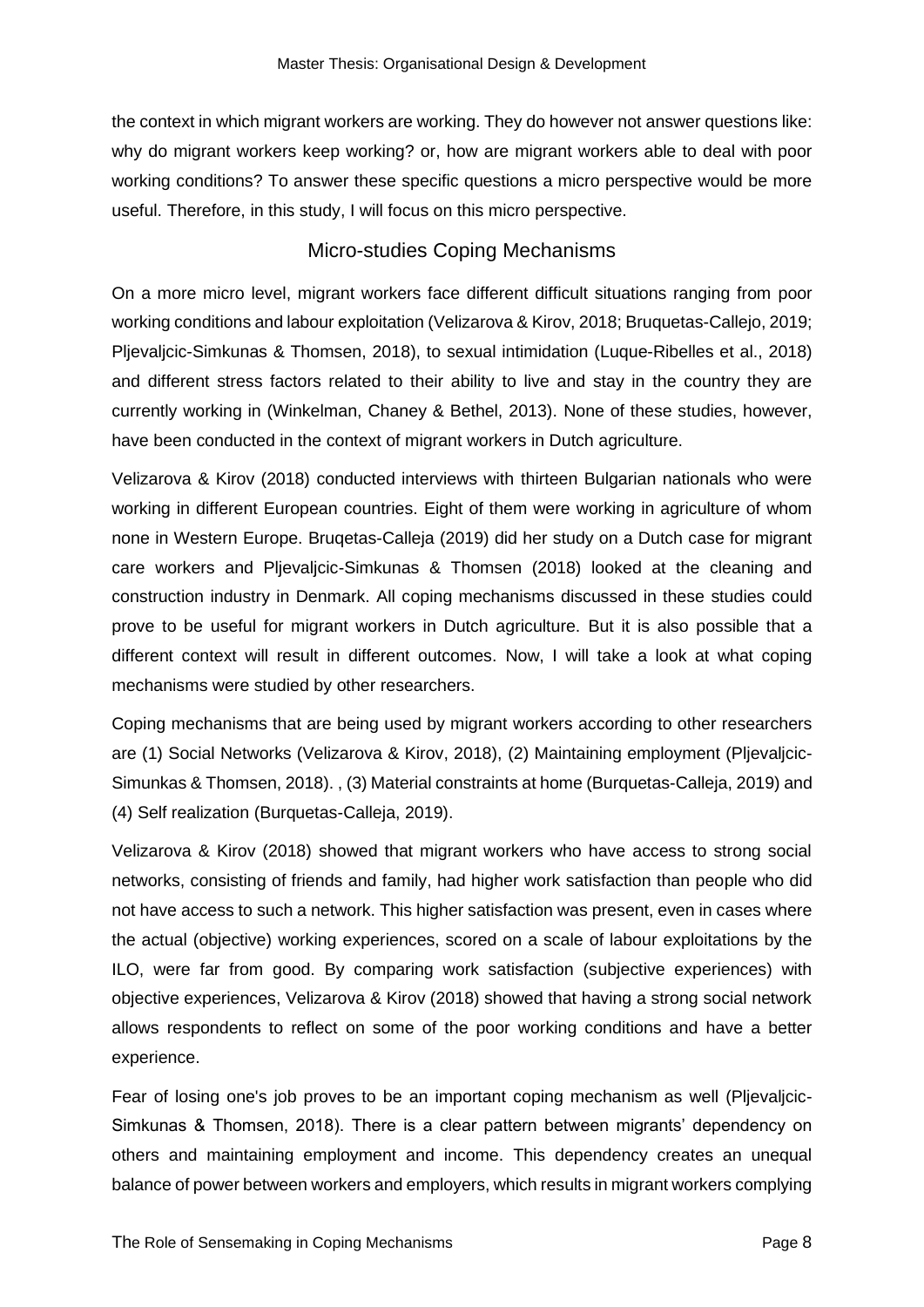with their employers wishes out of fear of losing their jobs (Pljevaljcic-Simkunas & Thomsen, 2018). This feat in itself works as a coping mechanism to deal with poor working conditions, as poor conditions are preferred over not having an income.

Both studies of Velizarova & Kirov (2018) and Simkunas & Thomsen (2018) show external factors that allow migrant workers to deal with difficulties. Whereas social networks could have a positive effect on actual experiences. Complying out of fear of losing one's job merely is a reason that makes sure that migrant workers keep going. Both mechanisms, do not take into account, how conditions are experienced initially. Furthermore, both coping mechanisms do require the presence of external parties, either social networks or employers, to use. They thus say little about how individuals can cope with difficulties.

When looking at what happens at a more individual level Bruquetas-Callejo's (2019) research regarding coping mechanisms of migrant care workers in the Netherlands seems to be more relevant. According to Burquetas-Callejo (2019), migrant care workers show a pattern where survival and self-realization were the triggers for transnational migration. These triggers for migration are then used to cope with poor working conditions, in their employment abroad. The reasons why migrant workers left their country of origin in the first place, being: economic constraints (survival) and the need for self-realization, allow them to cope with poor working conditions (Burquetas-Callejo, 2019).

In contrast to the study of Velizarova & Kirov (2018) and Pljevaljcic-Simkunas & Thomsen (2018), Bruquetas-Callejo's (2019) narratives are more individual and thus could be used by all workers, even those who do not have access to strong social networks, or those who do not fear losing their job. What is interesting, however, is that both coping mechanisms of economic constraints and self-realization are being applied retrospectively. Workers first have to face poor working conditions, before either of the narratives could be applied. Both narratives do not pay attention to how working conditions are experienced initially.

Existing literature thus shows different individual coping mechanisms that allow people to, retrospectively, cope with poor working conditions. Furthermore, different coping mechanisms that make use of external parties prove to be useful for individuals as well. What is missing, however, is a further understanding of how people come up with their initial subjective experiences. Even before different coping mechanisms could be employed, experienced subjective conditions could differ between individuals and influence the subsequent usage of different coping mechanisms.

In this regard, the concept of sensemaking could prove to be a useful lens to look at working conditions and coping mechanisms. This lens would allow for looking at experienced working conditions in a different way. With sensemaking, more emphasis is placed on how specific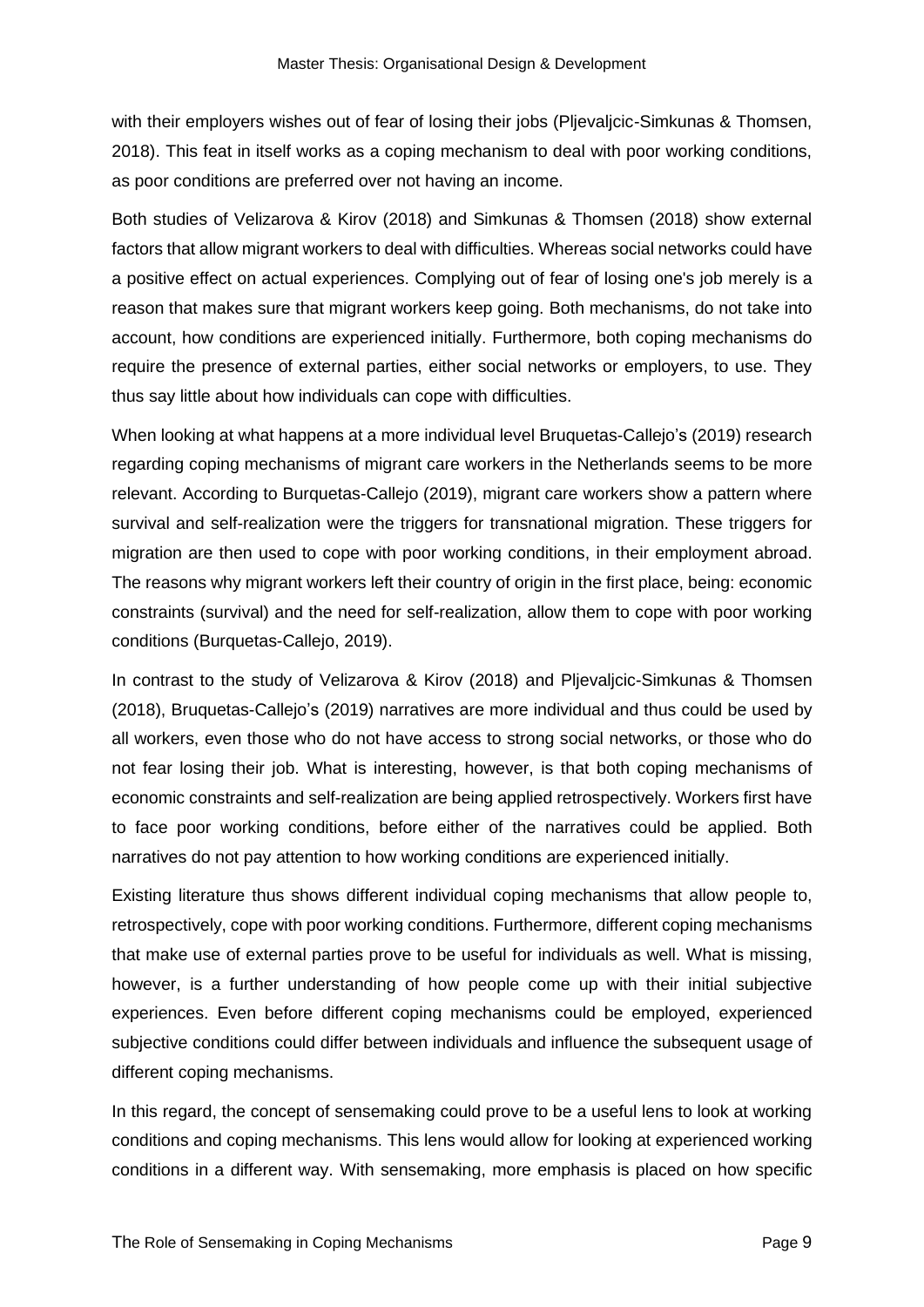conditions are perceived and thus on how poor working conditions are subjectively being experienced by individuals. This could help explain why similar working conditions could be experienced differently by different individuals. As conditions are experienced differently, the need for coping mechanisms differs as well. Therefore, it is important to look at these initial experiences as well, as they form the starting point for coping mechanisms.

#### **Sensemaking**

<span id="page-13-0"></span>*"Sensemaking is central because it is the primary site where meanings materialize that inform and constrain identity and action".* (Weick, Sutcliffe & Obstfeld, 2005, p. 409)

Sensemaking is about the process of giving meaning to certain things, which results in certain actions. The process of sensemaking starts automatically when experiencing something. In the context of this research, this will prove to be useful as this could explain the differences in initial subjective experiences between migrant workers.

Sensemaking is a theoretical concept with different models and different perspectives. These different models describe different ways that people make sense of things. Because these different models have different units of analysis, the model that best fits the research context should be used (Hayward Jones, 2015).

In figure 1, the models of five major sensemaking theorists are located on two axes: Individual-Collective and Internal-External (Hayward Jones, 2015). Sensemaking is thus a very broad concept. For this research, Weick's and Dervin's perspectives will be most interesting as they see sensemaking as an internal process. This allows for sensemaking to be used automatically by migrant workers while experiencing poor working conditions.

Furthermore, both individual (Bruquetas-Callejo, 2018) and collective (Velizarova & Kirov, 2018; Loose & Lamberts, 2010) strategies are being used as coping mechanisms. Therefore, sensemaking will be looked at both as an individual and a collective process.



*Figure 1, Major Sensemaking Theories. Source: Hayward Jones (2015)*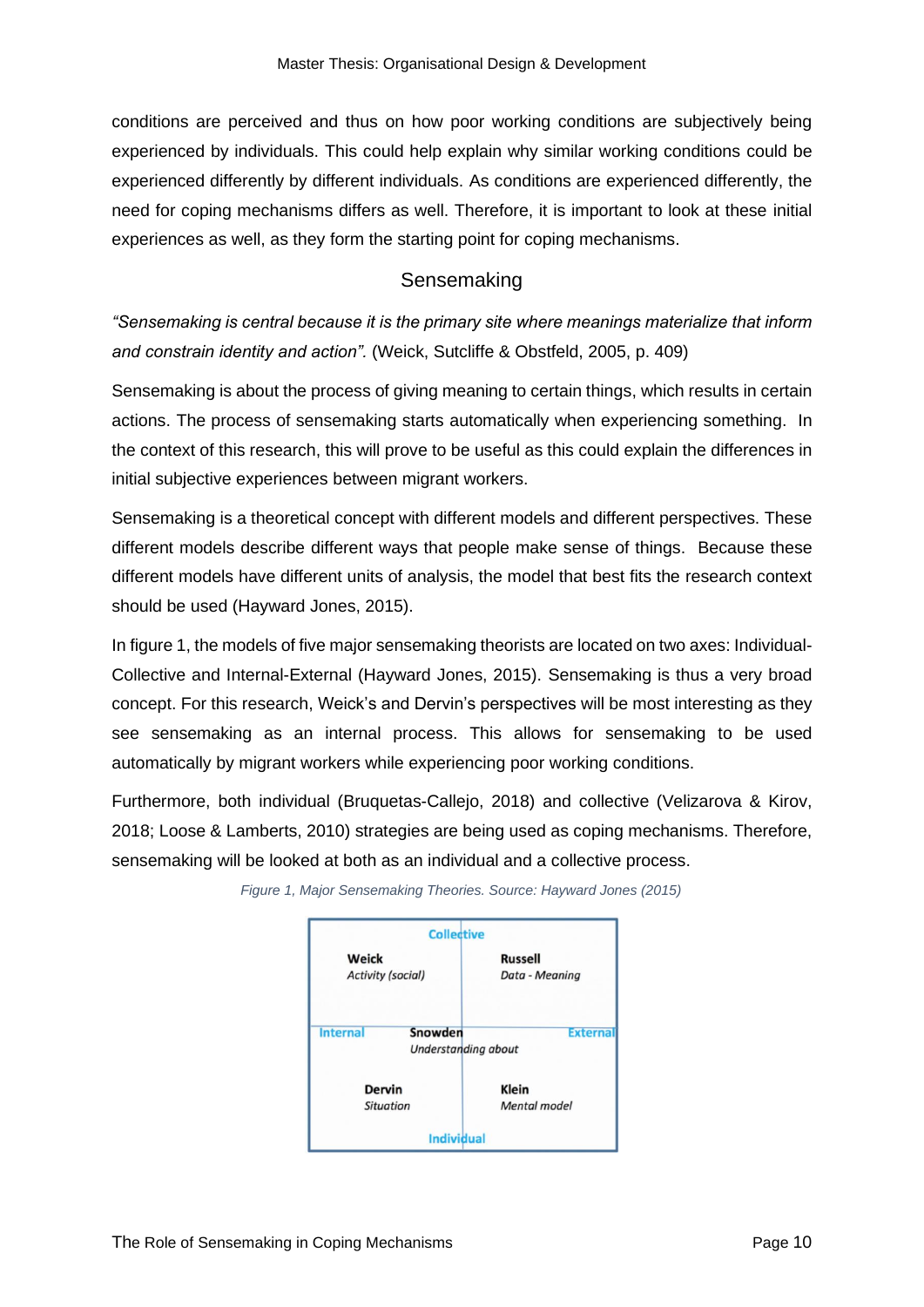Dervin describes the process of sensemaking as follows: "*Coming out of situations with history and partial instruction, arriving at new situations, facing gaps, building bridges across those gaps, evaluating outcomes and moving on."* (Dervin, 1998. P.39)

In essence, Dervin says that people who face challenges, try to find ways that would help them to deal with these challenges. People will look internally at their norms, believes and experiences and see whether there is something that could help them to overcome a difficult situation. When faced with poor working conditions, people will look internally and see whether they have experiences that could help them overcome the poor working conditions. When they have fulfilled their activity they will look back and see whether what they did helped them to overcome the difficulties. If successful, the individual has found a way to make sense of poor working conditions. As this process happens automatically, experienced conditions turn out to be subjective.

This view could help us understand why different individuals have different experiences with the same conditions. As a result, some individuals might be able to continue working, while others need to cope with their experiences first. For example – individuals could have previous work experiences which are worse than the poor conditions they experience at the moment. Therefore, they do not experience their conditions as poor. As a result, they do not need to employ a coping mechanism. – In instances like this, the process of sensemaking influences whether and how coping mechanisms should be employed.

According to Weick (1995) "*Sensemaking is grounded both in individual and social activity"*. Sensemaking thus could also be heavily influenced by social activities. Work can be seen as a social activity as it is only in rare instances where work is conducted alone. As such the activity of working and the people an individual works with influence an individual's sensemaking process. There could be instances, where the sensemaking process of an individual becomes subordinate to the sensemaking of a group as a whole.

Similar to Dervin's view, Weick argues that sensemaking takes place internally. However, not only individual experiences are being used to make sense of different situations. Collective experiences could become dominant. For example – an individual who does not have any experience with poor working conditions could use colleagues' experiences as a reference. Stories of bad working conditions by colleagues could form the reference point for an individual. This way an individual can use someone else's experiences, to make sense out of their experienced conditions. - This way collective identity and experiences by others can influence the sensemaking process of an individual.

Besides the theoretical basis of sensemaking as described by Dervin (1998) and Weick (1995), the process of sensemaking can also be described more actively. Kolko (2010)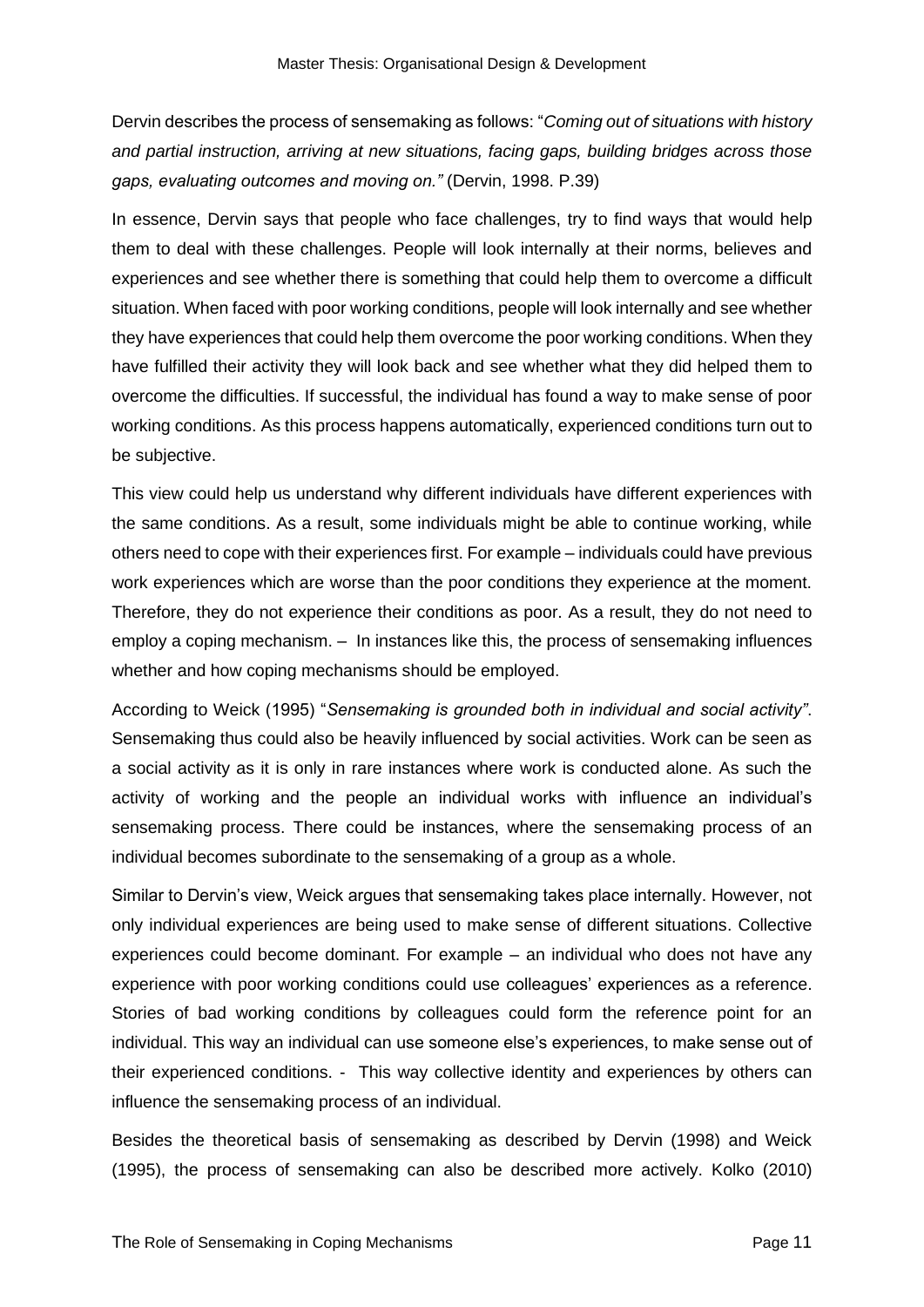describes the process of sensemaking as follows: *"Sensemaking is a constant process of acquisition, reflection and action. It is an action-oriented cycle that people continually and fairly automatically go through to integrate experiences into their understanding of the world around them"* The differences between the theories of Dervin (1998) and Weick (1995), of sensemaking being individual or collective, could both be applied to the process of sensemaking as described by Kolko (2010).

In this study, I will look at what role the process of sensemaking plays within different coping mechanisms. Both individual- as well as collective sensemaking, will be looked at. By using the concept of sensemaking to look at literature about coping mechanisms, I will make an addition to this literature, as I believe that sensemaking fulfils an important role within the coping process. This role is often overlooked as sensemaking takes place automatically. Sensemaking could allow individuals to perceive their working conditions to be better than they objectively are. As working conditions are subjectively perceived to be better than they objectively are, it will be easier for migrant workers to cope with the conditions they face.

I will look at what role sensemaking plays in coping with poor working conditions by migrant workers in Dutch agriculture. To this end, the following research question will be answered: "*What role does sensemaking play within different coping mechanisms, for migrant workers, to deal with poor working conditions in Dutch agriculture?"*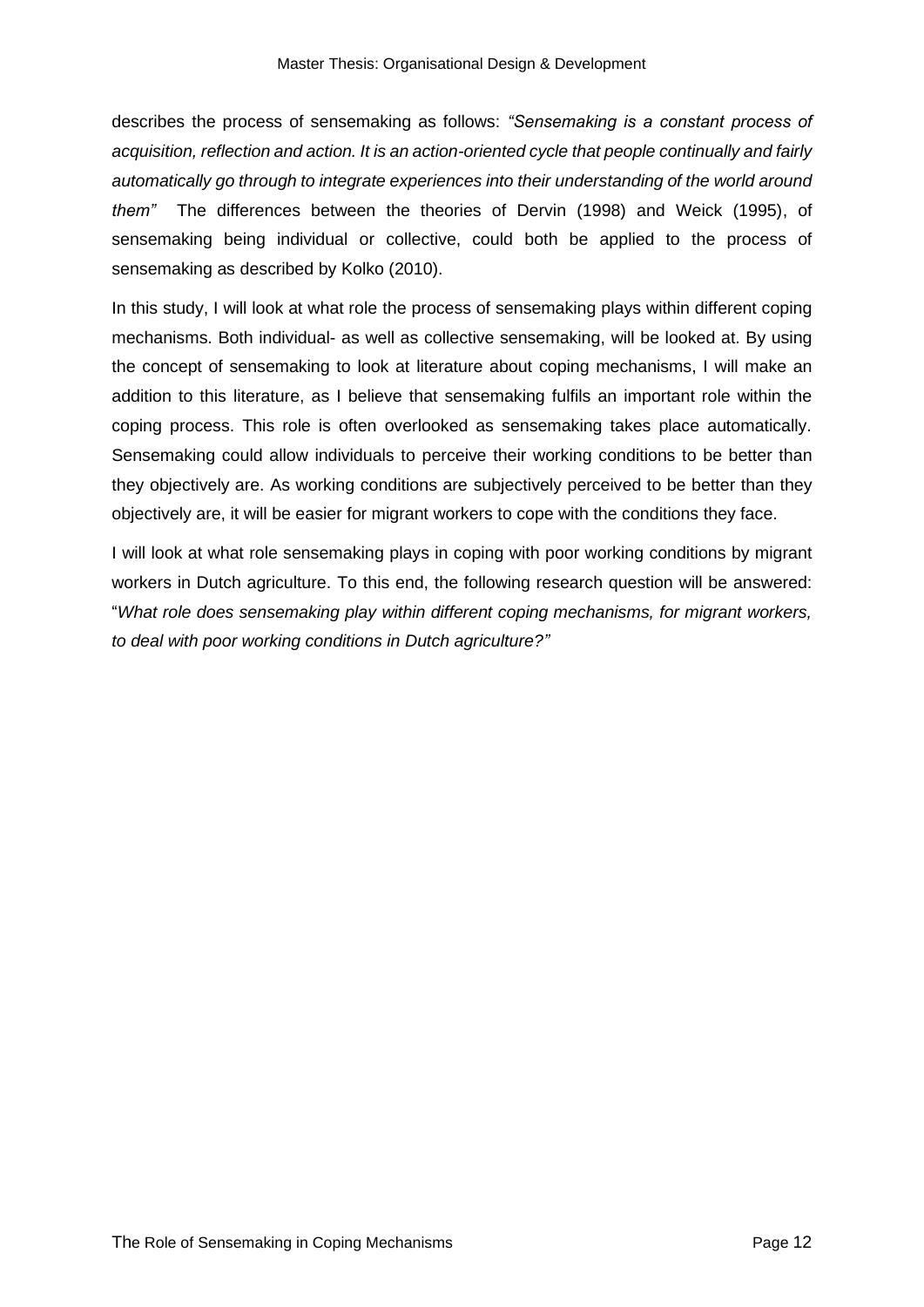## **Methodology**

<span id="page-16-0"></span>The goal of this research is to find out what the role of sensemaking is, within different coping mechanisms to deal with poor working conditions. Therefore, this research must offer the ability to understand the contexts in which decisions are made and actions take place, which thus makes it possible to make statements about specific phenomena in their real-life context (Myers, 2013). This can be achieved with qualitative research methods as *"Qualitative research methods are designed to help researchers understand people and what they say and do"* (Myers, 2013, p.5).

#### Semi-Structured Interviews

<span id="page-16-1"></span>To get a better understanding of migrant workers and how they experience their working conditions, semi-structured interviews have been conducted. Semi-structured interviews bring structure to interviews which allows for better inclusion of existing concepts and ideas about the phenomena. It allows for better comparisons between answers of different interviewees. Theories and concepts from earlier studies were included in the interview guide (Appendix I) to see whether they would apply to the respondents. At the same time, this approach offers the necessary freedom to ask additional follow-up questions to get an understanding of why interviewees do what they do.

Initially, this research focussed on the concept of modern slavery and working conditions. During the interviews, however, the focus shifted away from modern slavery. Originally, the interview guide was designed to explore what working conditions were being experienced by migrant workers and how they made sense of these conditions. Due to the focus shift, the interview guide still contains a set of questions called 'modern slavery'. Many of the questions in this topic do relate to working conditions in some way, as modern slavery often coincides with really poor working conditions and other bad circumstances.

Other topics that were included in the interview guide were: working conditions, economic exploitation, previous job experiences and some questions about personal background. The concept of sensemaking was integrated into all topics. Follow up questions were being asked to see how respondents thought about the situations and experiences they described.

Given the sensitivity of the topic, obtaining reliable qualitative data on migrant working conditions is difficult. Planning interviews was hard and took a lot of time. Employers were often not willing to allow access to their locations, likely because they know that even despite their best intentions some poor working conditions cannot be solved easily (Douw & Spierings, 1998). Even when access to a working location was given it remained difficult to receive information from individual workers due to them not wanting to participate in interviews. Many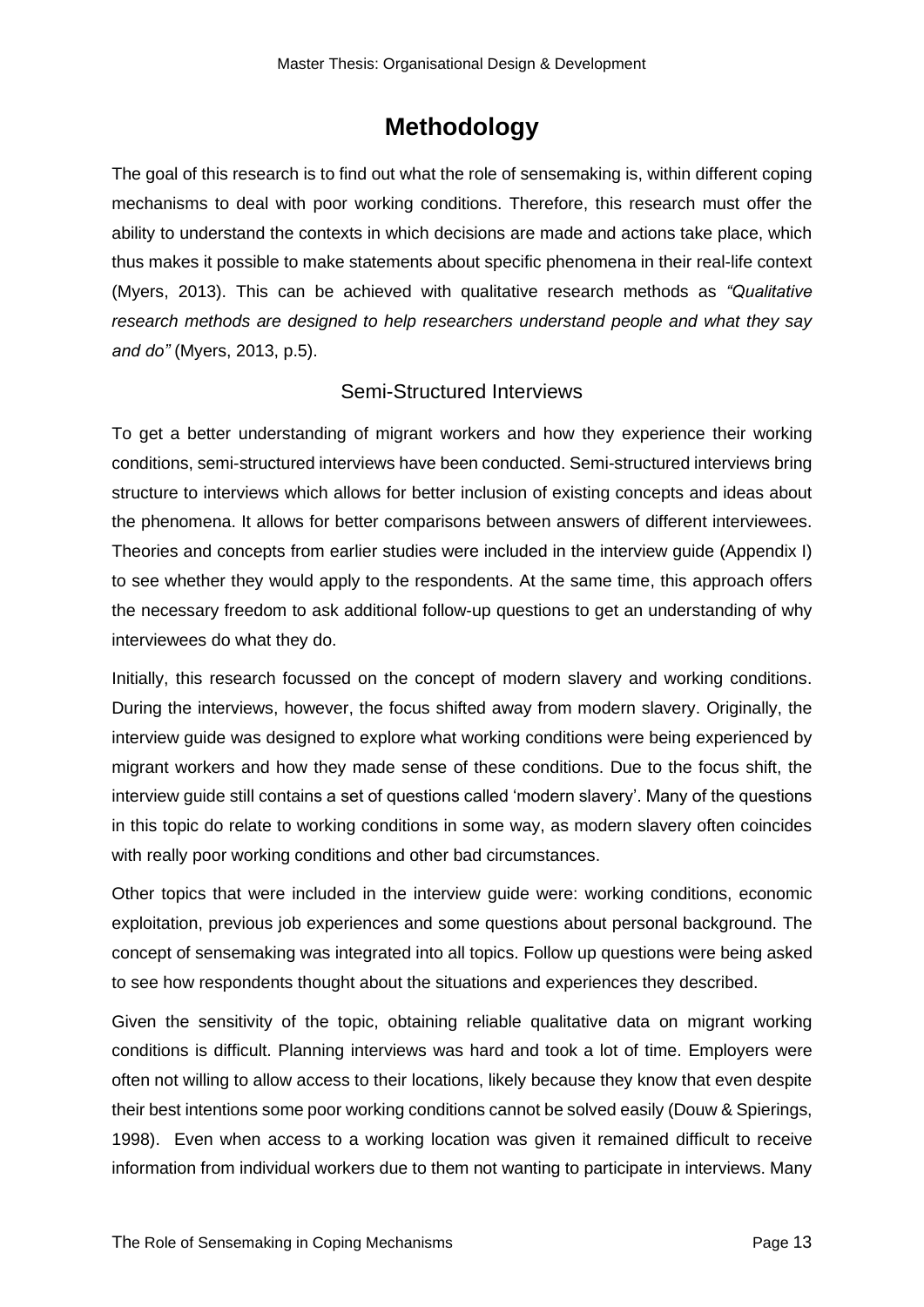migrant workers look at external interviewers with distrust. They are sceptical about the nature of the interviews and often think that answers will be shared with their employers. As they do not want to upset their employers they would rather not participate if they faced poor working conditions. Then there is the third challenge regarding a language barrier. Many migrant workers are not able to speak Dutch, nor are they able to communicate at a high enough level in English or German.

Due to these challenges, and the great effort and time needed to find migrant workers who were willing to participate in the interviews, not the strictest selection criteria could be used. The following 3 criteria could be applied to interviewees: (1) Eastern-European nationality, (2) Working in Dutch agriculture and (3) sufficient knowledge of Dutch, English or German.

Even with these limited criteria, only a small portion of migrant workers in the Netherlands would meet the requirements, mainly regarding language proficiency. This could affect the results of this study, as it is possible that workers with worse language proficiencies, experience different conditions or make sense of their working conditions in different ways.

For this research seven face-to-face interviews have been conducted (Table 2). five of these respondents are Polish nationals while two are Romanian. Respondents have different backgrounds. All respondents did finish secondary school, and some started working immediately afterwards. Others continued their education and respondent (5) finished a Bachelor's degree. Respondent (1) is the only respondent who had children at home during her work in the Netherlands. All other respondents did have other family members in their country of origin. three respondents (2, 4 & 7) do have experience working in other countries than the Netherlands or their country of origin. All respondents are aged between twenty-five and sixty years old.

| <b>Respondent:</b> | Gender: | <b>Nationality:</b> | <b>Years experience</b><br>(As a migrant worker): | Dominant work:               | <b>Interview</b><br>Language: |
|--------------------|---------|---------------------|---------------------------------------------------|------------------------------|-------------------------------|
|                    | F       | Polish              | >20                                               | <b>Plant cuttings</b>        | German                        |
| 2                  | M       | Romanian            | $<$ 5                                             | Asparagus                    | English                       |
| 3                  | M       | Polish              | $>10$                                             | Blueberries /<br>maintenance | English/Dutch                 |
| 4                  | F       | Romanian            | >5                                                | Picking redcurrant           | English                       |

*Table 2: Respondents*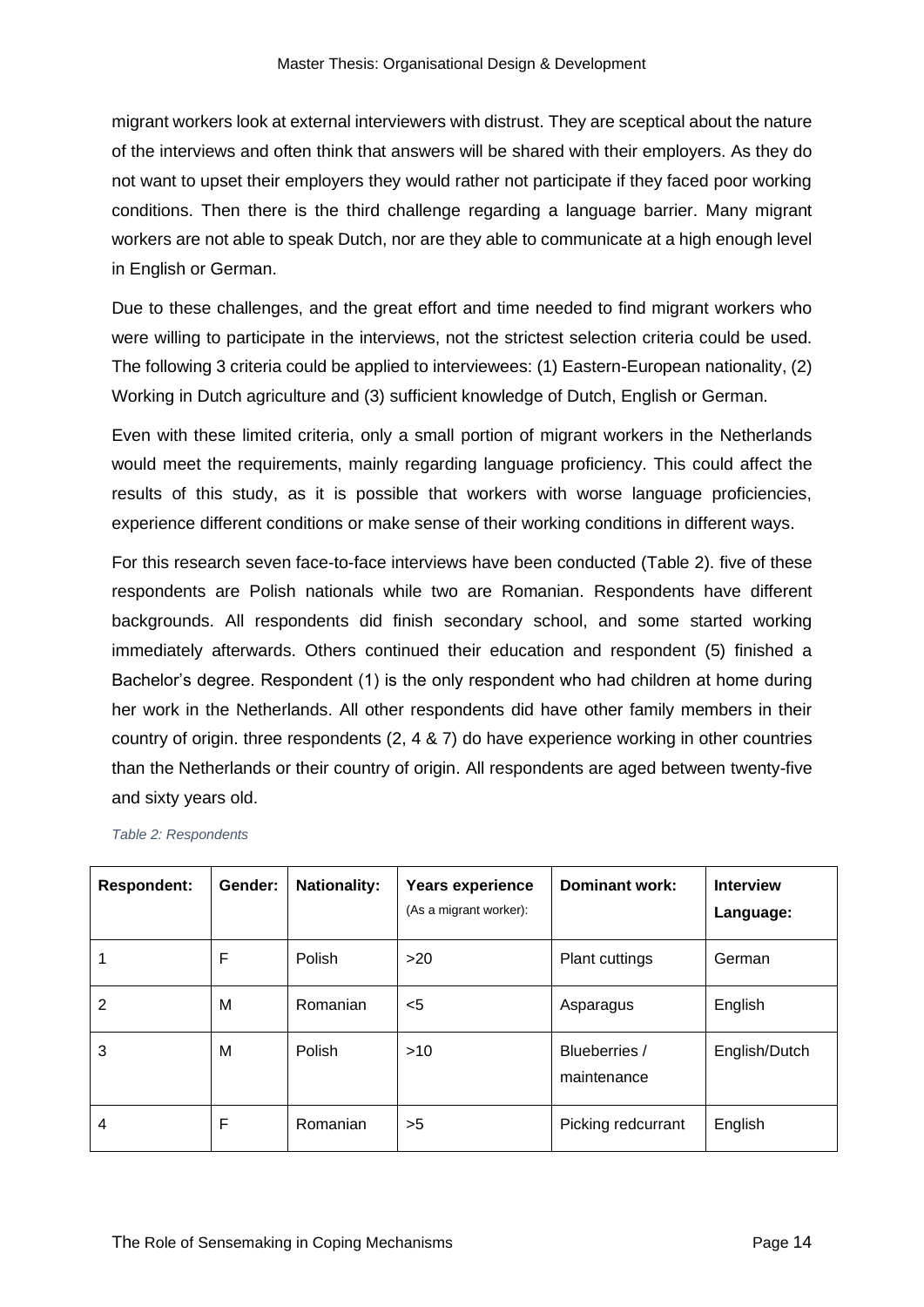| Э | M | Polish | >10 | Picking raspberries | English |
|---|---|--------|-----|---------------------|---------|
|   |   | Polish | <5  | Picking raspberries | English |
|   | M | Polish | <5  | Picking raspberries | English |

The number of seven interviews might seem to be on the low side. However, due to the sensitive nature of the subject, seven is close to similar studies on similar subjects. Velizarova & Kirov (2018) for example only conducted thirteen interviews, while being able to conduct interviews in interviewees native language and not being constrained to a specific sector.

#### Data Analysis

<span id="page-18-0"></span>All interviews were recorded and transcribed shortly after being conducted. After transcribing, the recordings were deleted to protect respondents' privacy. The transcriptions themselves have not been shared with the respondents as all of them mentioned that they would not be able to check their transcriptions during the working season. Therefore, some summarizing questions were asked at the end of the interview and when recording stopped some initial notes of the interview were shared with the interviewee to check whether the interviewee and interviewer were on the same line.

When the first transcriptions were completed the coding process started. For the coding process, a template analysis was used. This coding structure allows for a combination of structure and flexibility (King, 2012). First, parts of the transcriptions were coded in-vivo. These codes were then grouped in the following pre-determined themes: (1) working conditions, (2) past working experiences, (3) workers' background, (4) sensemaking, (5) modern slavery, (6) economic exploitation.

During this phase, it became clear that there was little information about the theme of modern slavery, while other themes contained a lot of interesting information. Therefore, it was decided to switch the focus away from modern slavery and look deeper into sensemaking and coping with poor working conditions.

After the in-vivo codes were divided into themes, an inductive process of coding started. Sets of In-vivo codes were grouped into first-order categories and received an overarching, firstorder category, code. For example "because in Poland I have no chance to uhm, to make that money. It's not possible" and "You can work in Poland. The money here is much better than in Poland yeah" were coded as: "High salaries". Next, these first-order codes were compared with each other and where possible further combined to become second-order categories. For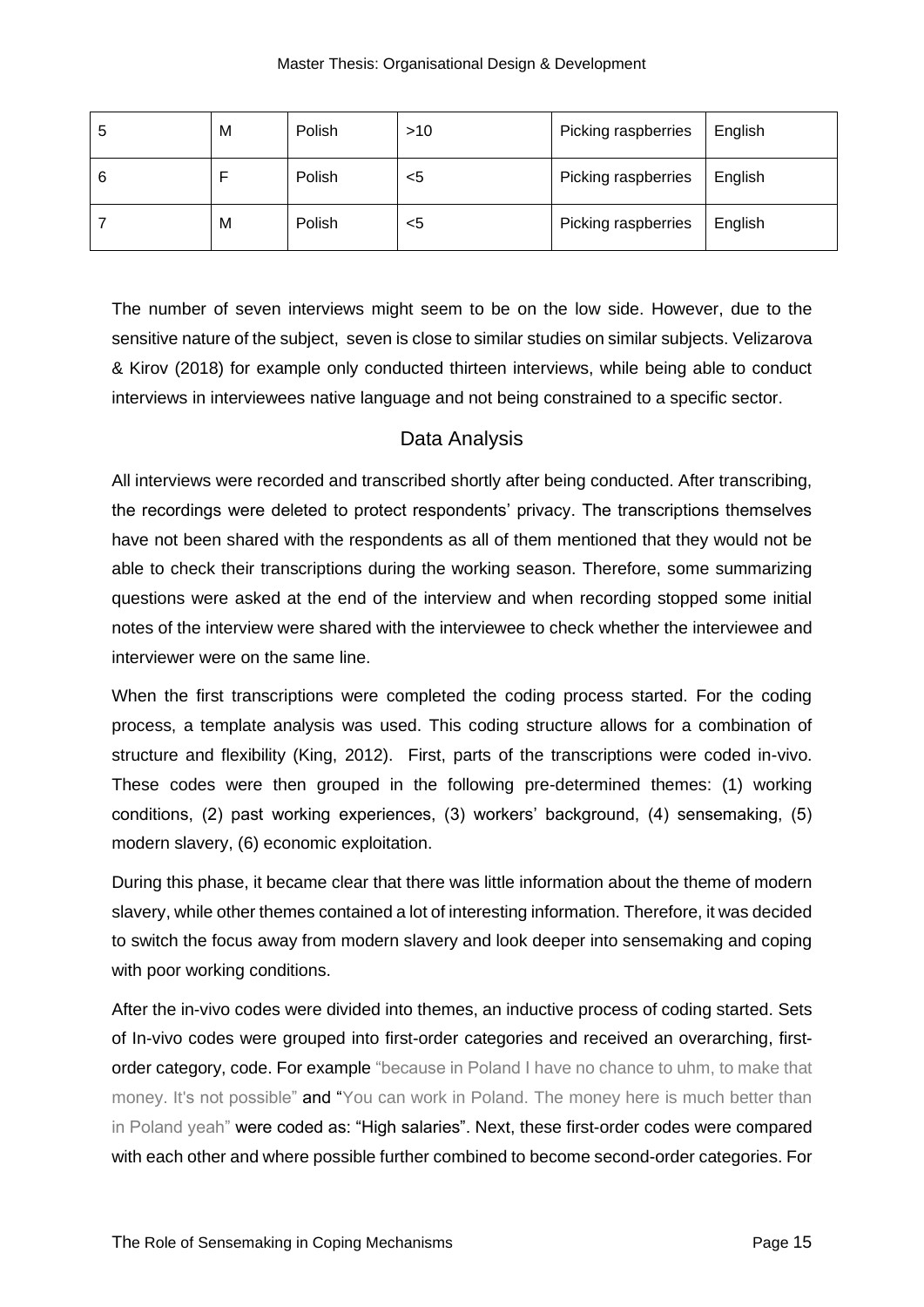example "High salaries" and "More work is more money" were coded as "Monetary compensation". This process of adding extra levels of codes was repeated until no more overarching codes could be created within the specific themes.

During this process, it became evident that the themes of modern slavery and economic exploitation were no longer needed as separate themes, due to the change of focus in the study. Therefore, all codes which initially were placed in one of these two themes were redistributed over the other themes. Furthermore, the theme of past working experiences was placed under the wider theme of background. In the end, there were three themes left in which all answers given by the respondents could fit: (1) Background, (2) Experienced Conditions and (3) Sensemaking & Coping.

Next, the codes in the final template (Appendix II) were compared to literature about sensemaking, coping mechanisms and working conditions to check whether the results from the interviews were still grounded in theory. As the interview guide was based on existing literature, the codes fit well. For example, the working conditions as described by the respondents were divided into four different categories, which match with the four categories: environmental influences, mental strain, physical strain and safety (WCA, 1999), as defined previously

Concerning the concepts of sensemaking and coping mechanisms, a more inductive approach was taken. As a result, the answers were a little different compared to other studies. Yet, as the questions, were pre-determined and based on theoretical concepts, the results do show similarities with existing literature. For example, the code of 'Social aspects' contains information about how interviewees can use their social connections to make sense of or cope with poor working conditions. This is somewhat similar to the results of the study by Velizarova & Kirov (2018), where they concluded that strong social networks function as a coping mechanism for migrant workers.

Next, the template was examined and it proved to cover all different aspects of the interview. There was no information left out and the template gave a good overview of what the respondents had said. The information also proved to be sufficient to answer the research question.

#### Quality of Research

<span id="page-19-0"></span>To ensure good quality of research the following assessment criteria have been used: credibility, transferability, dependability and confirmability (Symon & Cassel, 2012).

Credibility is about a good fit between constructed realities by respondents and constructed realities by the researcher which are attributed to them (Symon & Cassel, 2012). To this end,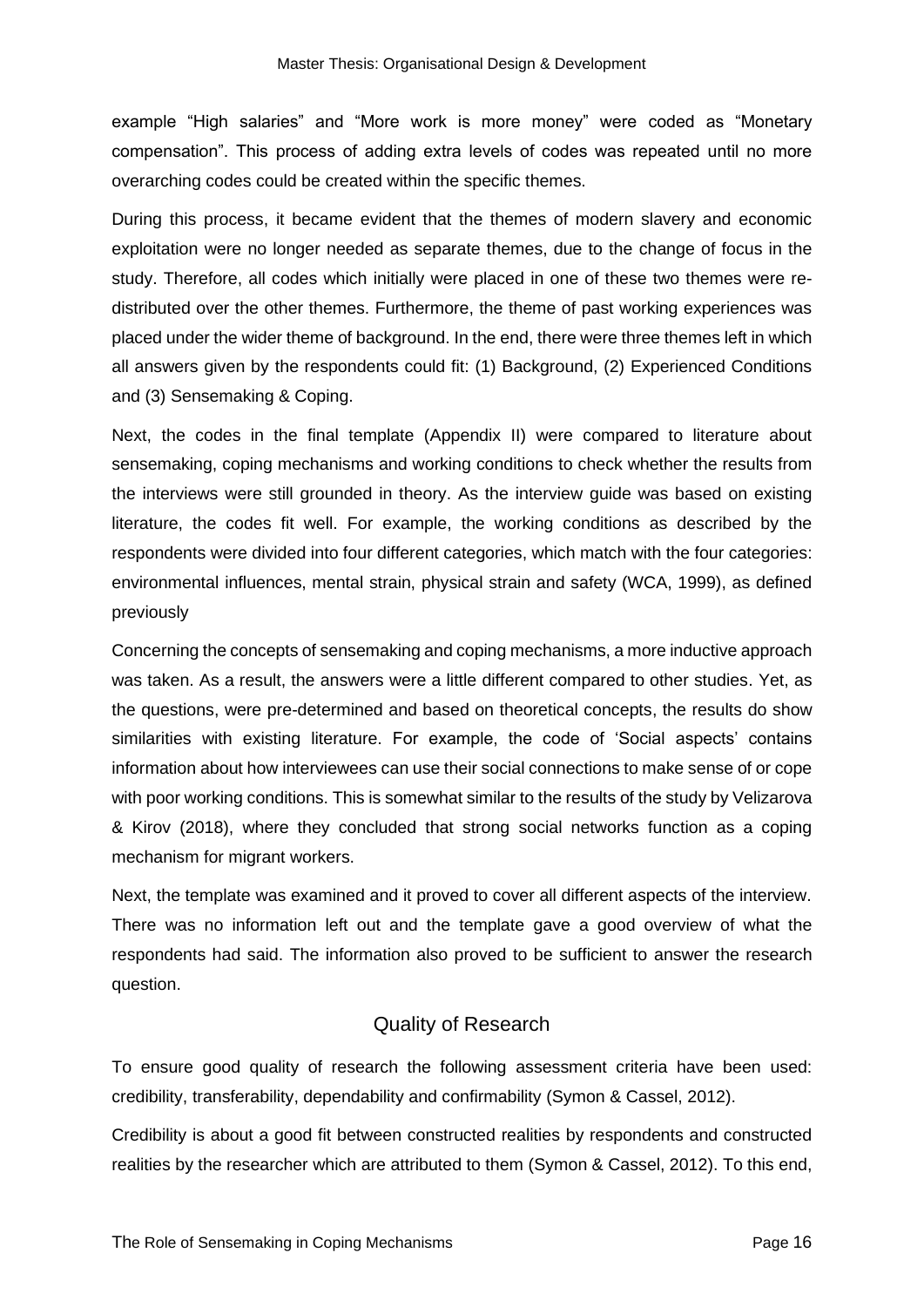this research builds upon well-established knowledge of sensemaking which has already been established in the literature. As it was not possible to make use of member checking, as the interviewees were unable to read their transcriptions, additional summarizing questions were added ad the end of the interview. Furthermore, during the interviews, the interviewer often repeated respondents' answers and asked whether this was what they meant or not. Finally, after the interviews, the interviewer shared the first notes made during the interview to check whether these matched with what the respondent said.

As the research is focused on an individual's sensemaking, an elaborate description of a worker's context is needed. By giving a thick description, readers will be able to judge for themselves whether results from this research could be transferable to other contexts.

Dependability is often called reliability (Symon & Cassel, 2012), and this will be reached by making use of a semi-structured questionnaire and recording and systematically transcribing the interviews. This makes it possible to reproduce the study in a similar way which allows for an audit of the process by third parties.

Finally, the quality criteria of confirmability. To ensure this quality criterion is met I will show how data from the interviews was transformed into specific outcomes. To this end, the results section consists mainly of direct quotes. Conclusions made as a result of these quotes are based on trends shown in the interviews and existing literature.

#### **Ethics**

<span id="page-20-0"></span>"*Understanding how research effects and affects those it touches and attending to the rights and wrongs of this influence and the possible harms or benefits that might accrue, has become an increasingly explicit, even formalized concern" (Holt, 2012, pp. 90* ).

Due to the sensitive nature of this study ethics are of great importance, to make sure that this study does in no way whatsoever negatively affect the respondents in any way. Therefore, respondents have been fully informed about what the intention of this research is by forehand, and they were able to stop the interview at any time. Furthermore, all recordings of the interviews were deleted as soon as they were described as this was agreed with the respondents. All answers given during the interviews are anonymised and the numbers given to the specific interviews are at random. This way it is harder to trace answers back to specific individuals.

Research integrity is another important aspect of ethics. To reach this goal full transparency has been given regarding research methods, data collection and data analysis. All information aside from personal information about the interviewees is accessible. If further information is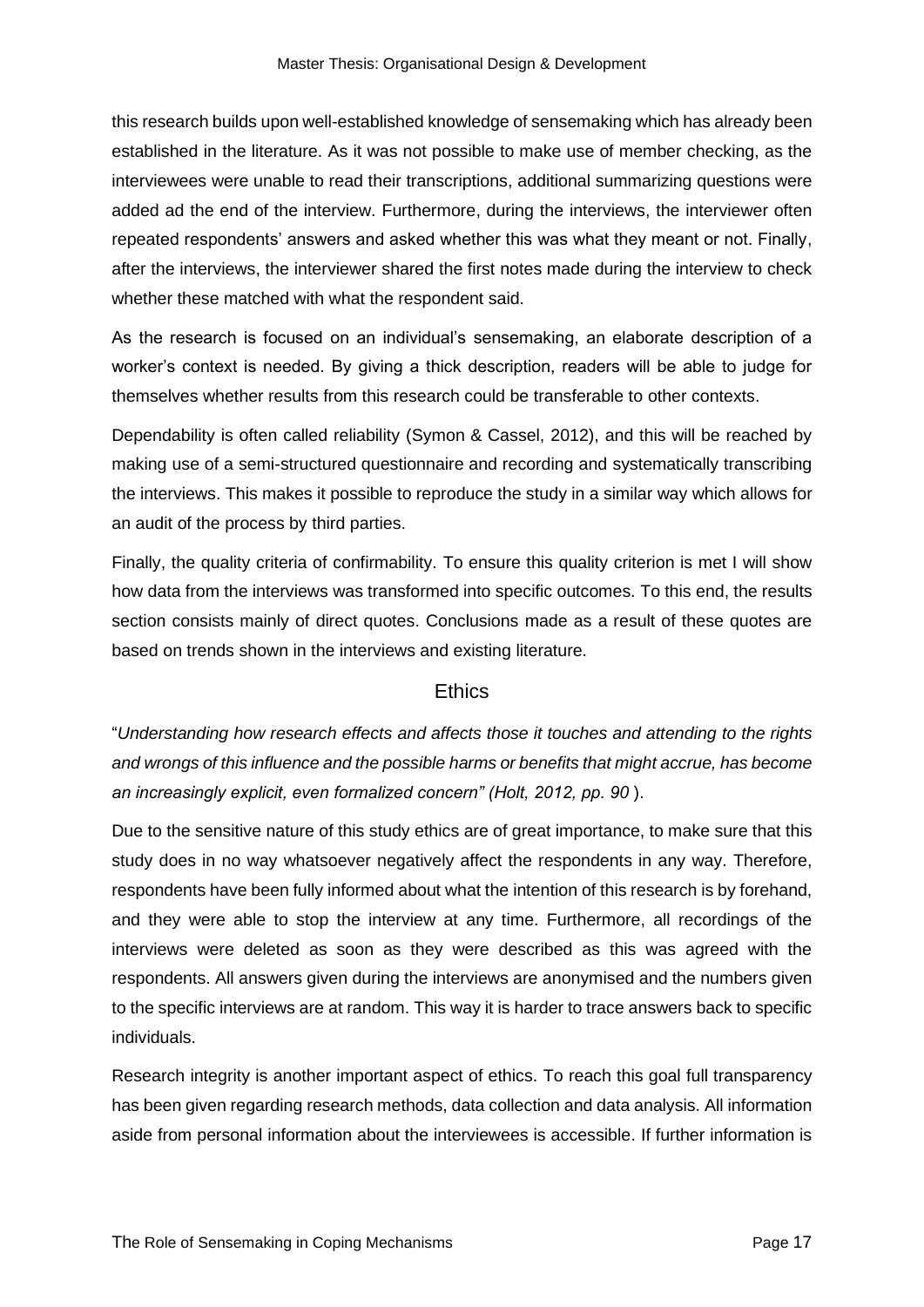required, the researcher whose contact details are available on the front page could be contacted.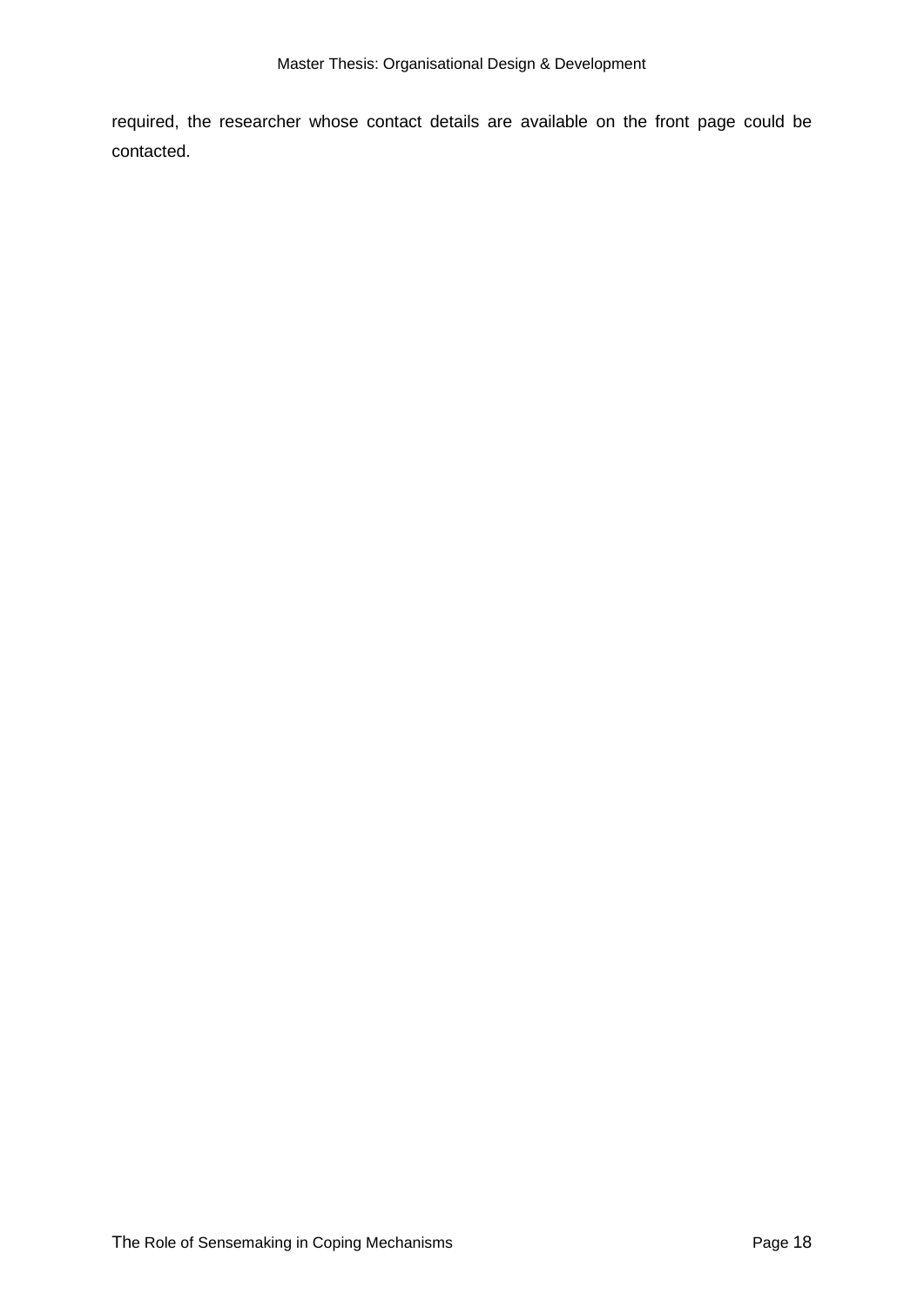## **Results**

<span id="page-22-0"></span>In this chapter results from the interviews will be shown. The main goal of this chapter is to make the voice of the respondents heard and let them tell their own stories. I will present findings that give insights into the working and living conditions of migrant farmworkers to contextualize the answer to my research question. Next, I will share the findings that show how the concept of sensemaking is being used in the processes of different coping mechanisms. Therewith, providing the necessary information to answer my research question.

#### Experienced Conditions

<span id="page-22-1"></span>In what follows I will provide relevant information on the poor working conditions of migrant workers. I will include actual working conditions as well as poor living conditions and difficulties regarding leaving home.

#### Poor Working Conditions

<span id="page-22-2"></span>Work in agriculture is hard. All respondents mentioned hard conditions in which they have had to work: *"No good job, and uhhh.."* or *"No is for very hard or very hot. No like work? Normal! Everything hard.".* Due to the seasonal character of the work, a lot of work has to be completed in a short amount of time. Fruit and vegetables have to be harvested when they are ripe as they would turn bad otherwise. During the season workers experience long working days. 10 hour working days are no exception: *"Sometimes I am really really exhausted and I want sleep everyday whahaha. But we do not have the time because we start at 7 and sometimes we end like 6 …."*. These intense periods are preceded and succeeded by less intensive periods where workers experience a lower workload and shorter working days. This requires flexibility from workers: *"Depends if it is a lot finish 4. If it is not a lot finish 2, 3 o clock. Sometimes even finish 12 o clock".* Different respondents mentioned that they prefer to have more stable working hours (programs):

*"Muchi good have one program. Have one program today little hour tomorrow full. No is nice."*

Besides a great deal of variability in the amount of available work, the seasonal character of the work often coincides with performing physical work in high temperatures. Both outside under the influence of the elements, as well as inside in greenhouses. Even though climates here can be somewhat controlled, temperatures often rise even higher than outside. The combination of high temperatures and a great variety in workload can lead to tough situations. One of the respondents recalled the following situation: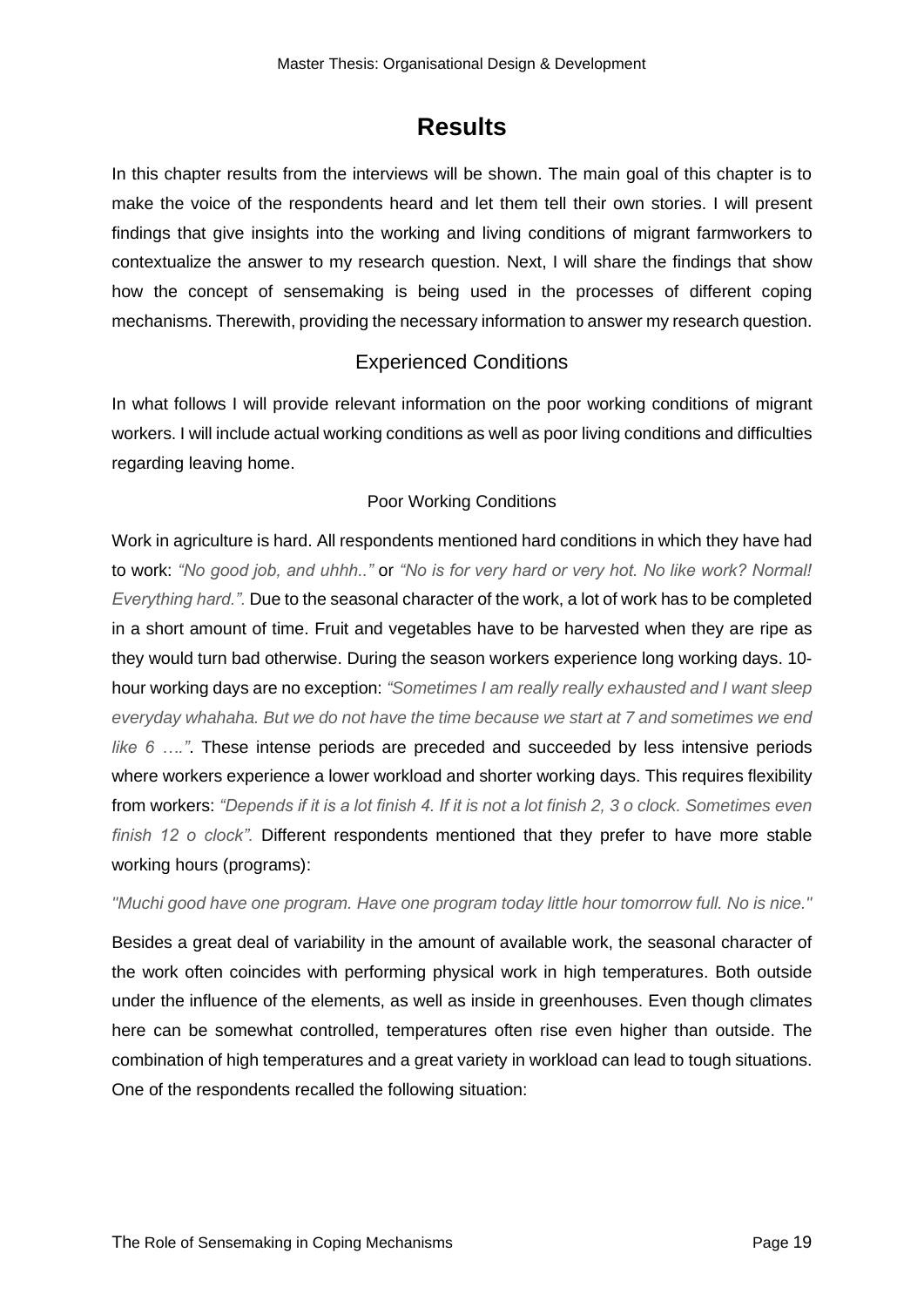*"Uhm big orders and outside in the weather. When it's 40 degrees outside and we have to stay here till 8. Because the order has to be ready. That is. There is nothing you can really do then. As it is hot, but the order Is not ready."*

Situations like this do not only occur during summer. Different agricultural products also require work to be done during other seasons. Here workers face completely different challenges, mainly bad weather and cold. One of the respondents mentioned the following situation:

*"pffff let me think. Yeah, I think in winter when we cut the plants. There was snow, snowing I think maybe 5, 6 hours only snow. Nothing old. It was very cold but you have to do it. Have to finish. It was very hard."*

Both situations mentioned above are examples of work that has to be finished under tough conditions. Due to the growth cycles of the plants, work cannot wait to be performed under more pleasant conditions. The only option is to start early: "*It's full hot outside, con 40 degree. Have one program much kort (short). Start much early and finish early. This for condition is impossible to when full hot outside."*

The high workload and often physical work results in high strains on the human body. A Romanian respondent who harvested asparagus said the following: "*Asparagus every day every time every second digging"* and *"My body, I don't have power, a lot of pain. Back, hands, kaput.".* Another respondent noted that the physical load on the body resulted in "*Full problem con il back. I go and to doctor for fix this".* At the end of the season, all respondents mentioned that they are tired and require some time to rest and regain energy. Most respondents also mentioned that the work they were doing is fine for a short amount of time, but that it would not be doable to perform similar work for a longer period without adequate rest. As respondents noted "*It is oke, not bad, but it, you cant work here asparagus for months. 2, 3 months. But 1 year is impossible."* and *"For now it is okay because it is hot and we have a vacation but for 1 year it is to much work. 6 days not good. Only for 3 months".*

#### Poor Living Conditions

<span id="page-23-0"></span>As migrant workers leave their own country for work, I would argue that living conditions cannot be seen as separate from working conditions. Compared to, regular workers, migrant workers' working and living conditions are closely connected. They have to leave their own home and often end up in housing close to their jobs, provided by their employer. There are few opportunities for workers to find housing themselves and only very few can do so. In general, the living conditions of migrant workers are a direct result of what housing is arranged by their employer. As a place to stay is a necessity, living conditions become part of the overall working conditions.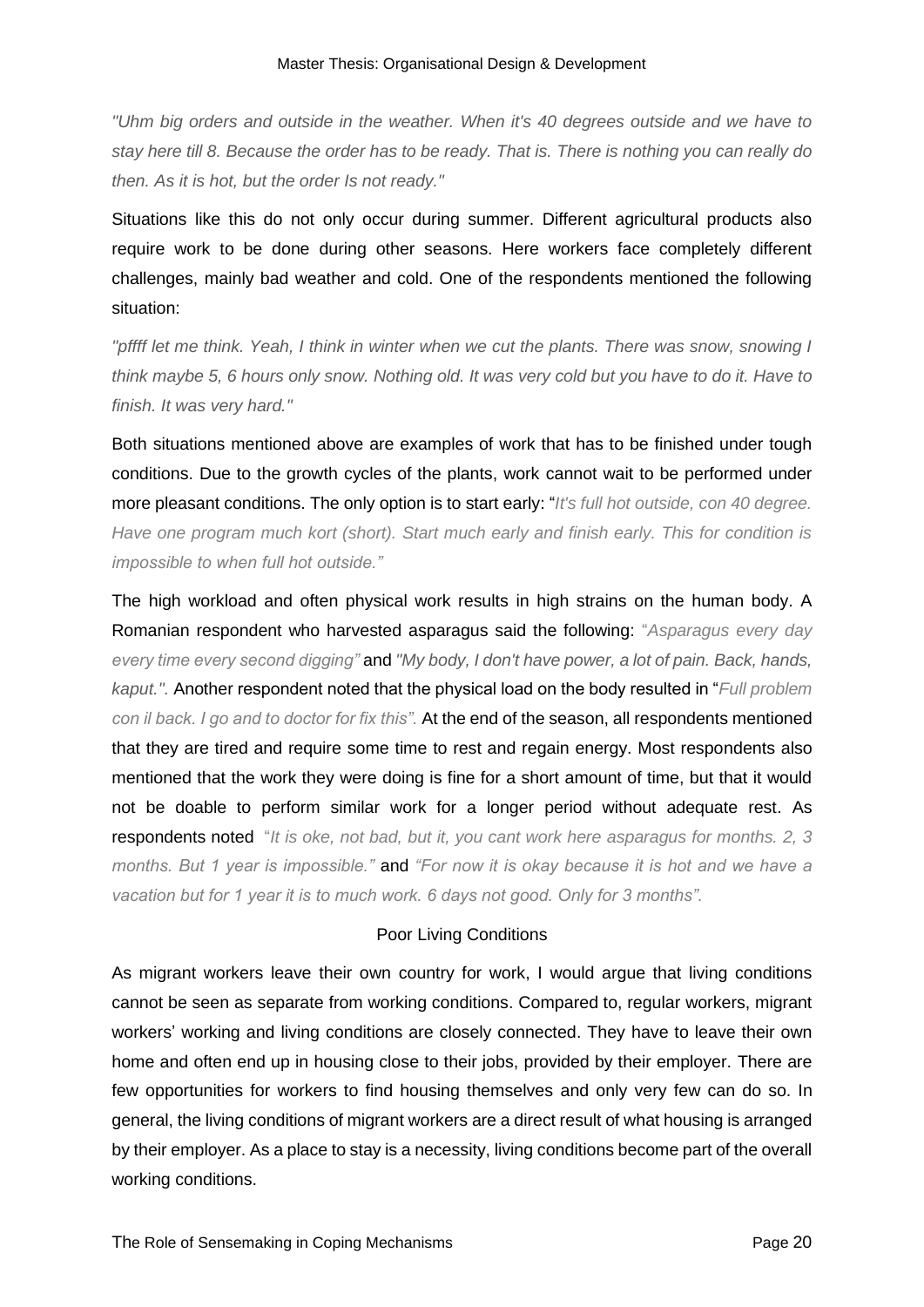One respondent described his living conditions as *"definitely the hardest part".* Out of the seven respondents, six were living in housing arranged by their employer. The seventh arranged housing herself but she had to travel a great distance to get to work. All respondents mentioned that they were free to arrange housing themselves if that would be preferred. However, different respondents noted that this is very difficult. Either "*problem with not then have contract good"* or *"No speak very good English or Nederlands (Dutch)".* Concluding that finding housing themselves is: "*It's impossible, it's impossible"*.

In general, respondents were satisfied with the housing provided by the employer, but they did mention a few issues. two out of six respondents who have their housing arranged by their employer mentioned that not being able to choose who they live with can be difficult. Living with people from different cultures sometimes leads to problems *"Yes. It is live con full de people, no con much people is not easy. Every person has one personality"*. Or a lot of people are put into small spaces: *"Because you never know when someone new comes into your room. And then suddenly you almost need to share beds with 20 centimetres between beds."*.

Finally, one respondent mentioned that heath forms a big obstacle concerning housing as well. *"It's just too warm in the rooms. You just can't fall asleep it's too warm. You have no AC so it's impossible sometimes".* Many migrants face challenges in housing and are dependent on what housing their employer has to offer.

Besides difficulties regarding housing situations, migrant workers have to adapt to life in a different country. All respondents who mentioned differences in daily life did say that they like those differences. They did however require some time and effort to get used to.

*"Everything was new. I could not imagine what everything would look like, everything was different. At home, it doesn't look like this. And I had to ask a lot of questions, like what is that? What is that? Where should that go? And that was hard in the beginning."*

Migrant workers thus face some additional challenges regarding their daily life. These are often grounded in cultural differences, as life in the Netherlands just is different compared to life at home. These differences require adaptation by the migrant workers.

#### Difficulties as a result of leaving home

<span id="page-24-0"></span>Similar to poor living conditions, difficulties faced by migrant workers because they have to leave their homes are not optional. It is simply not possible for migrant workers to combine living at home and working in the Netherlands. Therefore, these difficulties should be attributed to their working conditions as well.

Most migrant workers do have to leave someone or something behind. For some, this is one of the hardest aspects to deal with when it comes to their work abroad. When asked what the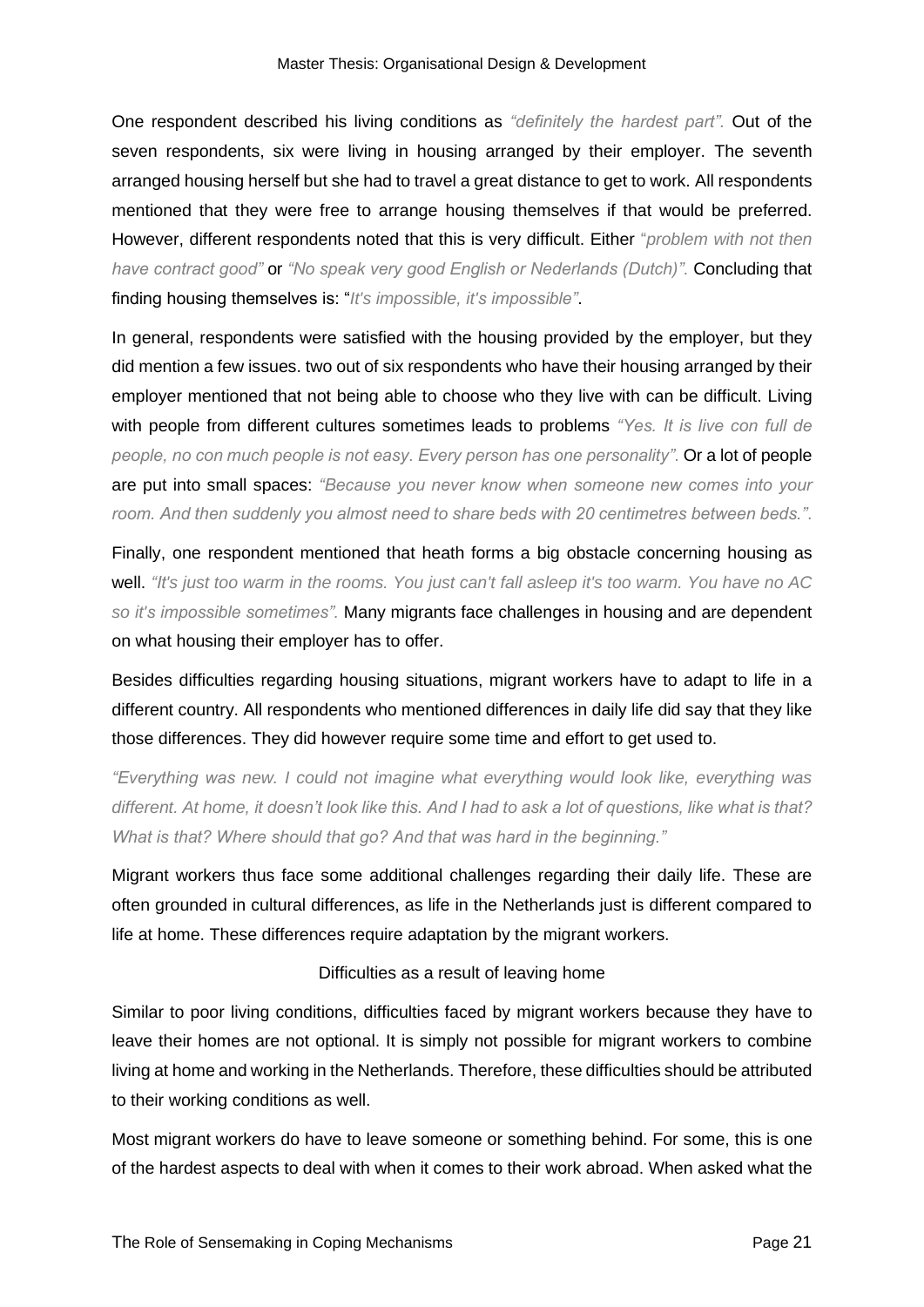hardest part of working in the Netherlands was one of the respondents said: *"I miss my home, my family, my mother, sister"*.

One other respondent said that: *"Because the children were still little, so I stayed for a maximum of 5 weeks and going back home for 2 or 3 months, before coming back."* This person had to travel more often and work less because the home situation did not allow for working long periods. Thus decreasing earnings as less time could be spent working.

Therefore, it is no surprise that many migrant workers decide to come and work in groups. "*It is much easier for people having family here. Or no family but just sister brother.*". At least five out of seven respondents did come to the Netherlands with a friend or family member.

When asked whether they would recommend the work they do to family and friends back home, all respondents agreed that they would, as overall they saw their time and work here as a positive thing. One respondent gave an elaborate answer on which kind of people would benefit most from working in the Netherlands:

*"Young people, young females, that start with the work. I would think that then I would like to stay in the Netherlands to live. But when you have children that go to school, small children then you have to go home. But for young people, it is better here than in Poland."*

Seasonal workers thus face a wide variety of hard, working conditions, and they are fully aware of the fact that the work they do is not easy. Despite these difficulties and poor working conditions, many migrant workers have been coming back to the Netherlands to work for years. So there are factors that outweigh the negatives. Migrant workers are thus able to cope with the difficult situations they face.

#### Sensemaking and Coping

<span id="page-25-0"></span>In the following chapter, I will provide relevant information on how migrant workers can deal with the poor working conditions they face. This chapter will be structured around different factors that allow migrant workers to make sense of and ultimately cope with poor working conditions. But first, the main motivator for working in the Netherlands, the monetary compensation, will be elaborated upon.

#### Monetary Compensation, the main Motivator

<span id="page-25-1"></span>As described above, there must be factors that keep migrants motivated and there must be ways in which migrant workers make sense of their conditions and can cope with the negatives. The main motives for coming in the first place, and returning repeatedly are financial.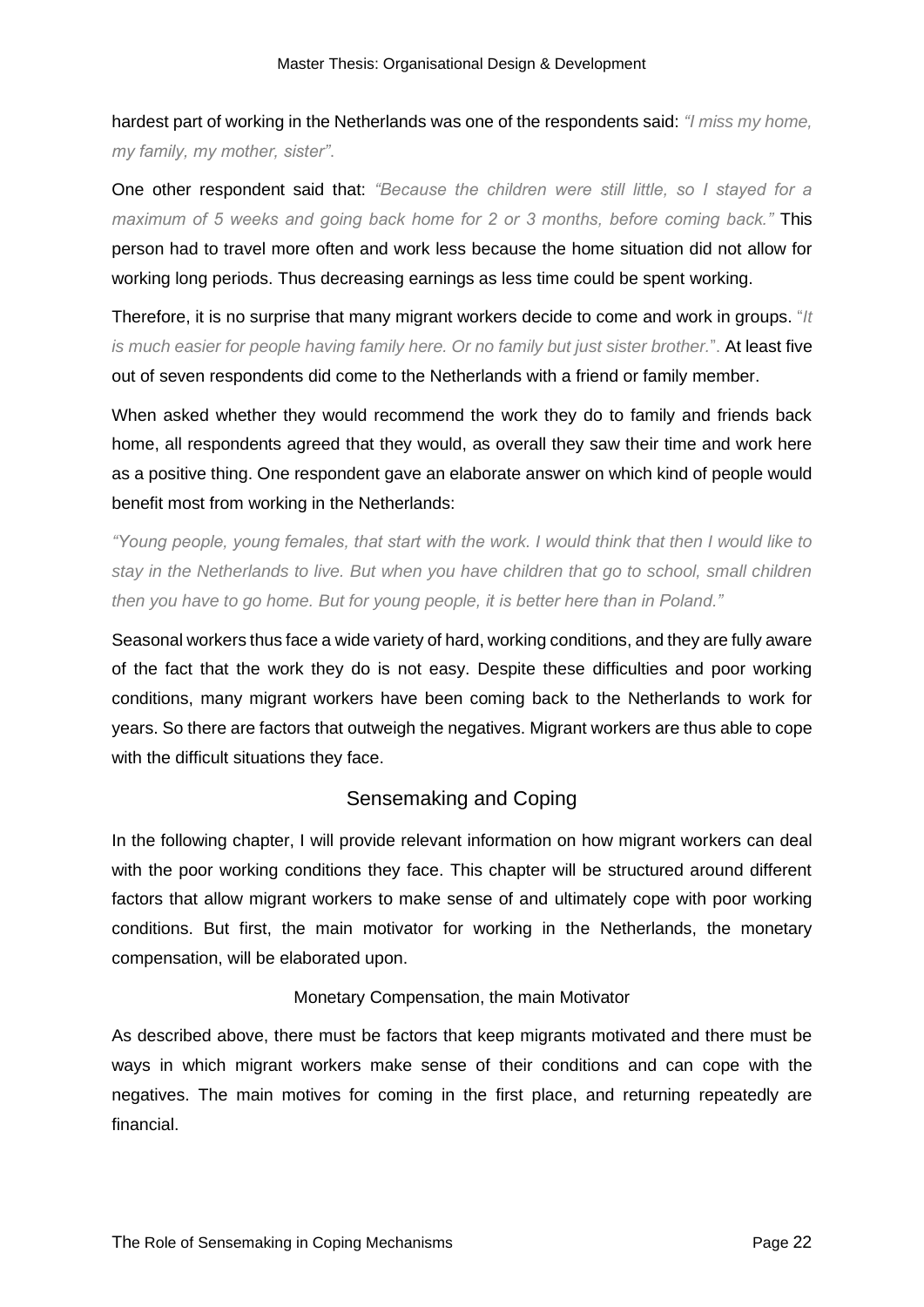*"Money in Life. It's not all money matter, and life better, life if you want to buy something. Here you can. In Romania maybe only money to live."*

*"The money I think. Because in Poland. You can work in Poland. The money here is much better than in Poland yeah."*

The salaries earned with their seasonal work in the Netherlands are a lot higher than what they could earn at home. Polish respondents mentioned that the salary here is easily four times as high as what they could earn with similar jobs in Poland. One respondent said that *"Some people stay here because here is easier than in Poland. Here you can work for the minimum and then you have money for what you want".* A Romanian respondent said that if they would stay in their home country *"When you receive money you just buy food or something, you cannot. If you want phone to buy. It's possible but hard. If you have a good job. You must learn 5 years".* According to this respondent, it is possible to earn a good salary at home, but only if you have a proper education, which not everyone can afford. One respondent further said that: "*For me, it is important to have work to have money have no worry and in future come back to Romania. Mal, my family there. Everything is there."*

Besides being able to afford more luxury items, which they would not be able to afford at home, different respondents were saving money for a greater goal. Two of them were building a house in Poland and Romania and they said: *"Much money finish much faster my house"* and "*Yes, yes because I have money I could finish my house and this is the most uh important".* 

When asked whether respondents thought that they received a fair wage for the work that they performed, respondents said that they thought they did. They compared salaries to what they would earn back home and looked at what they could buy with their earnings in the Netherlands. All respondents were satisfied with their earnings. Only one respondent remarked on the possibility of earning a little more:

*"I don't have a lot of knowledge about how much company makes, and how much of that they need to spend on us, so I feel like that earning could be better. But I also understand that they would like to make some money."*

In the end, all respondents agreed that they are satisfied with their earnings as they can live comfortably and can save enough money for the goals they have set themselves. The monetary compensation they receive was the main reason for coming to the Netherlands in the first place, and it remains important for the respondents throughout their repeated work stays in the Netherlands.

Monetary compensations are thus the main motivator for people to come and work in the Netherlands. And in some way they certainly help people to cope with some of the poor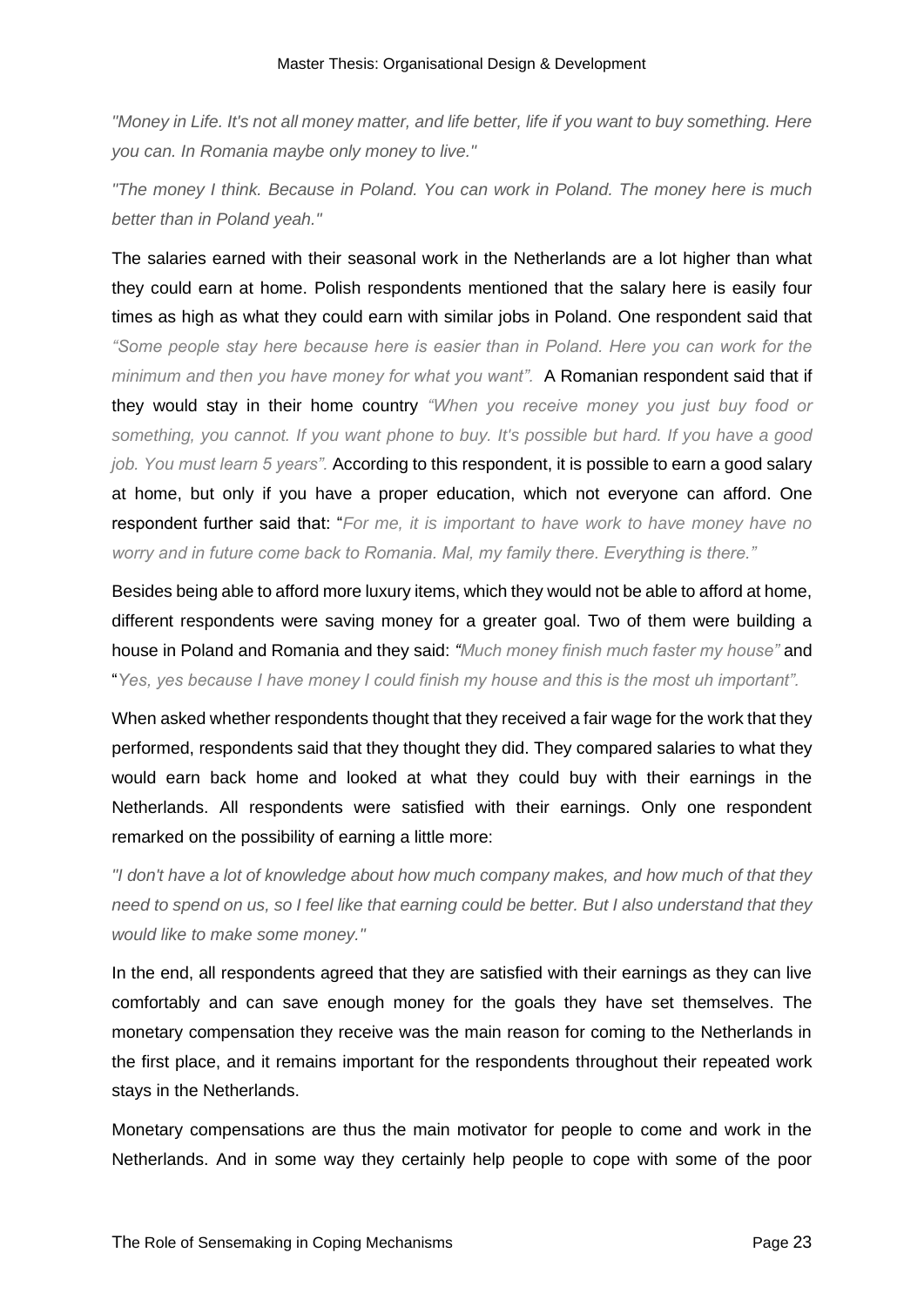conditions they face, as one of the respondents noted: "*Negatives are also. I think personally pretty easy to fix. But for some reason it is not. But they are still outweighed by the difference in pay so yeah"*.

These monetary compensations on their own, however, do not explain the fact why some people return to work in the Netherlands repeatedly while others do not. One respondent who was also responsible for finding workers noted that: "*Half I think, maybe 40 per cent come back."*. Monetary compensations thus for sure are the main motivator for individuals to come and work in the Netherlands. Furthermore, in some instances, individuals could use their earnings as a way to cope with some difficulties. But if this would truly be the sole reason, more than half of the workers would return, as salaries are similar for everyone.

Thus, even though different respondents did mention that monetary compensations were the main reason why they kept working, it cannot be seen as a coping mechanism in itself, as the high salaries are to be expected for migrant workers when coming here. As such these compensations are not as useful for coping with poor working conditions, nor as a way in which migrant workers can make sense out of their experienced working conditions. Monetary compensations mainly influence the decision on whether or not migrant workers want to start working in Dutch agriculture in the first place. Nonetheless, monetary compensations are an important part of the story.

#### Previous Job Experiences

<span id="page-27-0"></span>A factor that is of great importance regarding coping with poor working conditions and or making sense of these conditions are previous job experiences. All respondents did mention that previous job experiences helped them to deal with difficult situations. Respondents noted that during their work they would sometimes think about other difficult work experiences they faced in the past. Those work experiences helped them to place current conditions in another perspective. Often this process happens automatically and according to Dervin (1998) using previous knowledge and experiences to face new challenges are examples of sensemaking.

One of the respondents used to work on train tracks in Poland. He described his previous job as follows: "*Sometimes it's warm it's very hot. There was this time it was outside 45 degrees and I work between the rails. And when the rails are connecting to each other by the electric charge it was 70 degrees Celsius. And you have to work the whole day. In 45 degrees. I lost 16 kilogrammes of my weight in 3 weeks.".* This respondent further said that the jobs he had to fulfil here were by far not as physically straining as his previous job. And when talking about the long working days the following was said: "*For me is normal. Sometimes when you work for example 3 or 4 weeks. 50 hours it's a little bit hard ja. But it's normal. For me it's normal. On the train tracks, I worked sometimes 300 hours per month."*. Due to his previous work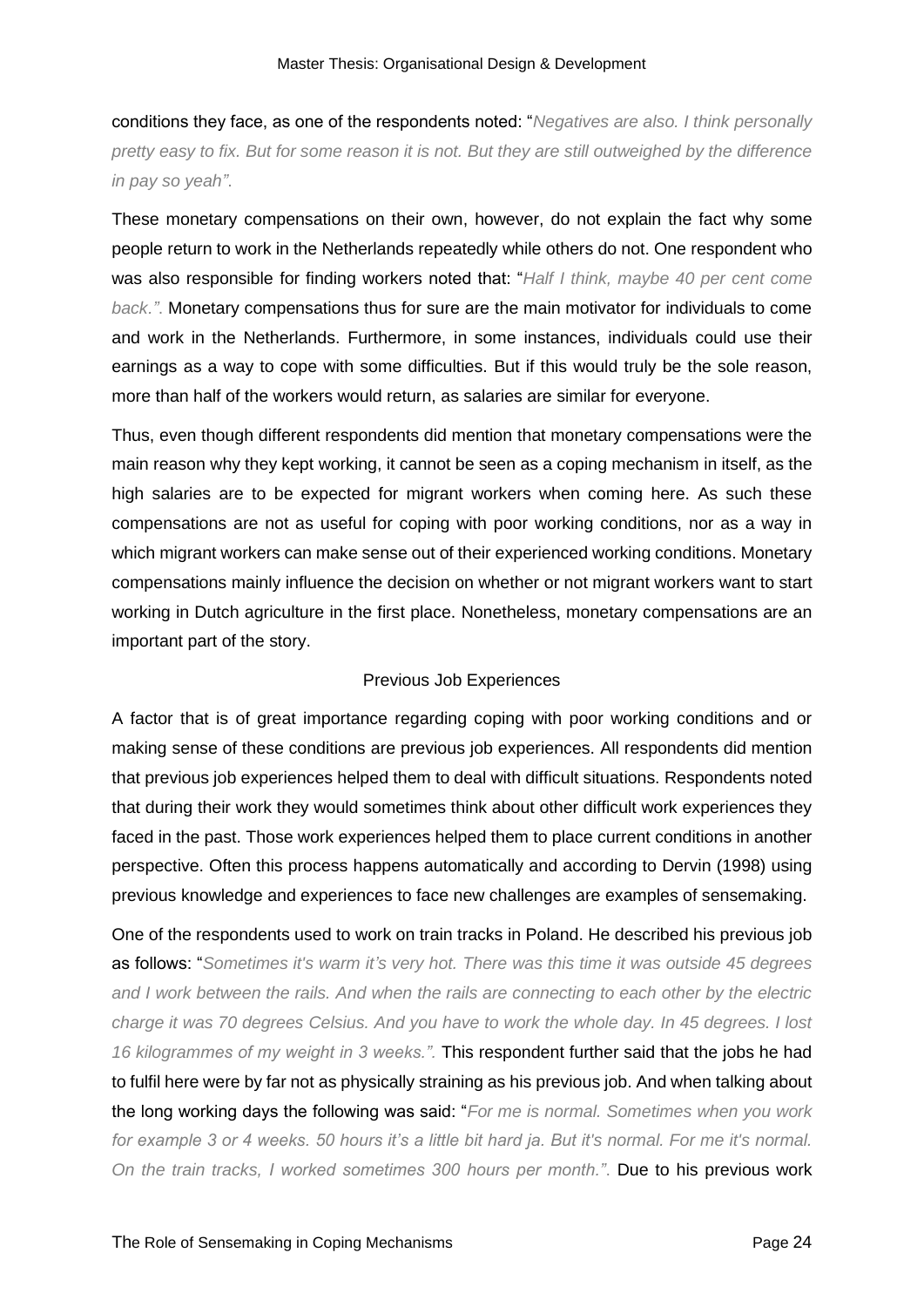experiences, he does not find the work here to be that hard, and conditions are fine because he used to work under more difficult circumstances.

Another respondent compared the work she did now with previous work she did in the Netherlands: "*They all worked in the production hall but I was working everywhere. With the boys from logistics, in the office with the stickers so I was everywhere. So I need to talk and learn a lot. And they did not taught me. They did not tell me you will do this this this. Baaoooh"* she described this work as really stressful and: "My mind was full. So I am really happy that now I am here. So finally I can rest from this." This respondent thus has similar considerations. In her previous job, there were some mental aspects she did not like. As these aspects are not present in her current job she has more positive experiences now.

A third respondent had job experiences in different countries and talked about a job he preferred above what he did now: *"I would preferably work with electronics".* The job itself was nice, but the circumstances in which the job had to be fulfilled were not as good: "*Because in Czech republic it is sometimes uhhh I don't like Polish people so I just let them go. And here you know if you are doing your job you will have that job until it runs out. And that's a good thing."* He further mentioned that he prefers the situation surrounding the job in the Netherlands: "*But it also in here I can talk with people on the fruits. We have a very nice crew. So in my head, it is much better work here than in Czech Republic. Because there I was not able to talk with people. Did not even have a connection with the group. So in Netherlands in general it is, you have much better connection with people that you work with."*

All respondents who have worked at different jobs can use these working experiences to place their current working experiences into perspective. For many, previous jobs have had different difficulties as well, and for some working conditions used to be poor. What can be seen, is that these previous experiences are being used to make sense of the conditions they are facing now. As different respondents compared their current working conditions with conditions they have faced in the past, they often became more positive about the work they were currently doing. By knowing that they have worked under worse conditions in the past, they can make sense of and downplay the severity of their current experiences.

The combination of monetary compensation as a motivator for coming to the Netherlands to work, and using previous work experiences to make sense of poor working conditions was present for all respondents. This combination does allow workers to handle poor working conditions and continue working. The combination of these two factors allowed all respondents to return to the Netherlands for at least a second year. This could be an indication that the combination of both factors allows migrant workers to cope with poor working conditions.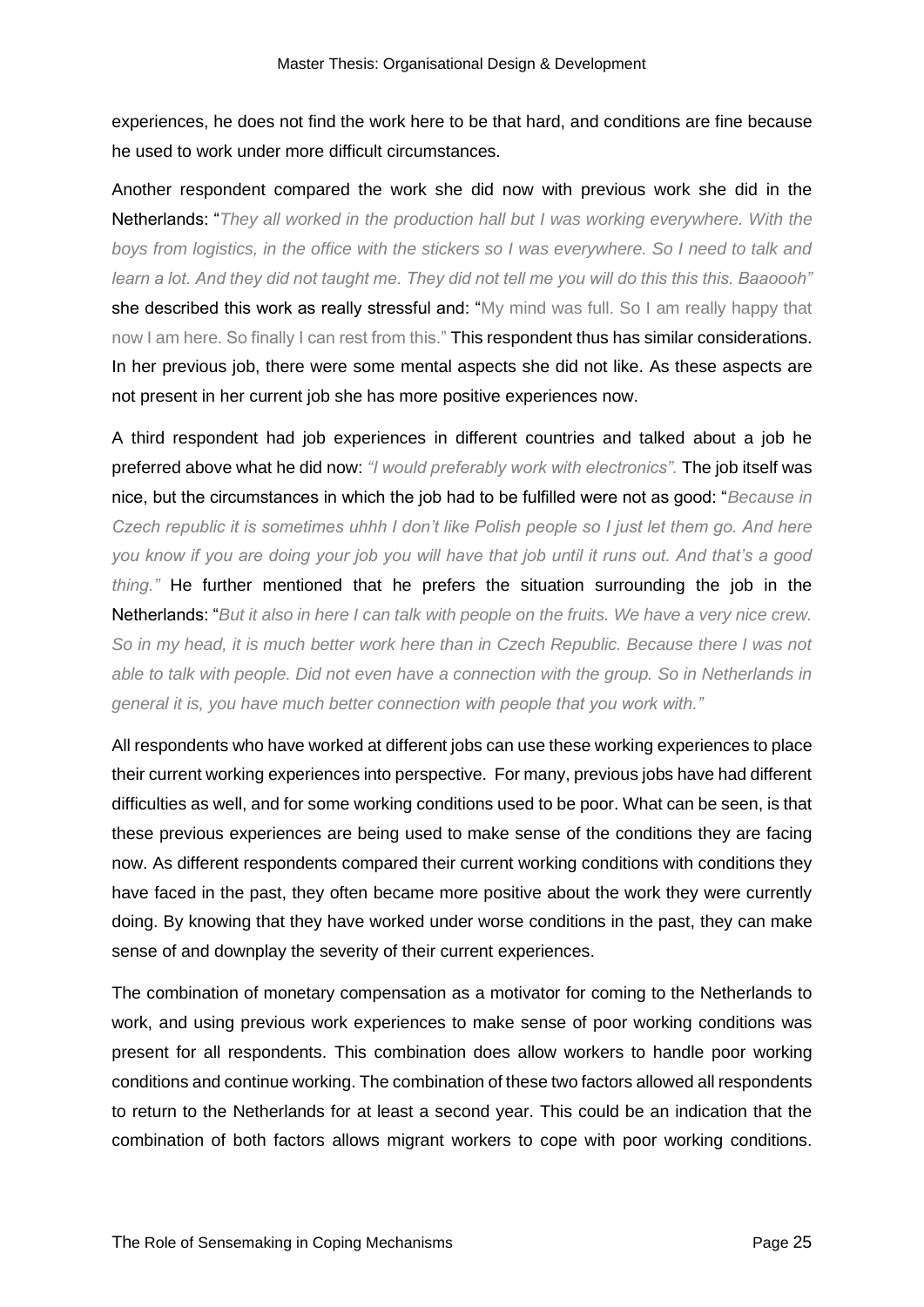There are however more factors that are being used as coping mechanisms by migrant workers. These factors are more social and have been talked about by different respondents.

#### Social Interactions to deal with Difficulties

<span id="page-29-0"></span>The first of these more social factors is related to social interactions. Whereas, Romanian respondents clearly stated that their motivation and willingness to work was purely for financial reasons. They also used previous job experiences to make sense out of their work, but neither of them did mention any positive social aspect which helped them to cope with difficulties. In contrast, all Polish respondents mentioned a few social aspects which helped them to cope with difficulties faced as a result of poor working conditions.

Polish respondents did mention that initially, they had reasoning similar to that of the Romanians as described above. They came for the money and that's it. Over time, however, they found different additional factors which allowed them to cope with difficulties.

*"Because of the people. I think that is the most important thing in my opinion in the work."*

*"Yes in general it is good, a lot of people come here and stay for like 20 years. So I think: if they are happy it is okay."*

*"Yeah, first I came for the money. Then it was just meeting people and seeing how it looks."*

Different social aspects can be observed here, as respondents mentioned that people are becoming an increasingly important factor as well. Four out of five Polish respondents mentioned that they like the social contacts they make during their work and that this helps them to stay motivated. As a group, they can make their work more enjoyable*: "I like the people uhh in home company, most of them is from Poland. Is also good reason"*, *"I like it uhm. And yeah the people. It is good atmosphere here."* and *"so people are nice here haha. So I think it is good here.".*

Next, being able to talk during work and the presence of people to talk to during free time improves the overall experience of work and stay in the Netherlands. One of the respondents noted: "*I think was great time. Also between people, we live together and students also good time so.".* This way the actual objective working experiences are increased, as social interactions have a positive influence on the mental strain of the job.

Besides improving the objective working experiences, these social connections between people also allow for people to share experiences. By sharing experiences an individuals' experience can be influenced by a more central group experience. This group experience can then be used by an individual to make sense of poor working conditions, like the example of where work cannot be that bad because people you know have been doing it for 20 years.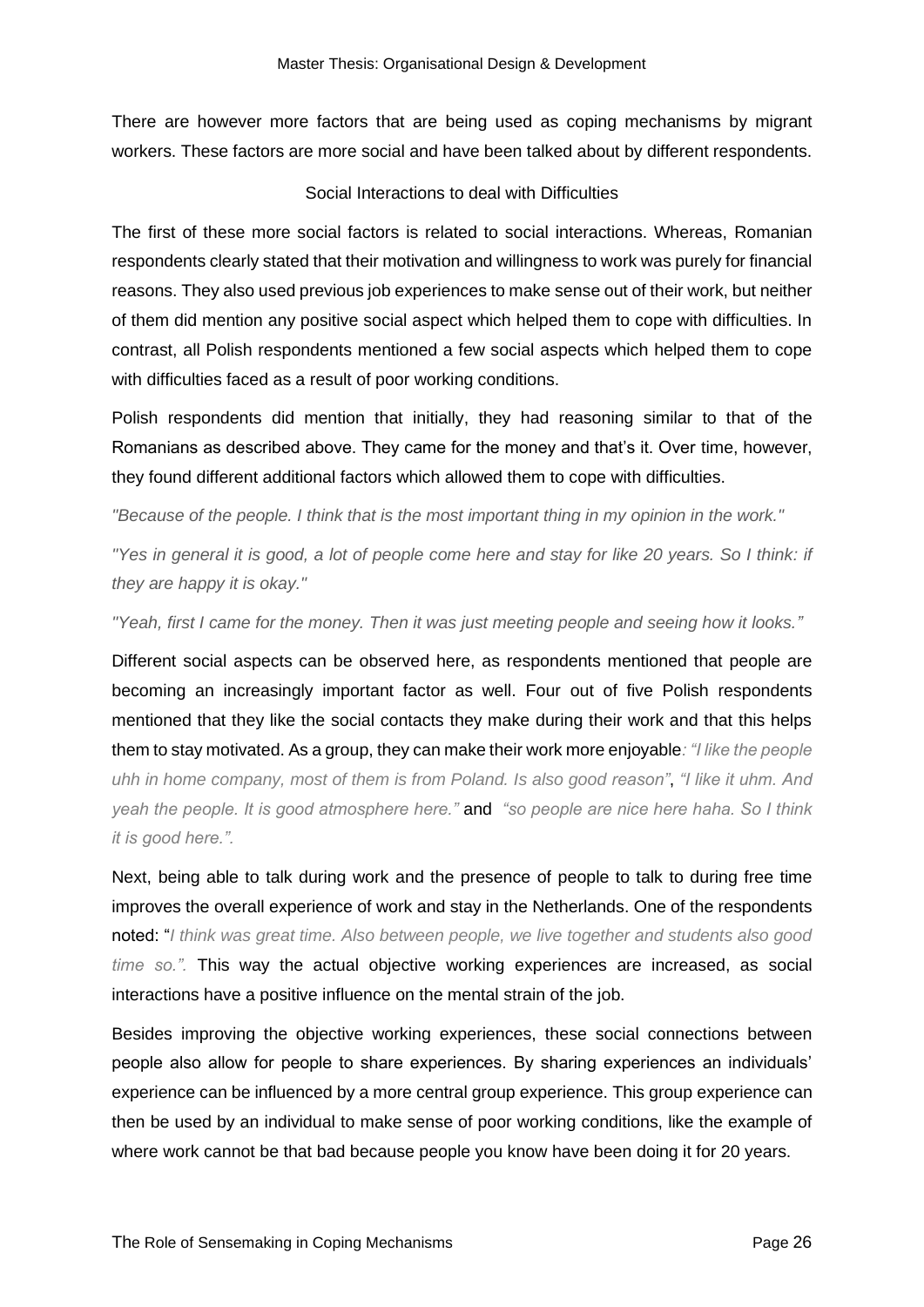#### To benefit from these social factors people must be able to communicate with each other. One of the Romanian respondents said the following:

*"For first time come here, for me. No is uhh very easy. First-time Romansk, here is work more people Poland and uhm. Come here no speak English only little little very little. Very little. Only Hey or how much. And same for person Poland. No everybody speaking English. Is no easy to start conversation."*

This could suggest why the social factors described above are present for the Polish workers, why being absent for Romanians, as most migrant workers in Dutch agriculture are Polish (Statistics Netherlands, 2019). This makes it easier for them to find people which whom they can communicate and form a social network. Furthermore, as Polish migrants have been coming to the Netherlands for a long time, working locations are more likely to be somewhat adapted to Polish workers. For example, working locations have Polish information signs, which were observed at different interview locations.

Having a social network has more benefits than just making work easier and more enjoyable. For instance, people can help each other. One Romanian respondent said that: "*Have full help for explain everything. Need for go to bank or to supermarket. Every time have one person who knows every time. Moment we need help, every time have one person for help.".* This respondent mentioned that she was lucky that she was able to call her sister who was fluent in English, as she could help her out via telephone.

For people who have a social network, it becomes easier to share experiences. Furthermore, people who have been coming to the Netherlands for a longer time can help new arrivals with getting used to life in the Netherlands. This may decrease stress levels for new arrivals and reinforce a social group feeling. Finally, a stronger group feeling could also result in situations where individuals actively help each other out. "*Sometimes the other people help us and then it becomes easier"*. Thus improving actual working conditions.

#### Desire to Live in the Netherlands

<span id="page-30-0"></span>A final factor that helped different Polish respondents to cope with their working conditions was, that they like living in the Netherlands. They like the culture, work ethics and living standards. Compared to life in Poland they found life in the Netherlands to be much more enjoyable. One of them stated: "*When you go on the roads. Take a stroll on a bike or anything. When you encounter someone random and you look into their eyes by accident or you are just going, they will say hello to you. You can say back and they smile."*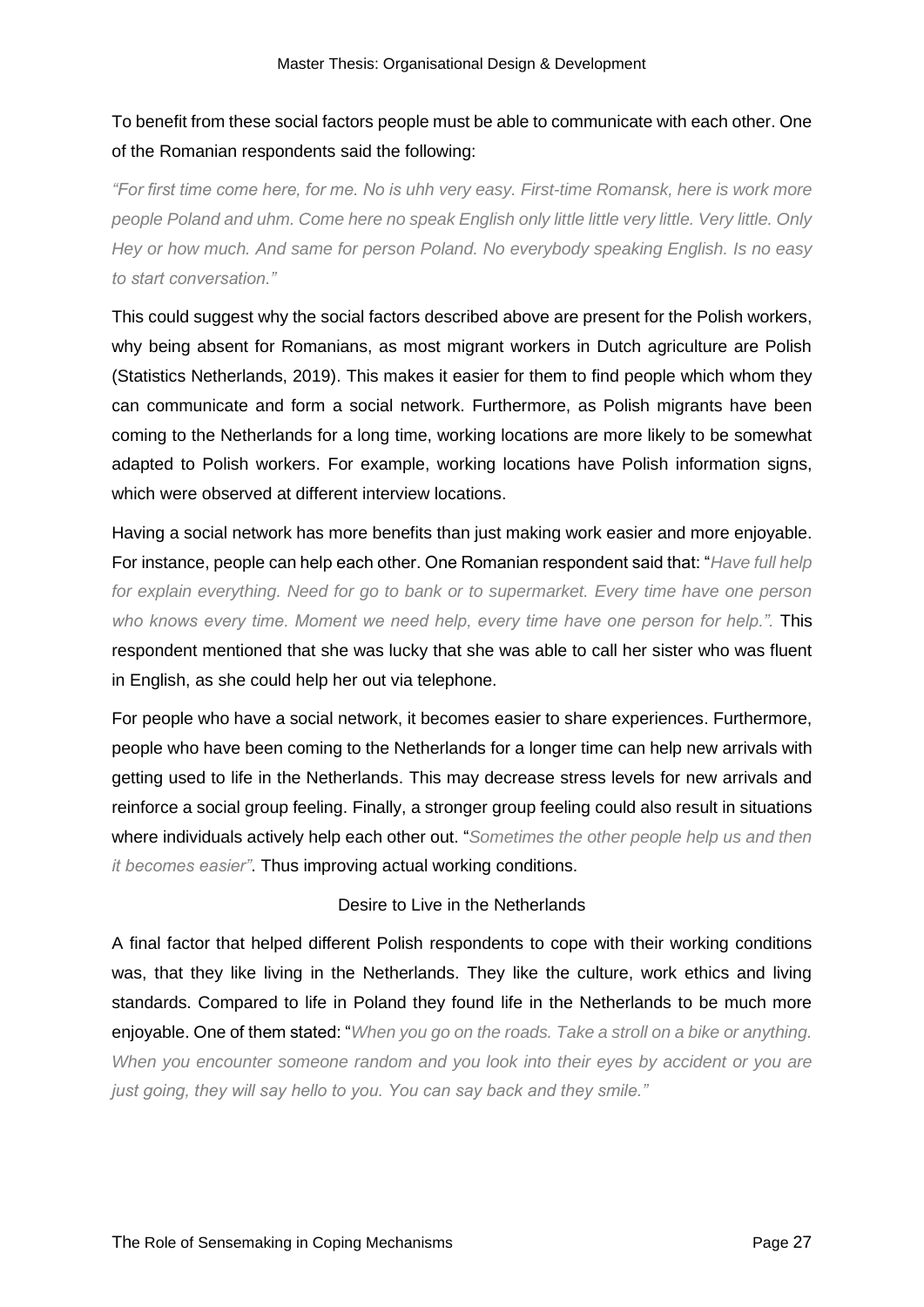The same respondent mentioned that he wanted to stay in the Netherlands. He said: *"I would look for different jobs in here. Living in Netherlands, in general, is much less stressful than in Poland"* and *"you can survive much easier".*

Another respondent said that she wanted to live in another country than her home country *"It is like an adventure"* and *"I do not want to be in one place too long. I lived in Poland like 24 years and I think so that's much"* This respondent further said that she wanted to buy a house here in the future, but for now first wanted to: "*I want flat and I want to also learn Dutch so after that maybe I will come back haha".*

Their desire to live in the Netherlands became an additional coping mechanism, as they knew that if they wanted to stay in the Netherlands they should work here as well. By having an additional goal to aim for, it becomes easier to cope with poor working conditions. Furthermore, as they perceive their living conditions in the Netherlands to be better than their situation in Poland, their experiences with Polish living conditions help within the sensemaking process. These experiences are used as a narrative to look at their current situations. Similar to how sensemaking was useful regarding working conditions, it proves to be useful here as well. As bad experiences from life in Poland will help them to make sense of bad experiences in the Netherlands.

Besides these two Polish respondents, two other Polish respondents mentioned that they were considering staying and living in the Netherlands. They had however not yet decided whether they wanted to do this for sure. One of them said that he was starting to make somewhat of a career in the Netherlands "*I feel little bit I grow in company. Every year I have better work than before."* Furthermore, he stated that he would marry his girlfriend within two years and that they would make the decision, on whether they would want to stay in the Netherlands or not, together.

The second respondent, stated earlier that he was using the money he earned to build a house in Poland and that this house would be finished this year. However, he also said that*: "I don't*  like what is now happening with the government in Poland. I don't know what they are going *to do. Is pfff is more difficult than everyone thinks."*. He thus stated that: "*Sometimes I think maybe I want to yeah uhm come and live here. Stay forever I don't know. Sometimes I am thinking about that."*

The political and economic situations in Poland, according to this interviewee, were worsening year by year as "*When I see, I see in my pocket what they are doing. They do something, new decision, from in my pocket is only less money in next year."* Furthermore, "*Everything is going up so for people who lived in Poland it's not good."* He notices a decrease in spendable income, while prices are going up. He further talks about uncertainty*: "I don't know what will*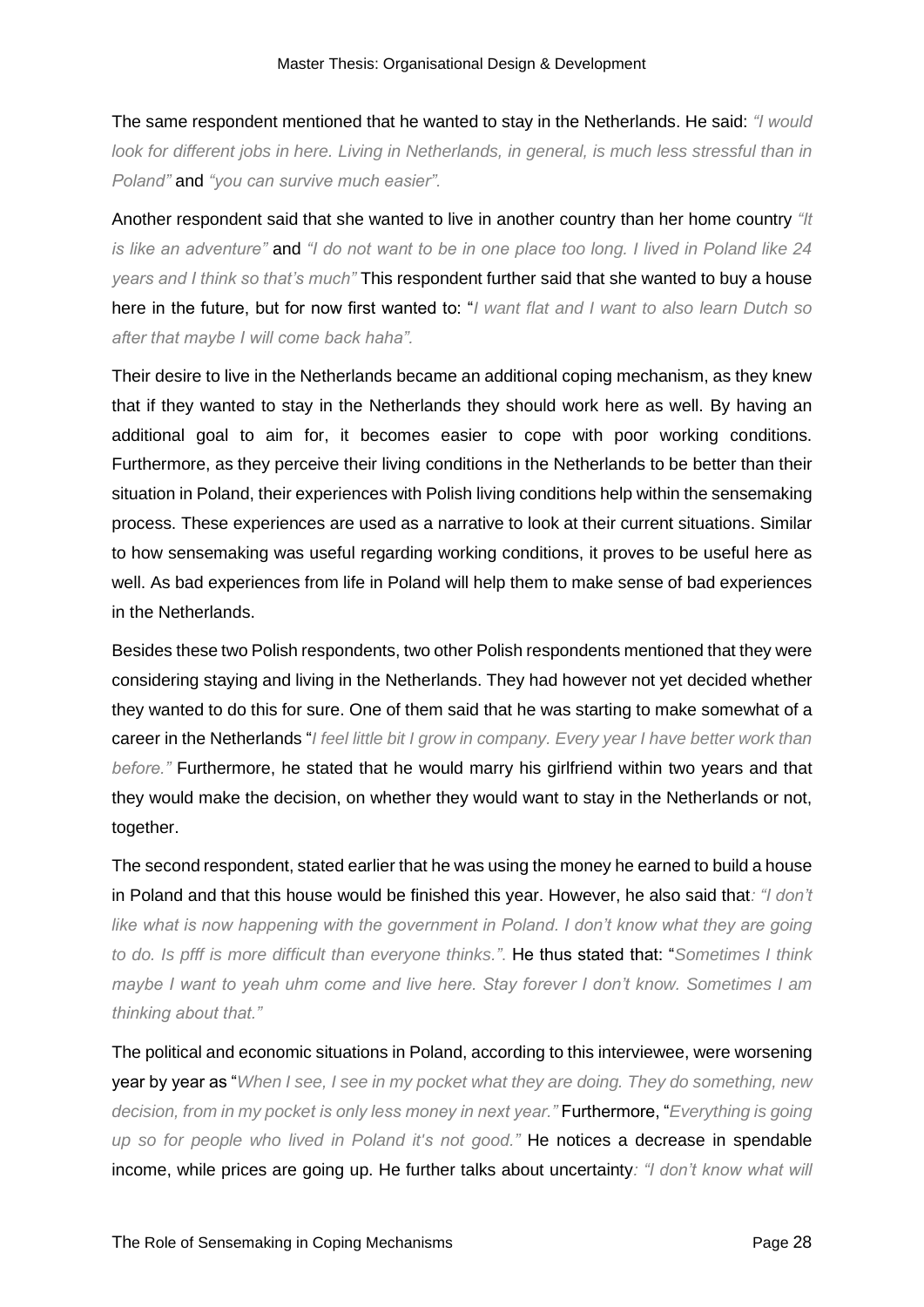*be in Poland next year. Everything is rising, rising. The expense of living is rising much faster than your salary."* This makes him think about staying in the Netherlands. Even though the house which was the reason for him to start working in the Netherlands in the first place will be finally finished this year.

Finally, the fifth Polish respondent did not express a wish of living in the Netherlands. This was an older respondent who had her children and family in Poland. However, she did say that for young people, it would be better to stay in the Netherlands.

Uncertainty about the future in Poland, due to a worsening economic situation and political developments, in combination with current living experiences in the Netherlands, results in a situation where some workers develop a desire to stay in the Netherlands. This desire to stay gives workers additional goals which help them to cope with poor working conditions. The poor working conditions experienced by individuals thus become less of a problem, as they have greater additional goals. Therefore, the worsening economic and political situation in Poland and the accompanying desire to live in the Netherlands can be seen as a coping mechanism. While experiences with living in Poland are being used in the process of sensemaking, to create a first subjective opinion about living conditions in the Netherlands, which as with subjective working conditions, often are better than objective experiences would suggest.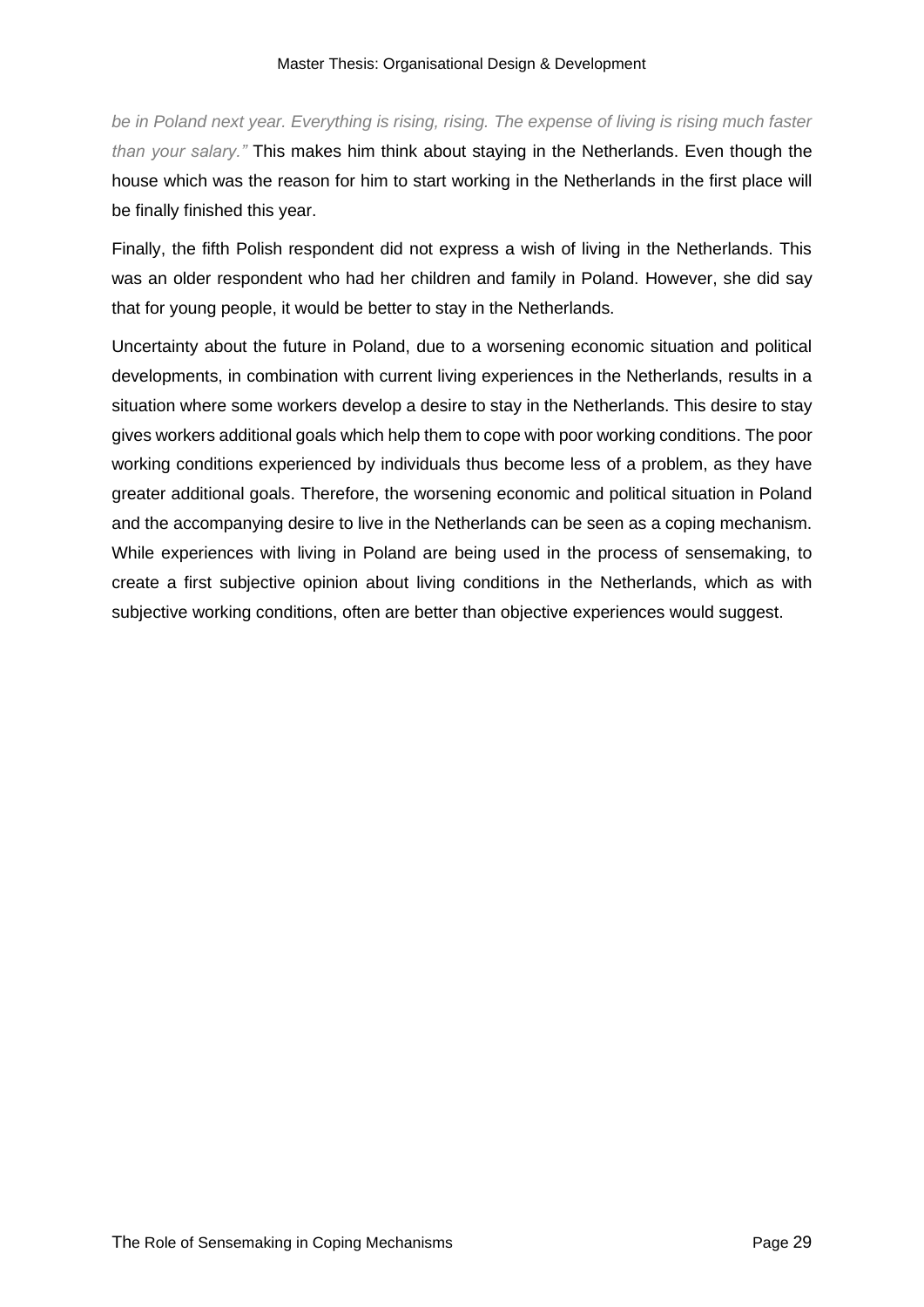## **Discussion & Conclusion**

<span id="page-33-0"></span>Based on respondents' experiences of their working conditions in Dutch agriculture, a pattern emerges where migrant workers experience poor working conditions, but continue working in the industry. This pattern helps to answer the research question: "*What role does sensemaking play within different coping mechanisms, for migrant workers, to deal with poor working conditions in Dutch agriculture?"*

Respondents mentioned different ways in which they were able to cope with poor working conditions, and the concept of sensemaking seems to be of importance in this regard. Sensemaking allows migrant workers to form their first subjective experiences about their working conditions. These subjective experiences are then the experiences that are being coped with. The process of sensemaking thus happens in all situations, for all individuals.

Respondents elaborated on the poor working conditions they face - working in high or low temperatures, long working days, tough physical work, monotonous work, difficult living situations and difficulties with staying away from home – and how these conditions often are not as bad as they seem. First of all, respondents noted that they are being well compensated for their work and that they earn salaries that they could not earn in their home countries. For many, this was and is the main motivator for coming to the Netherlands. At first glance, it may seem that that is everything there is to it. Migrant workers perform hard work under poor conditions, but they are being compensated for it by receiving relatively high salaries.

As mentioned before this is not the whole story, as according to a respondent only 40% of workers return for a second year. If monetary compensation would be the only factor this percentage would most likely be higher.

Monetary compensations are the main motivator for working in the Netherlands in the first place. This was mentioned by all respondents. When individuals are working in the Netherlands the higher monetary compensations are to be expected and other factors and experiences become more important. Respondents mentioned that for them to keep coming back the positives should outweigh the negatives (difficult situations). Therefore, it is important to look at how people can deal with difficult situations. The difficult situations that were mentioned by respondents are: experienced (bad) working conditions, experienced (bad) living conditions and experiences regarding leaving home.

Respondents in this study mentioned different factors which helped them in dealing with these difficult situations, namely: (1) Monetary Compensations (seven times), (2) Previous Job Experiences (seven times), (3) Social Interactions (five times) and (4) Desire to Live in the Netherlands (four times).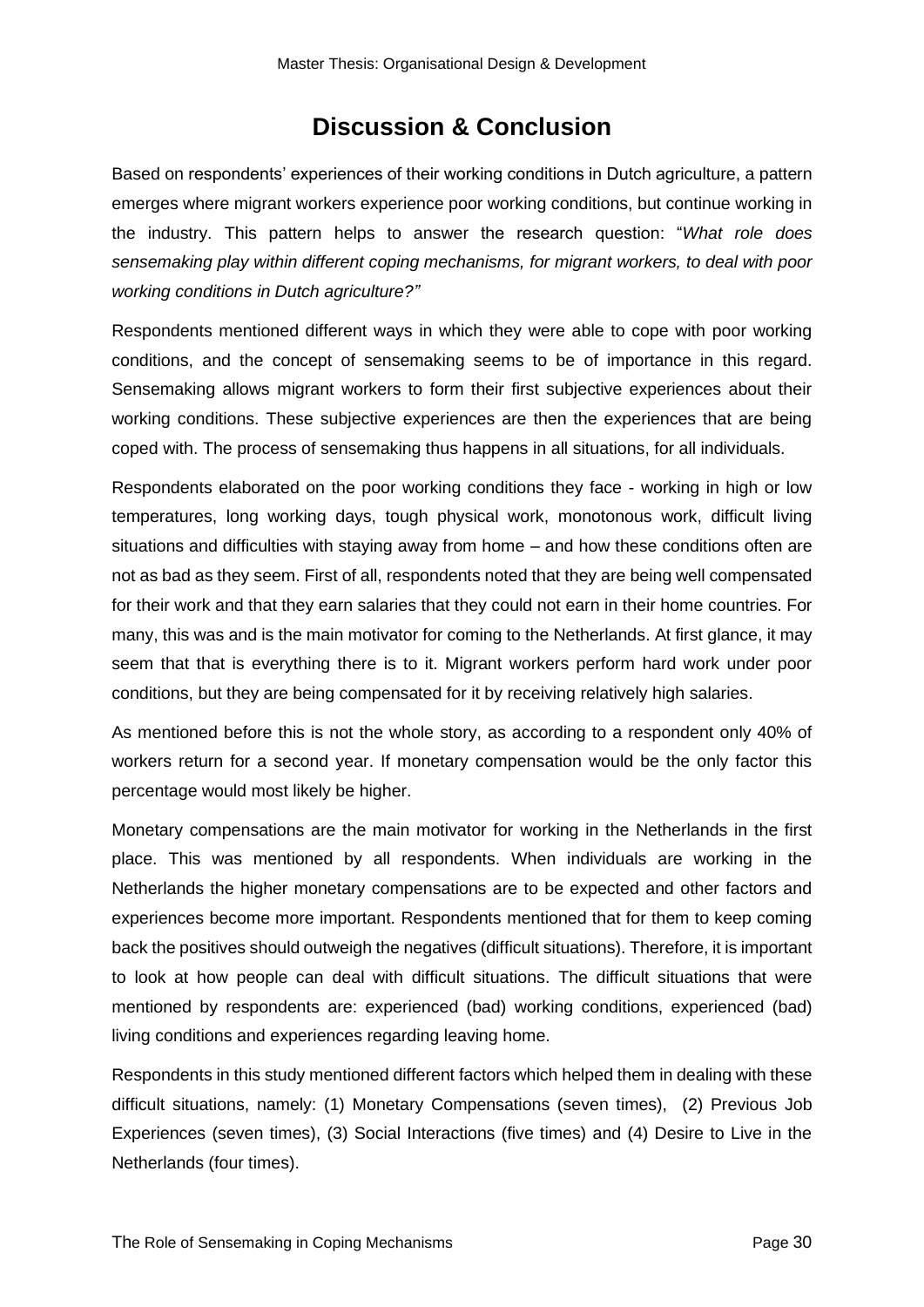Both factors: monetary compensation and previous job experiences were mentioned by all respondents as a factor that allows them to deal with the difficult situations they face. However, I would like to argue that both factors do not fulfil the role of a coping mechanism. As mentioned before, monetary compensation is the main motivator for migrants to come and work in the Netherlands in the first place and thus its role in dealing with difficult situations is limited, as the high salaries are to be expected. It could help in dealing with difficulties and getting the job done, but its overall influence on coping with difficulties is limited. As monetary compensation are similar for all migrant workers, it does not explain why some people return for successive years, while others do not. The role that experienced working conditions play is more complicated, and this is where the role of sensemaking within coping mechanisms comes into play as well.

Using Kolko's (2010) frame for the process of sensemaking, you could note that individuals experience poor working conditions in their job (acquisition). These objective experiences however are not how individuals perceive these experiences to be. Their subjective experiences are different. Individuals do arrive at situations with a certain history (Dervin, 1998), of which previous job experiences are a good example. Individuals who have experienced worse situations, do not perceive objectively poor conditions to be as poor as they may seem (reflection). By automatically creating an improved subjective experience (1\*) from a poor objective experience, individuals are more likely to be able to continue their work (action). If the subjective experiences (1\*) still are not at a level where individuals can continue working, coping mechanisms can be used to further improve subjective experiences. Coping mechanisms are thus being employed to move from subjective experiences (1\*), to subjective experiences (2\*). This situation is reached after individuals have used different coping mechanisms, see figure 1. If successful, this allows individuals to cope with their poor working conditions. Sensemaking thus plays an important role as it is a first step that is taken automatically, to form subjective experiences. These subjective experiences are then the experiences that individuals can cope with.



*Figure 1, Role of Sensemaking (Own Drawing), based on Kolko (2010)*

All seven respondents said that previous job experiences helped them to deal with poor working conditions they face in their job. Furthermore, all seven respondents have completed multiple years of work as a migrant and are thus part of the group of returning migrant workers.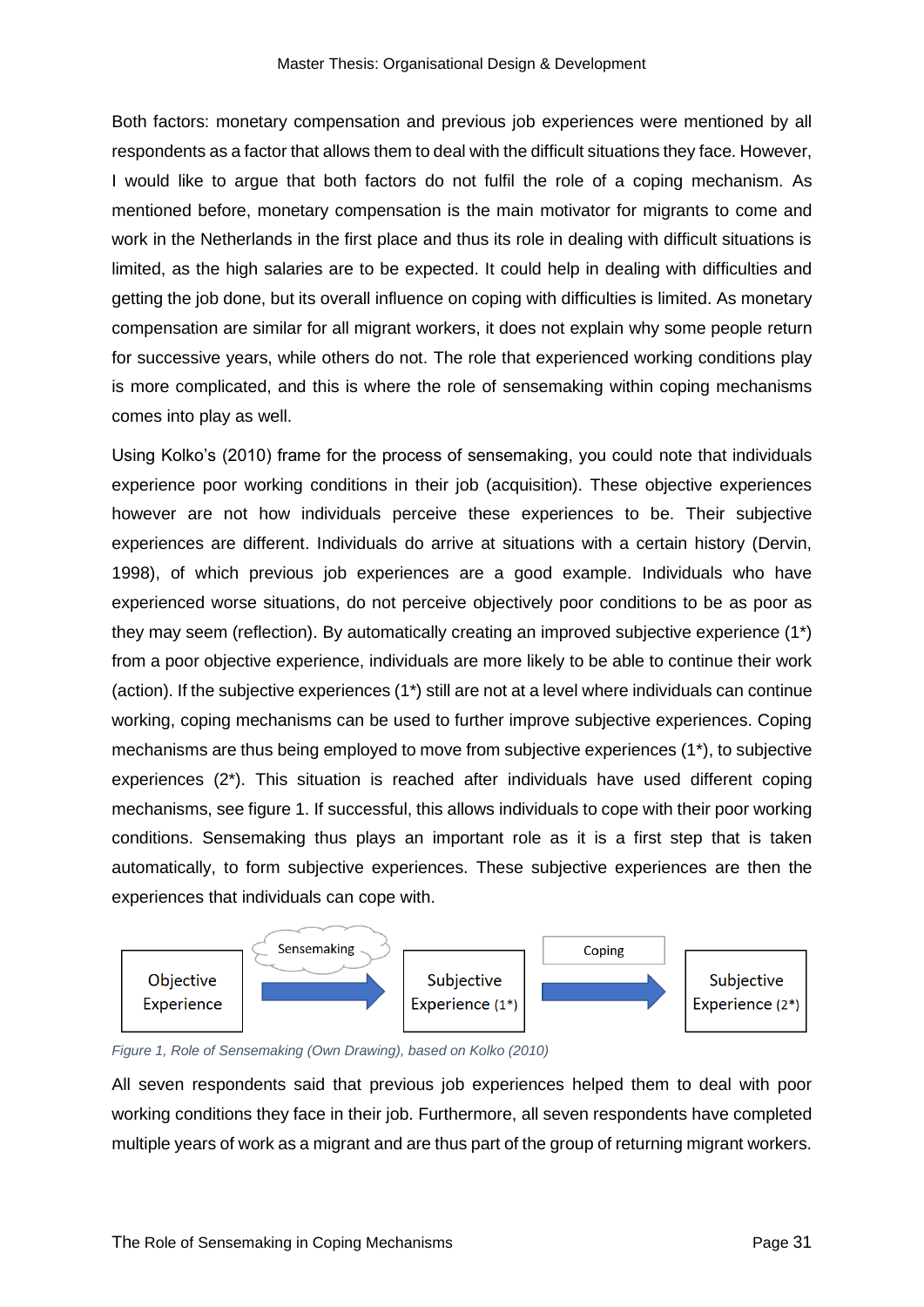Therefore, I would argue that previous working experiences and the subsequent role of sensemaking are of great importance for dealing with poor working conditions.

The other two factors mentioned by respondents in this research: social interactions and desire to live in the Netherlands are more traditional coping mechanisms, similar to those in other studies related to coping mechanisms of migrant workers by Velizarova & Kirov (2018), Burquetas-Calleja (2019) and Pljevaljcic-Simkunas & Thomsen (2018). In these studies, coping mechanisms are being employed actively and do not happen automatically as is the case with sensemaking. As mentioned before and as can be seen in figure 1, sensemaking does take place before any of these alternative coping mechanisms could be employed. As a result, coping mechanisms help people to cope with their subjective experience (1\*), which may not be at an acceptable level yet and move to a more manageable subjective experience  $(2^*)$ .

Regarding the two remaining factors, five respondents mentioned that they used social contacts to cope with difficult situations. Respondents said that social contacts helped them to get up to speed with life in the Netherlands. Furthermore, respondents said that these contacts allowed them to have nice conservations during their work as well as during their free time. They were able to talk about their experiences and as they were all having similar experiences they could deal with them together. This is similar to what Velizarova & Kirov (2018) found in their study, as they showed that migrants with strong social networks have better subjective working experiences compared to migrant workers who do not have access to such strong social networks.

Out of the five respondents who mentioned that they used social contacts as a way to cope with difficulties, four mentioned that they also had a potential desire to stay and live in the Netherlands. All four mentioned that they did not have the intention to stay initially but that this desire developed over time. They see opportunities in the Netherlands, which they would not have in their home countries. These opportunities and the willingness to stay in the Netherlands to take up these opportunities could be compared to the narrative of selfrealization as described by Burquetas-Calleja (2019). In her research, Burquetas-Calleja (2019) mentioned that migrant workers are actively looking for ways to realize a better future for themselves. As a result, migrant workers are willing to deal with some experienced difficulties as they have a greater goal of living in the Netherlands. Respondents said that they knew that if they wanted to stay that they need to have a job. This is similar to the coping mechanism of maintaining employment as described by Pljevaljcic-Simunkas & Thomsen (2018). Therefore, they said that they wanted to continue working at least until they found another easier job. The desire of living in the Netherlands and the need for a job to reach this goal allowed these workers to cope with difficulties.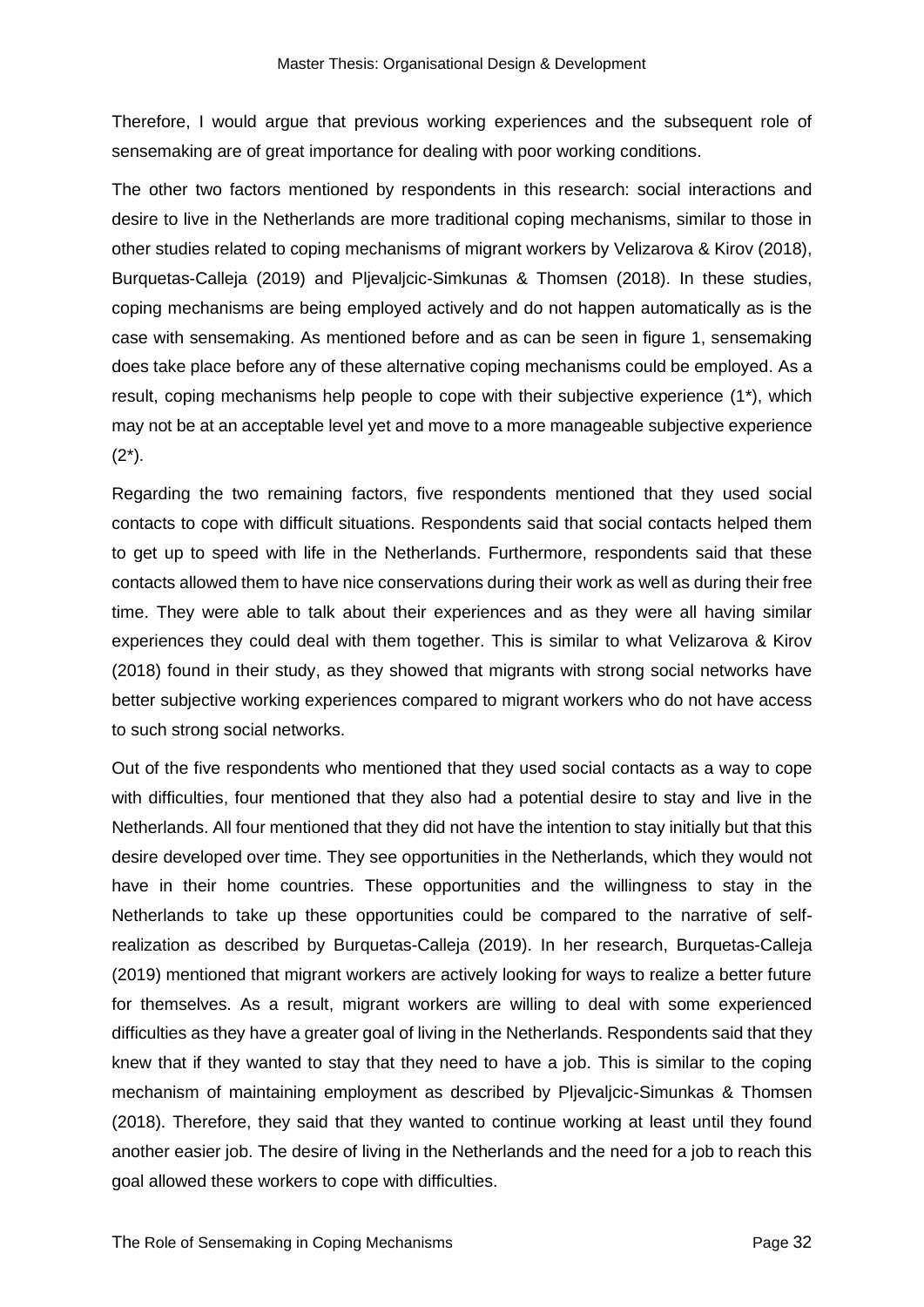Interestingly enough all five respondents who mentioned social contacts, including the four who further mentioned a desire to living in the Netherlands, were Polish. Both Romanian respondents did not mention any of these mechanisms. This could be because a large proportion of migrant workers is Polish, while only a smaller portion is Romanian (Statistics Netherlands, 2018), thus decreasing the likelihood that they meet fellow countrymen during their work. As a consequence, the likelihood that the two coping mechanisms described above could be used by Romanians is decreased. This could explain why both Romanian respondents were more focused on returning home after they had earned enough money. This does indicate that at least for some workers, previous working experiences in combination with the incentive of high salaries is enough to endure the poor working conditions faced and return for subsequent years of work in the Netherlands. On the other hand, workers who do find additional ways to cope with difficulties can improve their experiences in such a way that they develop a desire to stay in the Netherlands.

Both social contacts and the desire to live in the Netherlands can thus be seen as more traditional coping mechanisms. Similar mechanisms have been discussed in other studies as well. What is different from these other studies is the role that sensemaking plays within these coping mechanisms. Earlier studies mainly look at how individuals can cope with difficulties and move from experience A to experience B. Disregarding the role of sensemaking within the overall process of coping with difficulties. As I have shown the importance of sensemaking within different coping mechanisms I would like to conclude by answering my research question: "*What role does sensemaking play within different coping mechanisms, for migrant workers, to deal with poor working conditions in Dutch agriculture?"*

Sensemaking plays an important role within the coping process as an intermediate step. Objective experiences are automatically formed into subjective experiences via the process of sensemaking. These subjective experiences are then the experiences that individuals can cope with. In the context of Dutch agriculture, this means that the process of sensemaking allows many migrant workers to experience their working conditions to often be at an acceptable level. Many migrant workers have experienced worse working conditions in the past. Therefore they experience their working conditions to not be as poor as they objectively may seem to be.

### **Practical relevance**

<span id="page-36-0"></span>As European agriculture is highly dependent on a migrant workforce - Germany relies on 300,000 seasonal workers, whereas 90 per cent of Italy's and 80 per cent of France's agricultural workforce are foreigners. (Reid, Ronda-Pérez & Schenker, 2020). Even during the COVID-19 pandemic, migrant workers faced poor and unhygienic working and living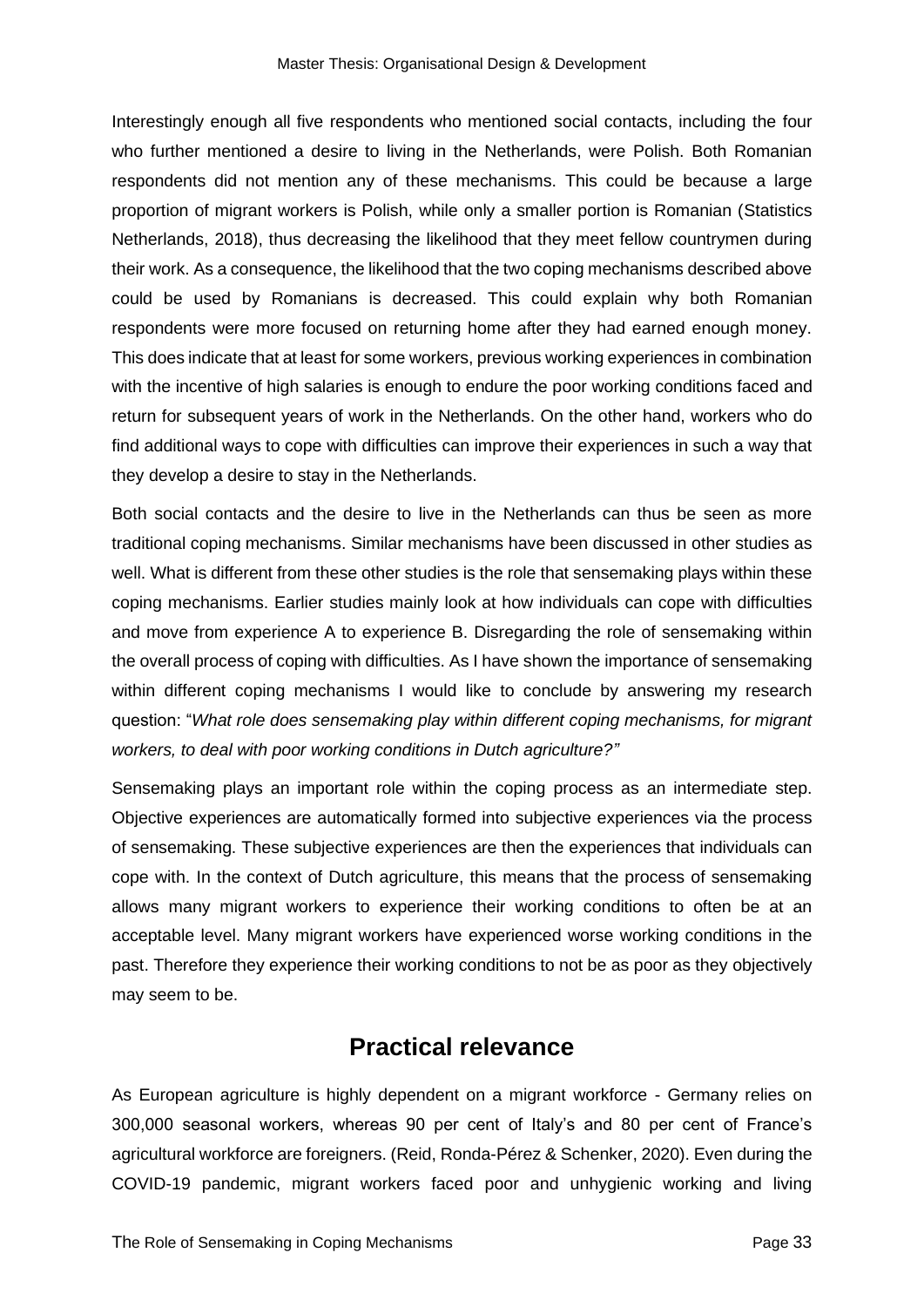conditions (Reid et al., 2020) Yet, migrant workers keep on returning to work in agriculture. As migrant workers are essential for European agriculture to persist it is of great importance to understand how migrant workers can cope with the poor working conditions they face.

Insights from this study could help in creating a better understanding of how migrant workers can cope with the difficulties they face, and the role that sensemaking plays within coping. As a result, employers could capitalize on the different mechanisms that are being used by migrant workers to improve their subjective working experiences. An example of this could be that an employer decides to hire more people from one specific country with similar backgrounds. Next, the employer could promote and facilitate social contacts between their employees to increase workers' access to specific coping mechanisms. This would allow workers to share their experiences and talk with each other. Thus improving their working experiences.

This would result in a more satisfied workforce, which would increase the likelihood that migrant workers would continue working for their employer and return for another year. Thus increasing the employers' chances of having a steady workforce. Furthermore, for migrant workers, higher work satisfaction would result in having better overall experiences during their work abroad. These improved experiences have little influence on the motivator of monetary compensation which motivates workers to come in the first place, as these earnings could stay the same. As motivation does not change and work satisfaction improves, the general experiences of migrant workers could be improved.

Sensemaking and coping, however, should not be seen as a final solution to the problem of poor working conditions. Employers should strive towards a situation where working conditions are as good as they could be. Sensemaking and coping would remain important to deal with difficult situations that cannot be easily improved by employers.

## <span id="page-37-0"></span>**Reflection and recommendations for future research**

In this research, only seven interviews have been conducted. Although this is not a small number compared to similar research in such sensitive subjects see e.g. Velizarova and Kirov (2018) who were able to interview thirteen respondents in their native language or Bruquetas-Callejo (2019) who was only able to interview ten people from her target audience between July and November 2017.

Due to the limited sample size results of this research cannot be generalized over a larger population. This was never the intention of this research, as I was interested to see what role sensemaking would play within different coping mechanisms. Nonetheless, it is still important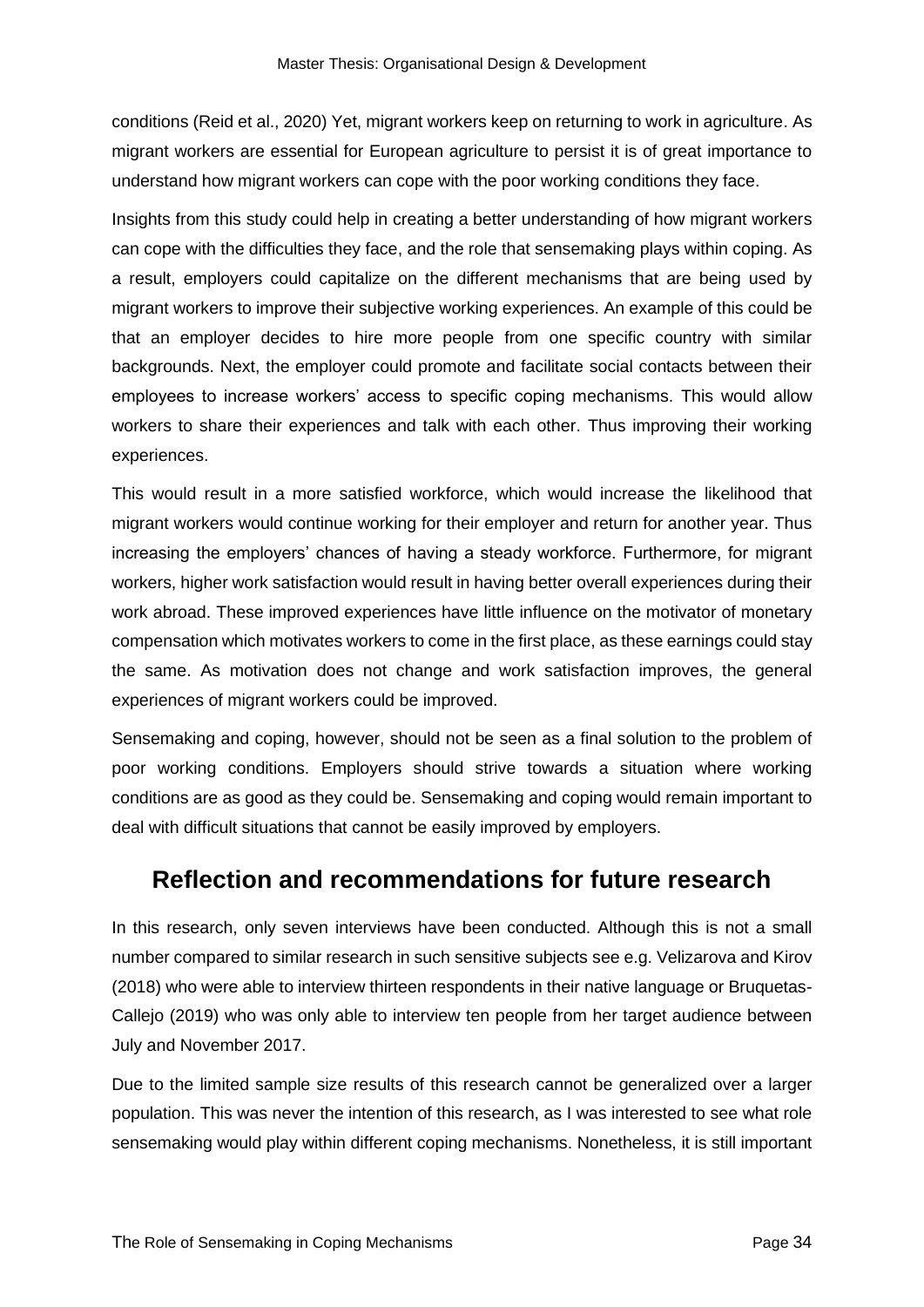to mention as this does necessitate the need for more studies to see how and whether the findings of this study would apply to different, and larger populations as well.

Furthermore, due to the limited available time, and having no access to a budget, it was impossible to interview respondents who were not able to speak either English, German or Dutch. It may well be the case that workers who lack knowledge of any of these languages have different experiences about their working conditions, as lack of knowledge of the local language is an important factor in being more likely to experience poor working conditions (Rye and Scott, 2018; Guldenmund et al., 2013)

As discussed above, the process of sensemaking is of great importance as the first step within different coping mechanisms. Current literature concerning coping mechanisms, as by Velizarova and Kirov (2018), Pljevaljcic-Simkunas & Thomsen (2018) and Bruquetas-Callejo (2019) do pay little attention to sensemaking as an initial process that forms subjective experiences and look at how people can cope with poor working conditions.

What is clear, is that sensemaking is used by everyone. It happens automatically and thus, individuals experience objective experiences in subjective ways. These subjective experiences are then the experiences that are being coped with by individuals. And these are also the experiences that current literature regarding coping mechanisms has mainly focussed on.

To find out how the sensemaking process happens exactly and how it influences subsequent coping mechanisms, an ethnographic study would be a good option, as this would allow researchers to delve deeper into how sensemaking takes place for people from different cultures. Furthermore, quantitative research in the form of surveys could be performed to find out how and which, different coping mechanisms are being used by different groups or populations, and why differences between specific groups occur.

Results from the interviews of this research did hint that there might be a connection between the fact that Polish respondents did use social interactions as a coping mechanism and subsequently some of these respondents also had a desire to stay in the Netherlands, while both factors were absent for Romanian respondents. It could be possible that due to the higher number of Polish workers, compared to Romanian workers, in Dutch agriculture (Statistics Netherlands, 2020), additional coping mechanisms developed over time and that similar patterns might emerge for Romanian migrant workers in due time. Future research could look into potential explanations regarding differences like these. And see whether both groups may show similar patterns. In this regard, migration studies regarding Polish migration to the Netherlands in the past could be useful, as historic patterns could be compared to the current situation of Romanians. Next, these patterns could be used to estimate whether Romanians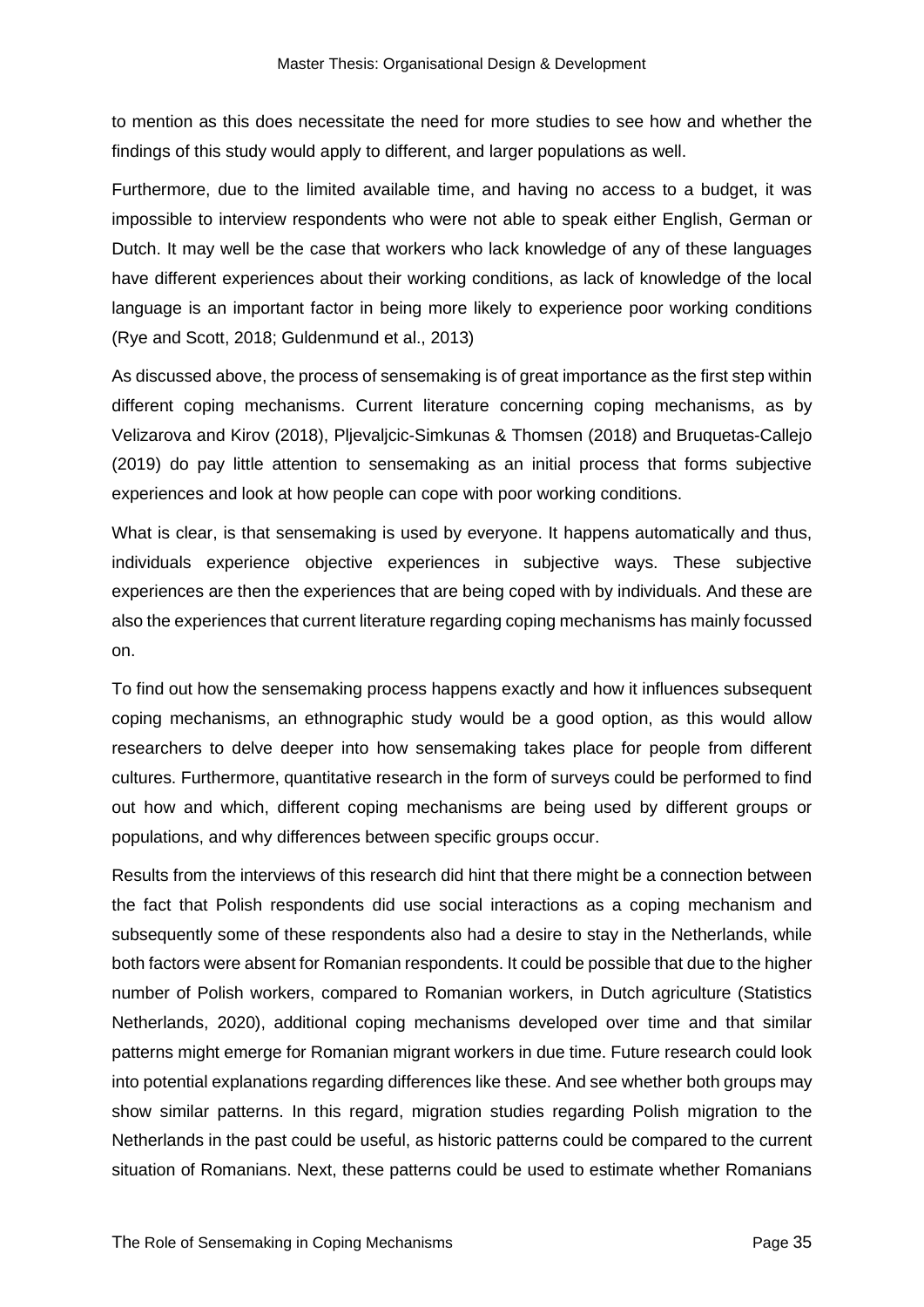would follow a similar path compared to the Poles and whether we could expect similar sensemaking processes and coping mechanisms from them in the future.

Finally, regarding literature about working conditions as performed by Ronda-Pérez et al., (2012), Rye and Scott, (2018) and Guldenmund et al., (2013). This research does show that migrant workers individually experience their working conditions different, compared to what they objectively might be. It is still important to show the scale on which poor working conditions exist in Europe as this allows for action to be taken. Subjective experiences are however at least as important, as conditions that may objectively be the toughest, might not subjectively be experienced to be the worst by the workers who have to endure these conditions. Therefore, it would be important to pay some additional attention to how working conditions are experienced by workers.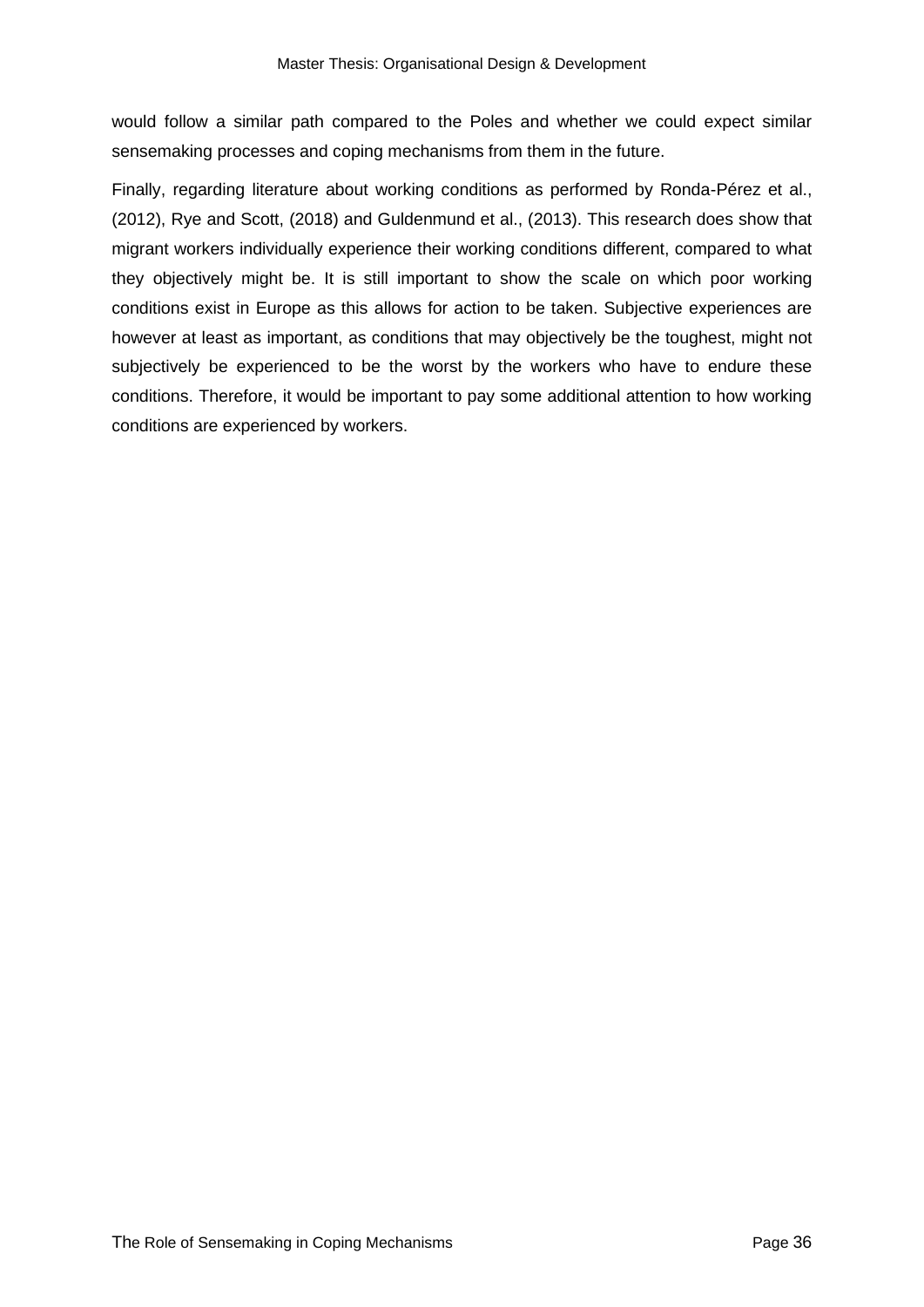## **References**

- <span id="page-40-0"></span>• ABU. (2018, June). *ARBEIDSMIGRANTEN. VAN GROOT BELANG VOOR NEDERLAND.* [https://www.abu.nl/kennisbank/arbeidsmigratie/arbeidsmigranten-van](https://www.abu.nl/kennisbank/arbeidsmigratie/arbeidsmigranten-van-grote-economische-waarde-voor-nederland/)[grote-economische-waarde-voor-nederland/](https://www.abu.nl/kennisbank/arbeidsmigratie/arbeidsmigranten-van-grote-economische-waarde-voor-nederland/)
- Alvesson, M. & Ashcraft, K., L. (2012). Interviews. In Symon, G. & Cassel, C. (Ed.)., *Qualitative Organizational Research* (pp. 239-256). London, United Kingdom: SAGE Publications Ltd.
- Arbeidsomstandighedenwet. (1999, March 18) Retrieved from <https://wetten.overheid.nl/BWBR0010346/2020-12-01>
- Belt, A. H. M., & Werkgroep, E. (1985). Arbeidsomstandigheden in land- en tuinbouw : onderzoek en onderzoekmogelijkheden bij het IMAG = Labour conditions in agriculture : research and opportunities for research at IMAG. Wageningen: IMAG.
- Bruquetas‐Callejo, M. (2019). Long‐Term Care Crisis in The Netherlands and Migration of Live‐in Care Workers: Transnational Trajectories, Coping Strategies and Motivation Mixes. *International Migration*, *58*(1), 105–118. https://doi.org/10.1111/imig.12628
- Douw, L., & Spierings, C. J. M. (1998). Agrarische arbeid 2010; Themaverkenning naar arbeidsvoorziening, arbeidsomstandigheden, arbeidskosten en sociale zekerheid in de land- en tuinbouw (9789052424491). Retrieved from Den Haag: <https://edepot.wur.nl/266399>
- Eurostat. (2021, February 5). *Disparities in minimum wages across the EU*. <https://ec.europa.eu/eurostat/web/products-eurostat-news/-/ddn-20210205-1>
- Fraser, C. E., Smith, K. B., Judd, F., Humphreys, J. S., Fragar, L. J., & Henderson, A. (2005). Farming and Mental Health Problems and Mental Illness. *International Journal of Social Psychiatry, 51(4).* 340-349. [https://doi](https://doi-org.ru.idm.oclc.org/10.1177/0020764005060844)[org.ru.idm.oclc.org/10.1177/0020764005060844](https://doi-org.ru.idm.oclc.org/10.1177/0020764005060844)
- Fuchs, A., Kouiminitzis, D., Neumann, G., & Kirch, W. (2007). Health risks related to crop farming in Europe. *Journal of Public Health, 15(4),* 233-244. [https://doi](https://doi-org.ru.idm.oclc.org/10.1007/s10389-007-0131-3)[org.ru.idm.oclc.org/10.1007/s10389-007-0131-3](https://doi-org.ru.idm.oclc.org/10.1007/s10389-007-0131-3)
- Guldenmund, F., Cleal, B., & Mearns, K. (2013). An exploratory study of migrant workers and safety in three European countries. *Safety Science,* 52, 92-99. [https://doi.org/10.1016/j.ssci.2012.05.004](https://doi-org.ru.idm.oclc.org/10.1016/j.ssci.2012.05.004)
- Hayward Jones, P. (2015, April 6) *Sensemaking Methodology: A Liberation Theory of Communicative Agency*. EPIC. [https://www.epicpeople.org/sensemaking](https://www.epicpeople.org/sensemaking-methodology/)[methodology/](https://www.epicpeople.org/sensemaking-methodology/)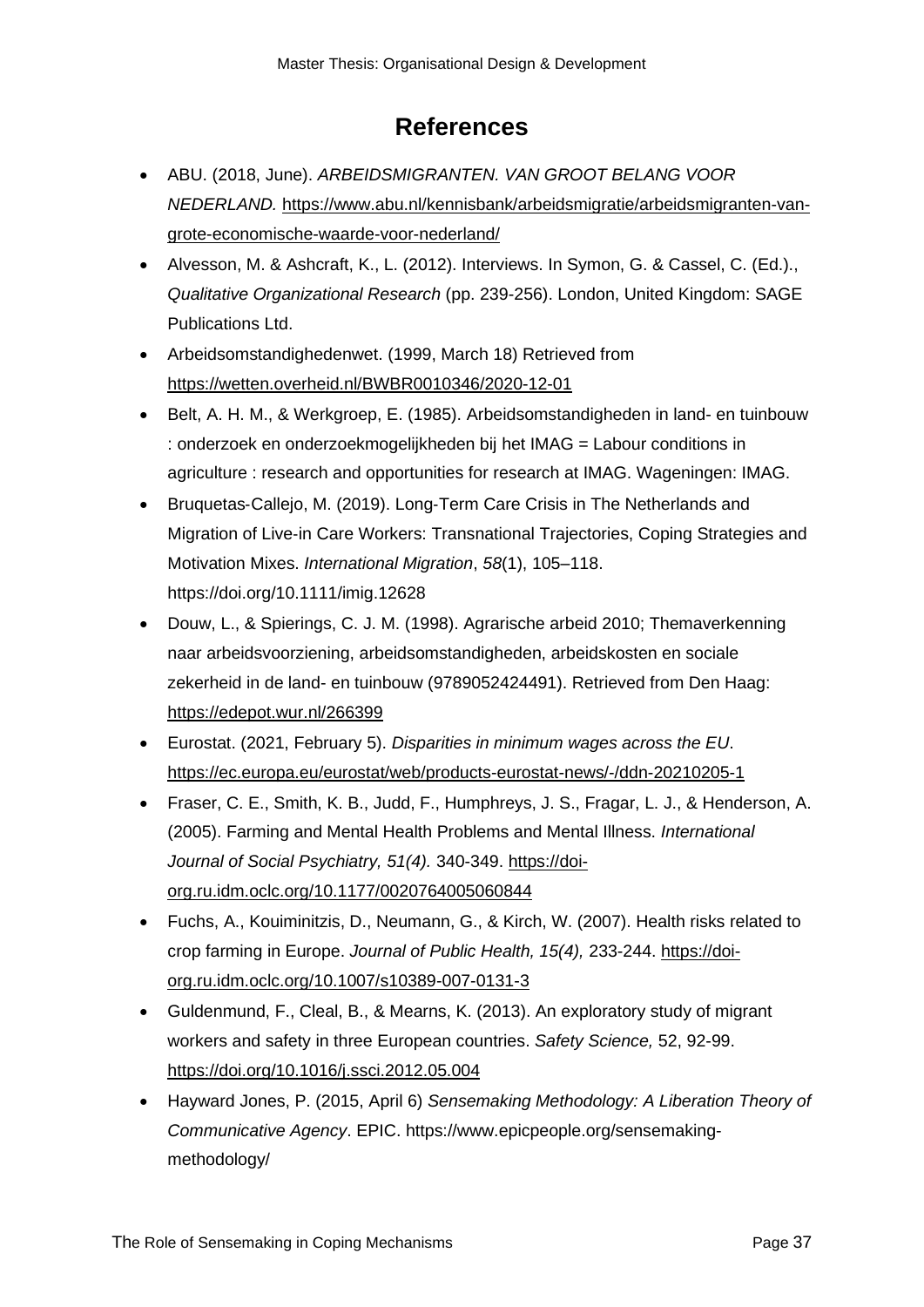- Hoggart, K. & Mendoza, C., (1999). African Immigrant Workers in Spanish Agriculture. *Sociologia Ruralis,* 19(4). 538-562. [https://doi](https://doi-org.ru.idm.oclc.org/10.1111/1467-9523.00123)[org.ru.idm.oclc.org/10.1111/1467-9523.00123](https://doi-org.ru.idm.oclc.org/10.1111/1467-9523.00123)
- Holt, R. (2012). Ethical Research Practise. In Symon, G. & Cassel, C. (Ed.)., *Qualitative Organizational Research* (pp. 239-256). London, United Kingdom: SAGE Publications Ltd.
- Inspectie SZW. (2015). *Eerlijk, veilig en gezond werken in de agrarische en groene sector*. [https://www.inspectieszw.nl/publicaties/rapporten/2016/06/15/eerlijk-veilig-en](https://www.inspectieszw.nl/publicaties/rapporten/2016/06/15/eerlijk-veilig-en-gezond-werken-in-de-agrarische-en-groene-sector)[gezond-werken-in-de-agrarische-en-groene-sector](https://www.inspectieszw.nl/publicaties/rapporten/2016/06/15/eerlijk-veilig-en-gezond-werken-in-de-agrarische-en-groene-sector)
- King, N. (2012). Doing Template Analysis. In Symon, G. & Cassel, C. (Ed.)., *Qualitative Organizational Research* (pp. 90-108). London, United Kingdom: SAGE Publications Ltd.
- Kolko, J. (2010). Sensemaking and Framing: A Theoretical Reflection on Perspective in Design Synthesis. Proceedings of Design Research Society.
- Loose, M. & Lamberts, M. (2010). *De tewerkstelling van allochtonen in de land- en tuinbouw. Een kwantitatieve en kwalitatieve beschrijving van de huidige situatie.* Departement Landbouw en Visserij, Afdeling Monitoring en Studie, HIVA-K.U.Leuven, Brussel, 144p.
- Luque-Ribelles, V., Palacios-Gálvez, M. S., & Morales-Marente, E. (2018). How women migrants cope with their labour experience: The case of Eastern European women working on strawberry farms in Spain. *Psychological Thought*, *11*(2), 174– 194.<https://doi.org/10.5964/psyct.v11i2.285>
- Myers, M., D. (2013). *Qualitative Research in Business & Management (2nd ed.)*.London, United Kingdom: SAGE Publications Ltd.
- Pljevaljcic-Simkunas D. & Thomsen T.L. (2018). *[Precarious Work? Migrants'](http://ceemr.uw.edu.pl/content/precarious-work-migrants-narratives-coping-working-conditions-danish-labour-market)  [Narratives of Coping with Working Conditions in the Danish Labour Market](http://ceemr.uw.edu.pl/content/precarious-work-migrants-narratives-coping-working-conditions-danish-labour-market)*. *Central and Eastern European Migration Review* 7(2): 35-51. doi: 10.17467/ceemr.2018.09
- Reid, A., Ronda‐Perez, E., & Schenker, M. B. (2020). Migrant workers, essential work, and COVID‐19. *American Journal of Industrial Medicine*, *64*(2), 73–77. https://doi.org/10.1002/ajim.23209
- Rintoul, J. (2020, August 21). *Farming for the future: why the Netherlands is the 2nd largest food exporter in the world*. Dutch Review. <https://dutchreview.com/culture/innovation/second-largest-agriculture-exporter/>
- Ronda-Pérez, E. Benavides, F. G., Levecque, K., Love, J. G., Felt, E., & Van Rossem, R. (2012) Differences in working conditions and employment arrangements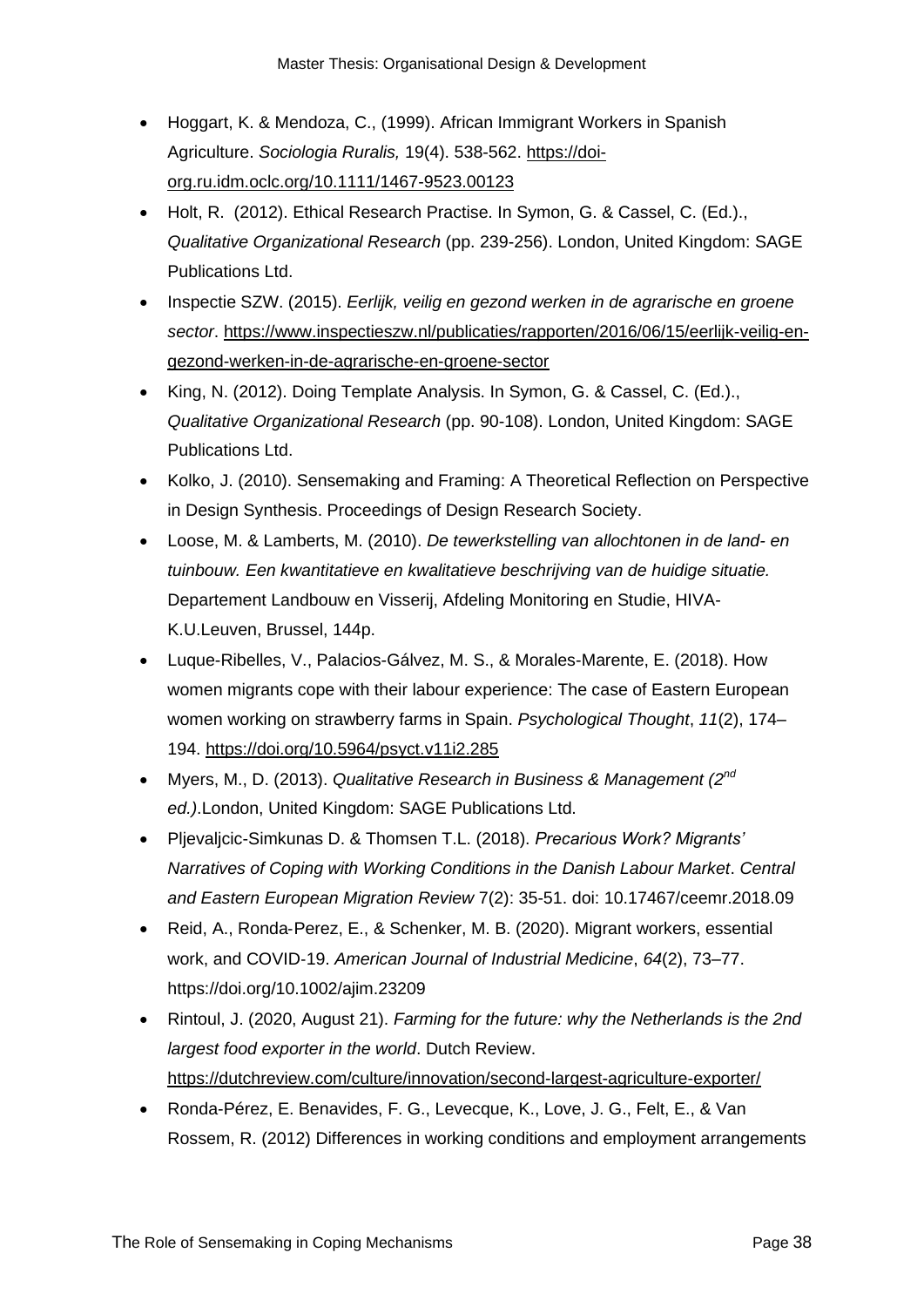among migrant and non-migrant workers in Europe. *Ethnicity & Health, 17(6).* 563- 577.<https://doi.org/10.1080/13557858.2012.730606>

- Rye, J.F., & Scott, S. (2018). International Labour Migration and Food Production in Rural Europe: A Review of the Evidence. *Sociologia Ruralis, 58(4)*, 928-952. <https://doi.org/10.1111/soru.12208>
- Statistics Netherlands. (2019, April 4). *Nearly 180 thousand jobs filled by Polish workers*. [https://www.cbs.nl/en-gb/news/2019/14/nearly-180-thousand-jobs-filled-by](https://www.cbs.nl/en-gb/news/2019/14/nearly-180-thousand-jobs-filled-by-polish-workers)[polish-workers](https://www.cbs.nl/en-gb/news/2019/14/nearly-180-thousand-jobs-filled-by-polish-workers)
- Statistics Netherlands. (2020, April 10). *Nearly 30 thousand contract workers in agriculture*. [https://www.cbs.nl/en-gb/news/2020/15/nearly-30-thousand-contract](https://www.cbs.nl/en-gb/news/2020/15/nearly-30-thousand-contract-workers-in-agriculture)[workers-in-agriculture](https://www.cbs.nl/en-gb/news/2020/15/nearly-30-thousand-contract-workers-in-agriculture)
- Symon, G. & Cassel, C. (2012). Assessing Qualitative Research. In Symon, G. & Cassel, C. (Ed.)., *Qualitative Organizational Research* (pp. 204-222). London, United Kingdom: SAGE Publications Ltd.
- Velizarova, M., & Kirov, V. (2018). Labour exploitation of Bulgarian migrants in Europe: coping mechanisms. *Przegląd Socjologiczny*, *67*(3). https://doi.org/10.26485/ps/2018/67.3/3
- Viviano, F. (2021, May 3). *How the Netherlands Feeds the World*. Magazine. [https://www.nationalgeographic.com/magazine/article/holland-agriculture](https://www.nationalgeographic.com/magazine/article/holland-agriculture-sustainable-farming)[sustainable-farming](https://www.nationalgeographic.com/magazine/article/holland-agriculture-sustainable-farming)
- Weick, K. E. W. (1995). *Sensemaking in Organizations*. SAGE Publications.
- Winkelman, S., Chaney, E., & Bethel, J. (2013). Stress, Depression and Coping among Latino Migrant and Seasonal Farmworkers. *International Journal of Environmental Research and Public Health*, *10*(5), 1815–1830. <https://doi.org/10.3390/ijerph10051815>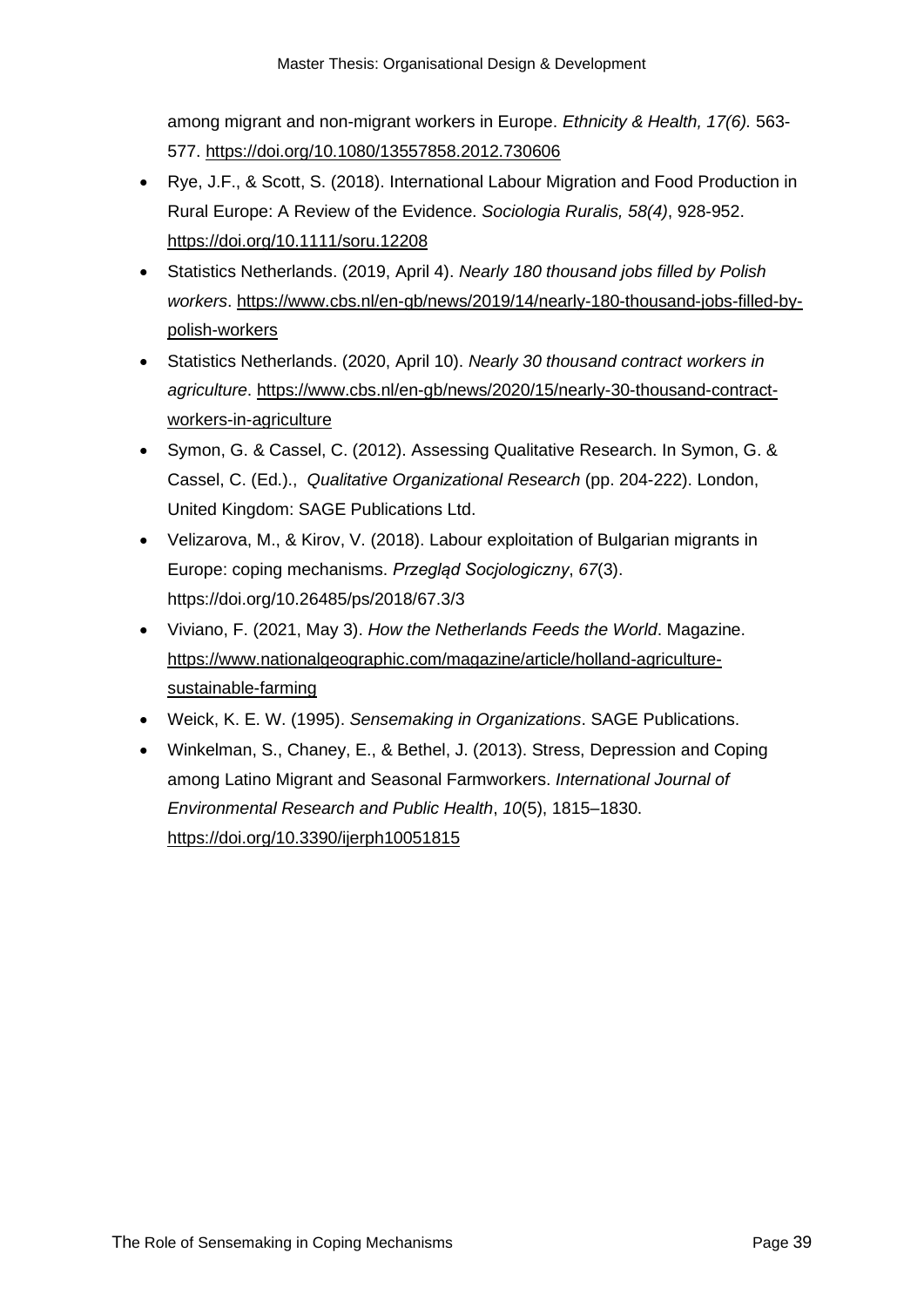## **Appendix**

#### <span id="page-43-1"></span><span id="page-43-0"></span>I. Interview Guide

**Introduction:** *Thank you for taking the time to speak with me. My name is Stijn, I am 24 years old and I am a student at the Radboud University in Nijmegen. I am researching the working experiences of seasonal migrant workers in Dutch agriculture. Therefore, I will ask you questions about your current and previous working experiences. Finally, I am interested in your sensemaking process, in other words, why do you do what you do.*

*A few important things about the interview:*

- *Answers will be anonymised*
- *The interview will be recorded, for transcribing. The recording will be deleted afterwards.*
- *You do not have to answer questions you do not feel comfortable with.*
- *You could end the interview at any time*

*If everything is clear I would like to start the interview.*

#### **Opening questions:**

*During the whole interview, it is important to ask for specific examples if the interviewee talks about interesting things.*

- For how long have you been working as a seasonal migrant worker?
- Where have you worked during all these years?
- What are your general experiences with these different workplaces?
- What did you like best, and why?
- What did you like least, and why?
- What did you do in Poland [Country of origin]?
- How did you like this job, why did you decide to start working as a seasonal migrant worker?

#### **Working conditions:**

*Use previous answers to bridge towards working conditions. Ask the following questions for different places where the interviewee has worked.*

- Could you describe what a regular day of work looks like for you?
- How do you feel about this? Do you like the work you do?
- What are the hardest conditions in which you have had to work? *[Environmental, Mental, Physical & Safety]*
- How do you make sense of working in these conditions?
- Have you ever considered quitting? / Why did you switch jobs?
- What are the toughest conditions you had to work under, out of all jobs described earlier?
- Do/did situations like this occur often?
- How did you deal with these conditions? Did this make you quit? Or Why did you continue working?

*So we have talked about the conditions in which you had to work and how you feel about these conditions. Now I have a few questions about how you found the jobs in the first place, and why you decided to apply for them.*

- How did you find end up at your current job?
- How did you find your first job as a seasonal worker? (through friends, employment agency, other)
- Does this job meet the expectations you had beforehand? (regarding work activities, pay etc.)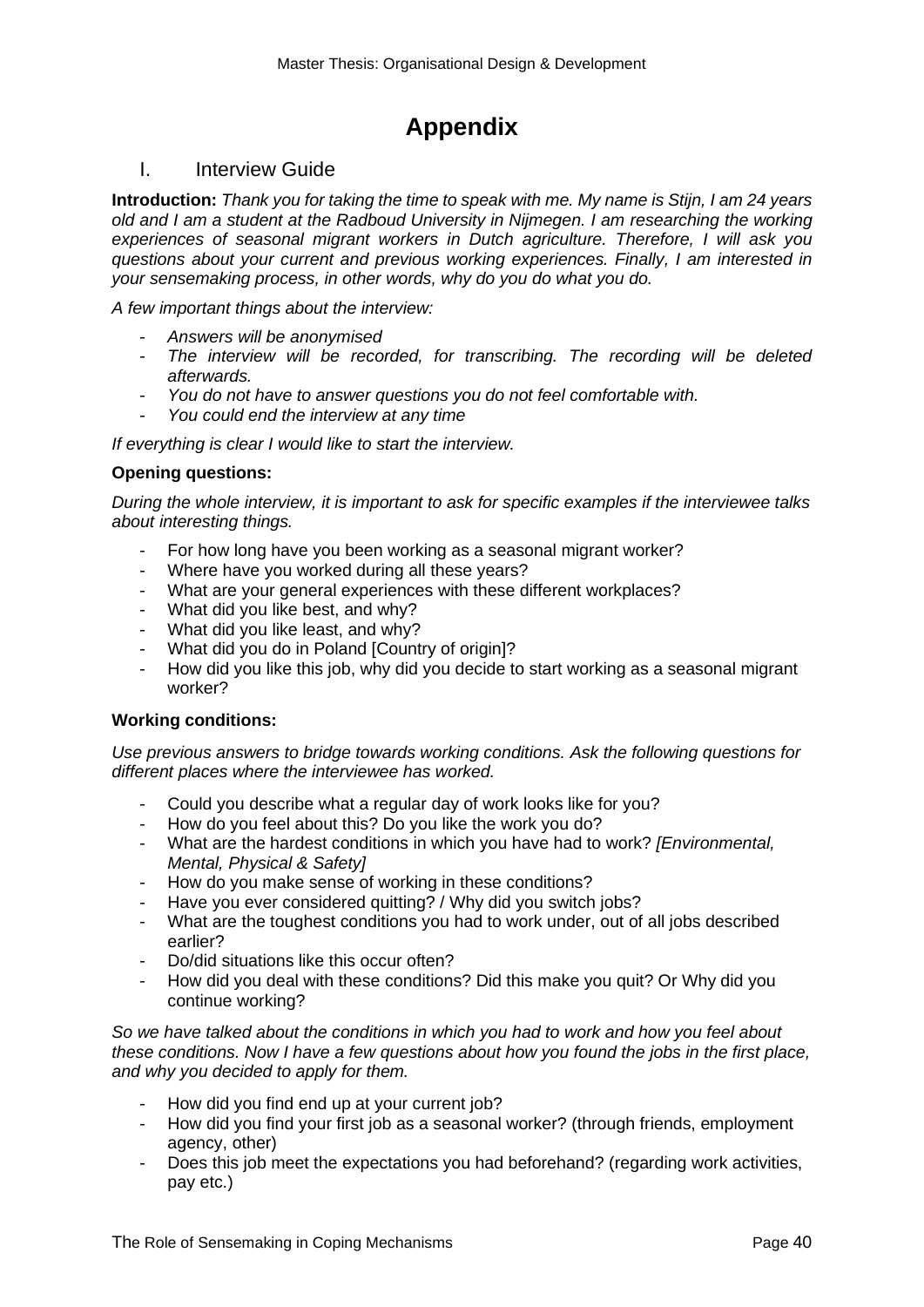- Did your previous jobs do as well? How did they differ?
- Were your expectations formed by others? How did the situation you ended up in, match with these expectations?
- *If these expectations do not meet the real situation.* Do you feel deceived?

#### *You have described some poor working conditions earlier. Now looking back at them:*

- Do you feel like you have a choice in deciding how or when to fulfil these activities?
- Do you have a feeling that force or threat is involved in making sure that these tasks are fulfilled?
- How does this make you feel?

*You mentioned that the main motivation for doing the work you do is for financial benefit. Now, I have a few questions about this.*

- Do you have a written contract?
- Is the contract in a language you understand?
- How is your salary determined? [Fixed (monthly, weekly), Hourly, Per Unit]
- Is your salary paid on time? Do you always receive the right amount?
- How does this make you feel?
- How does the salary you earn compare to what you would earn in your country of origin?
- Do you think that you receive a fair wage for the work you do?
- Why do you think that?
- How does this make you feel?

*It is unavoidable that you encounter some costs like travel expenses, rent and buying food. I do have a few questions about these costs as well.*

- What costs do you encounter, before and during your work in the Netherlands?
- Do you have to take care of all these things yourself, or does your employer provide for some of the things you need?
- How do you feel about the services provided by your employer? [quality & costs]
- Are you free to decide not to use the services provided by the employer if you would want to?
- How does this make you feel?
- Given the costs you encounter. Do you still feel like you receive a fair wage?
- Are you able to save enough money, to make the work worth your while?
- How do you feel about this?

#### **Closing interview:**

*So now I would like to end with some general summarizing questions.*

- What is your general overall experience with the work you do in the Netherlands?
- Do the benefits [most likely pay] outweigh the negatives [hard work, being away from home]?
- Would you recommend the work you do to family and friends back home?
- Why?

*These were the questions I wanted to ask. Is there anything you would like to add to the things that have been said or asked, which could be of importance?*

*Thank you for your time!*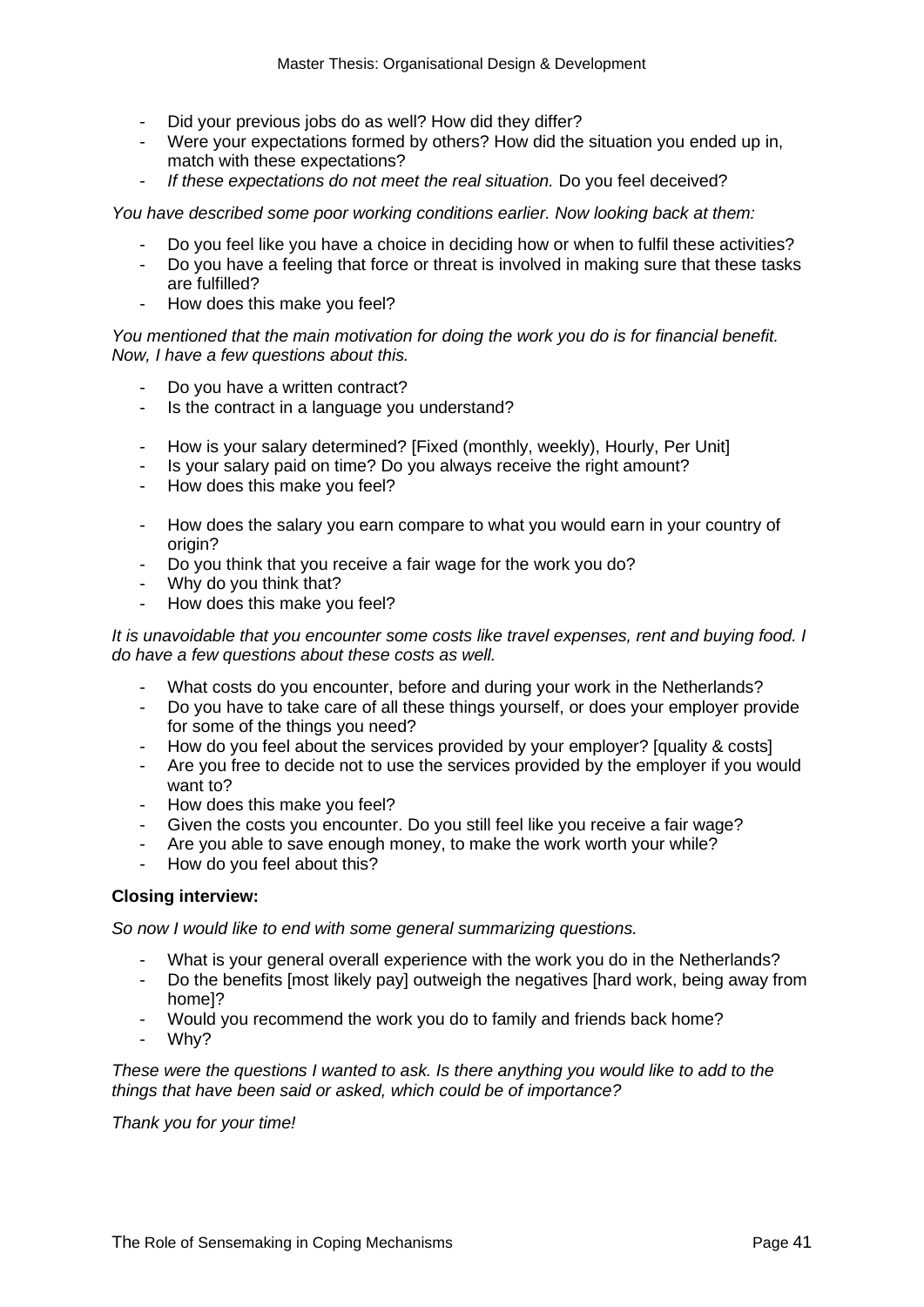#### <span id="page-45-0"></span>II. Final Template

- **Background**
	- o Past Working Experiences
		- Country of experience
		- Years of experience
		- Kind of work
		- Work periods
	- o Education
	- o Family
	- o Living Situation

#### - **Experienced Conditions**

- o Working Conditions
	- **Environmental Influences** 
		- Temperatures
		- Dust & mud
		- Inside or outside
		- Precipitation
	- Mental Strain
		- Work Pressure
			- o Different work activities
			- o Stress
		- Repetitive
		- Flexible working hours
		- Language barriers
	- **•** Physical Strain
		- Exhaustion
			- o No energy
		- Overload
			- o Back problems
		- Long working hours
	- Safety
		- Injury
		- Protective equipment
- o Living Conditions
	- Life necessities
		- Groceries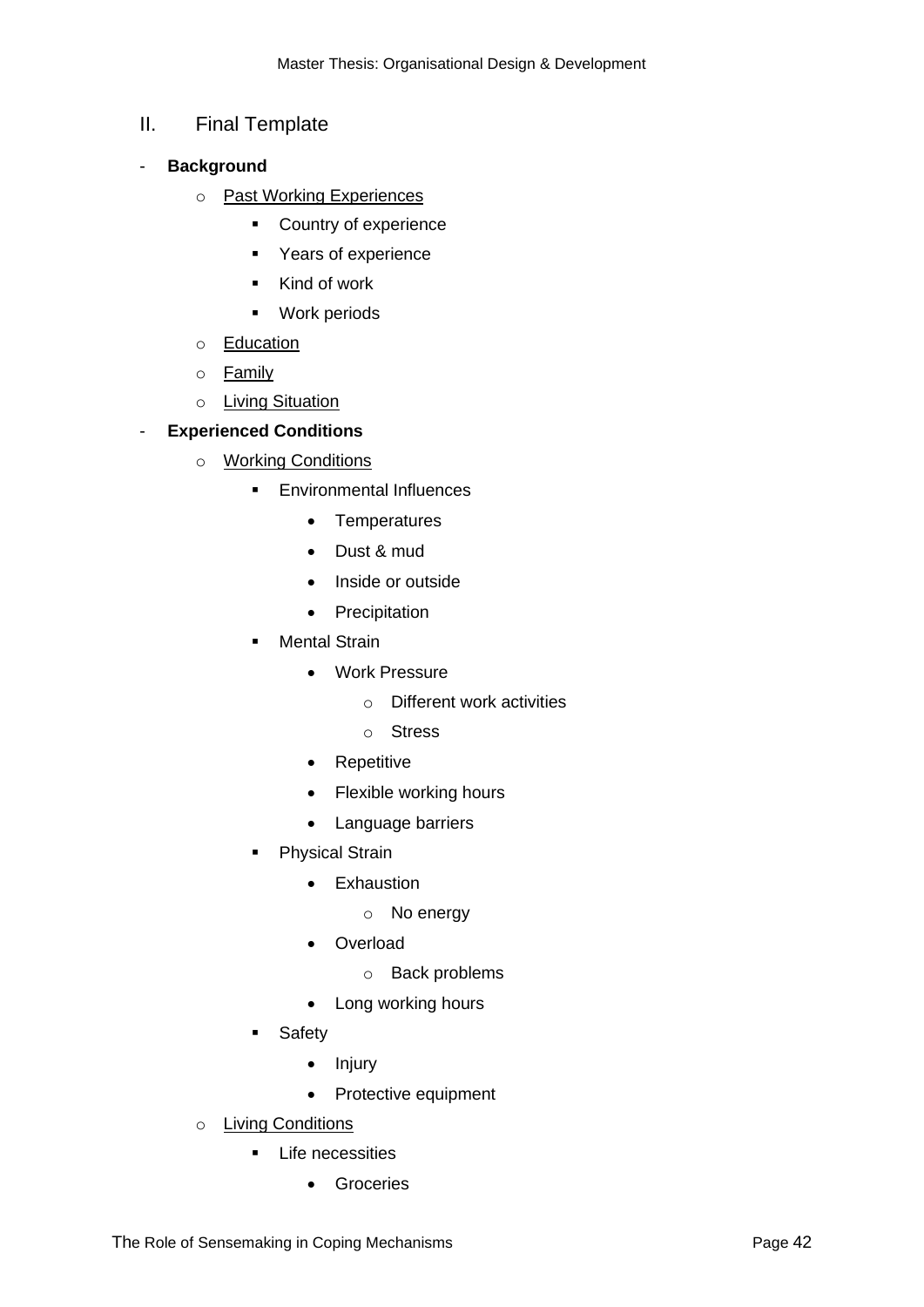Master Thesis: Organisational Design & Development

- Free Time
- Housing
	- Rent
	- Little space
	- Many people
	- Temperatures
- Other people

#### - **Sensemaking & Coping**

- o Monetary Compensations
	- High salaries
	- More work is more money
- o Previous Experiences
	- Tough work experiences
		- Physical
		- Environmental
- o Social Aspects
	- People at work
		- Others' experiences
		- Nice people
		- Giving advice
- o Desire to Live in the Netherlands
	- Good living conditions
		- Possibility to build a life
	- Work is improving
		- Easier jobs
		- Earnings increase
	- **Example 1** Situation at home
		- Political situation
		- Economic situation
	- **E** Nice Atmosphere & Culture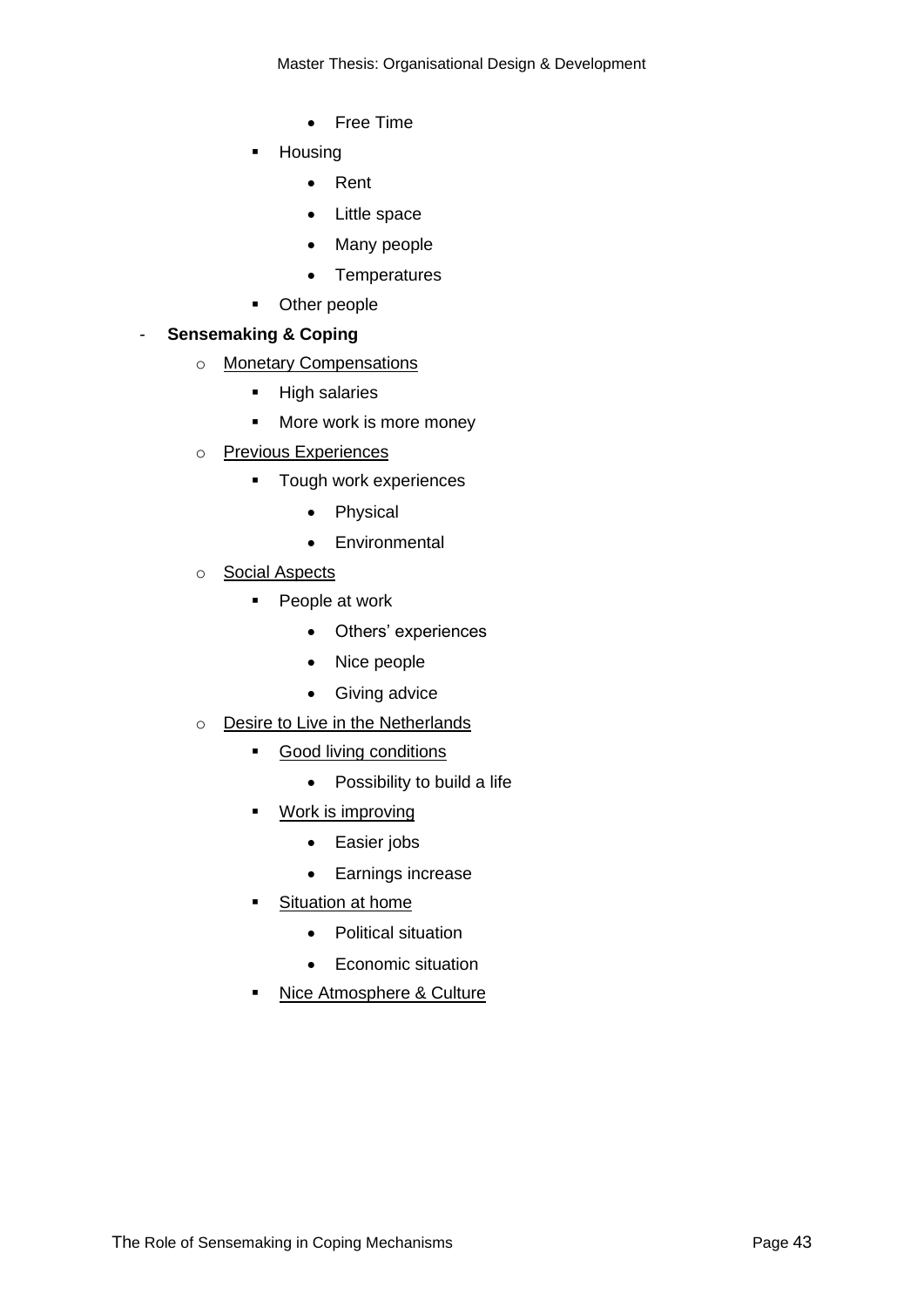#### <span id="page-47-0"></span>III. Research Integrity Form

| Name: Stijn Derks                    | Student number: s1046773   |
|--------------------------------------|----------------------------|
| RU e-mail address: Stijn.Derks@RU.NL | Master specialisation: ODD |

Thesis title: The Role of Sensemaking in Coping Mechanisms – For Migrant Workers in Dutch Agriculture

**Brief Description study:** In this study, I explore how the process of sensemaking is being used by Migrant workers in Dutch agriculture, as an intermediate step to cope with the difficulties they face. Different migrant workers can make use of different coping mechanisms. However, the process of sensemaking is present for everyone.

It is my responsibility to follow the university's code of academic integrity and any relevant academic or professional guidelines in the conduct of my study. This includes:

- providing original work or proper use of references;
- providing appropriate information to all involved in my study;
- requesting informed consent from participants;
- transparency in the way data is processed and represented;
- ensuring confidentiality in the storage and use of data;

If there is any significant change in the question, design or conduct over the course of the research, I will complete another Research Integrity Form.

Breaches of the code of conduct with respect to academic integrity (as described / referred to in the thesis handbook) should and will be forwarded to the examination board. Acting contrary to the code of conduct can result in declaring the thesis invalid



#### **To be signed by supervisor**

I have instructed the student about ethical issues related to their specific study. I hereby declare that I will challenge him / her on ethical aspects through their investigation and to act on any violations that I may encounter.

| <b>Supervisor's Signature:</b> | Date: |
|--------------------------------|-------|
|--------------------------------|-------|